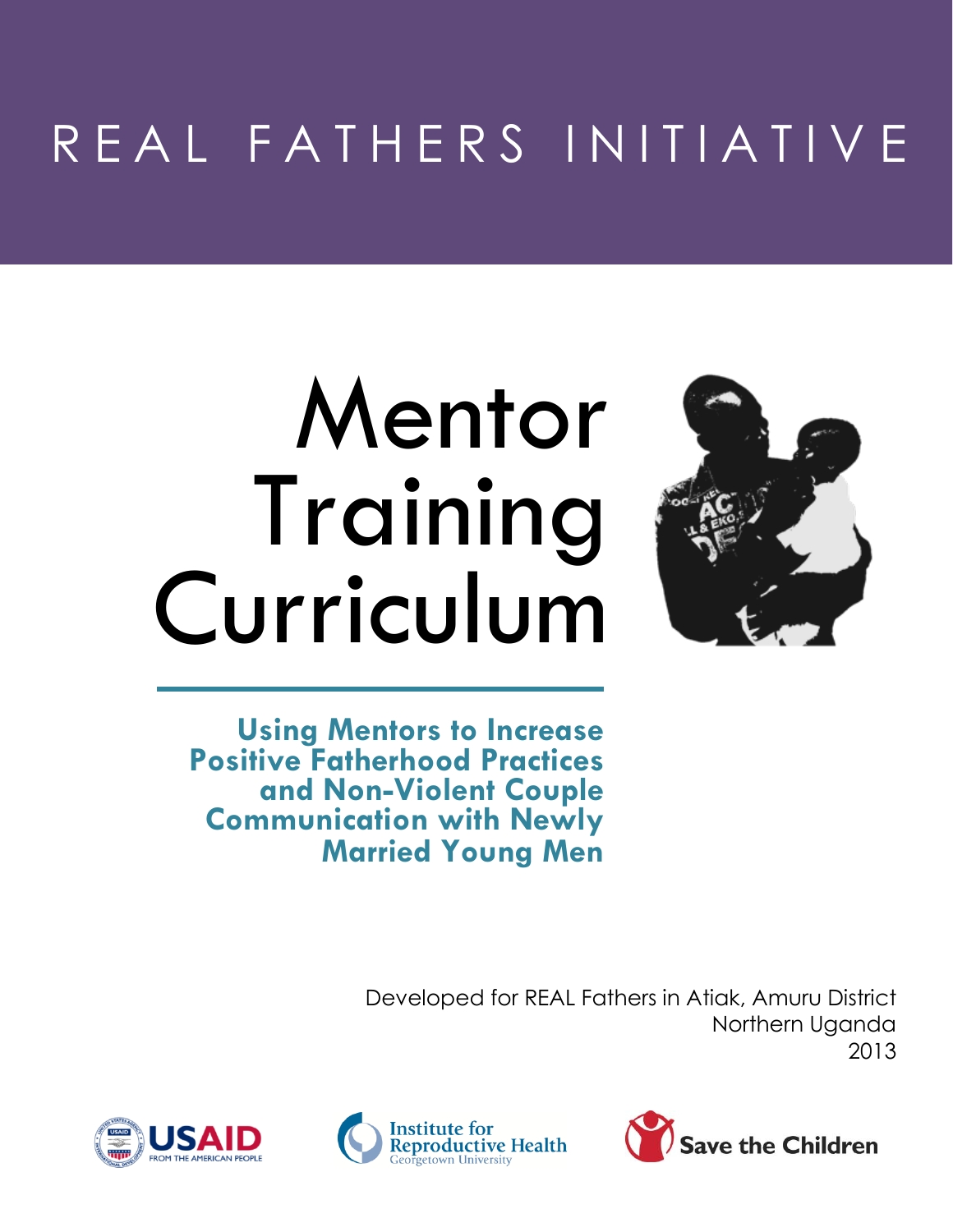### **Acknowledgements**

Save the Children would like to express its sincere appreciation to Georgetown University's Institute for Reproductive Health (IRH) and USAID for their support in developing the REAL Fathers Initiative and research study, which guided the creation of this curriculum. This publication has benefited from the contributions, efforts and energy of many people. The main authors of this curriculum were Brad Kerner, Dickens Ojamuge, Denis Eluk, Lisa Sherburne and Benon Orach from Save the Children.

Save the Children would like to also thank those who offered review on early drafts of the curriculum, including Rebecka Lundgren, Mellissa Adams and Sophie Savage from IRH and Joan Kraft and Michal Avni from USAID. We are also grateful to the many young fathers from Atiak District in northern Uganda who participated in the pretest of the many activities used in Days 4 and 5 of this curriculum.

#### **The REAL Fathers Initiative**

Institute of Reproductive Health, Georgetown University 4301 Connecticut Ave, NW, Suite 310 Washington, DC 20008

This curriculum was prepared by IRH/Save the Children under the Responsible Engaged and Loving (REAL) Fathers Initiative. This curriculum and the REAL Fathers Initiative are made possible by support provided by the United States Agency for International Development (USAID) through the Gender Roles, Equality and Transformations (GREAT) Project under the terms of the Cooperative Agreement No. AID-OAA-10-00073. The contents of this document do not necessarily reflect the views or policies of USAID or Georgetown University.

*Written by Save the Children for use and distribution by partners in the REAL Fathers Initiative*.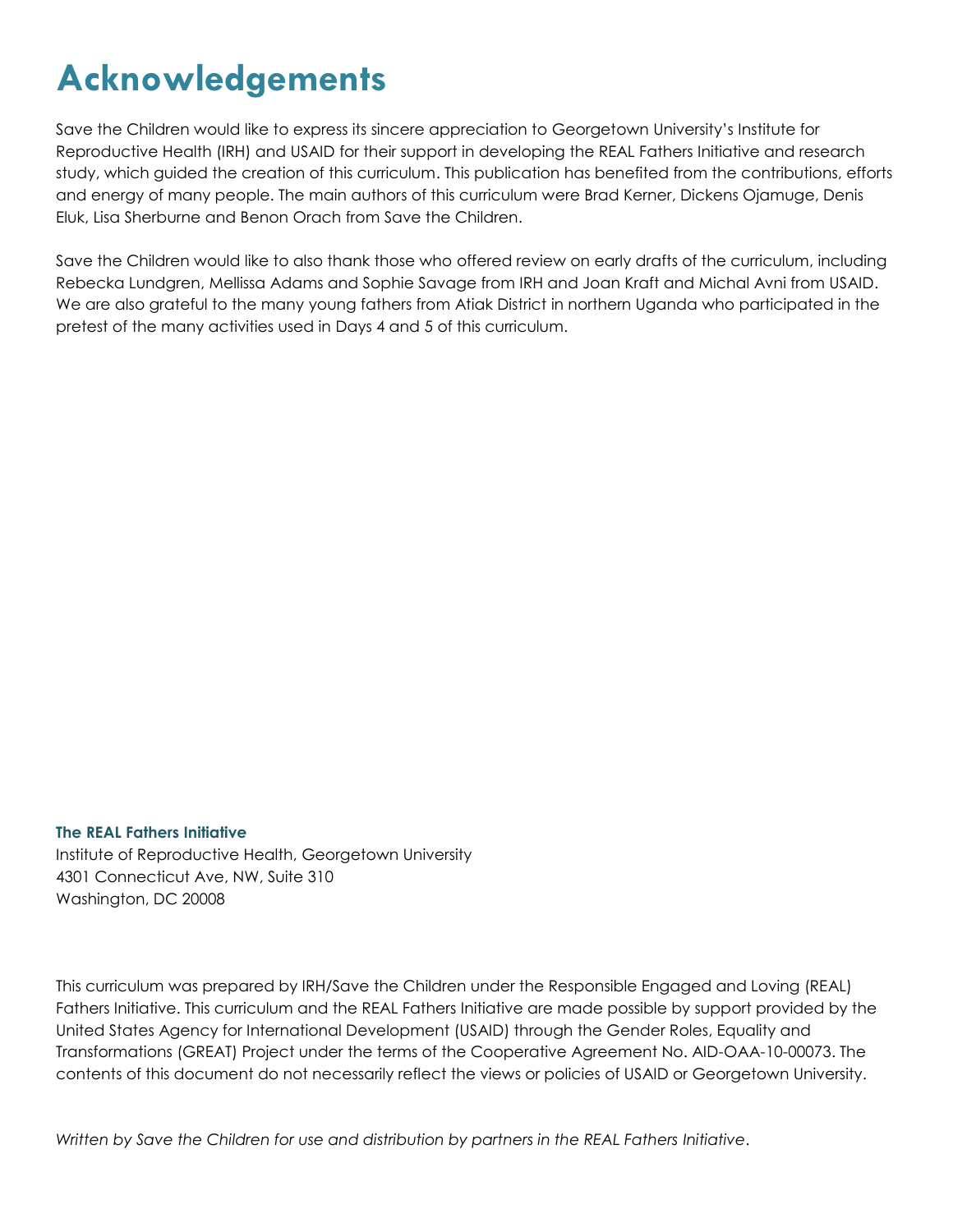### **Introduction to the Curriculum**

#### **REAL Fathers Project**

The Institute for Reproductive Health at Georgetown University (IRH) and Save the Children are conducting a project called the REAL Fathers project. "REAL" stands for *responsible*, *engaged* and *loving*. The project aims to teach young fathers—between ages 16 and 25—parenting and relationship skills that can help improve the health of their families.

The reason for working with young fathers is to support them in their development of positive parenting and relationship skills when they are still young, while their expectations, attitudes and behaviors about relationships are still being developed. Men will learn effective communication and problem-solving skills through the lens of "positive masculinity." This approach to male involvement recognizes men's caring nature and the critical role they can play as supportive partners and fathers.

A core activity in the project is mentoring. Mentoring will be carried out by carefully selected men in the community. Mentors are men whom young fathers admire and relate to; they also possess the ability to work well with young men in a non-judgmental, open and proactive way. Through individual conversations with each young father once a month for six months and group discussions, Mentors will offer young fathers the opportunity to reflect on and practice positive communication and conflict-resolution skills, as well as provide specific ways to be supportive partners. Young fathers' wives will be engaged through two mentoring visits and one group meeting. Mentors will use a structured protocol for home visits and group meetings. Emotion based posters placed in the community will be the basis for the group discussions, will reinforce individual mentoring discussions, and encourage community dialogue to support positive engagement of young fathers.

#### **How to use the curriculum**

This training curriculum aims to prepare Mentors to work with young fathers. The curriculum guides a five-day training. A detailed agenda for the five days is found in the first section of this curriculum.

*The first three days* provide an introduction to key concepts about gender, parenting and relationships, as well as needed skills and resource materials.

*The final two days* focus on practical use of the Mentor Protocol so that Mentors gain experience with individual and couple home visits and group meetings.

*Resource Sheets* are included at the end of the curriculum. Resource Sheets are additional information for facilitators and mentors. Not all activities have Resource Sheets.

Each training session is structured with the following information for facilitators:

- *Objectives:* What the training session is expected to achieve.
- *Advance preparation:* What facilitators need to prepare in advance of the training session.
- *Materials needed:* What facilitators need to bring to the session.
- *Time:* How much time the session is intended to take.
- *Instructions:* Steps for facilitators to conduct the session.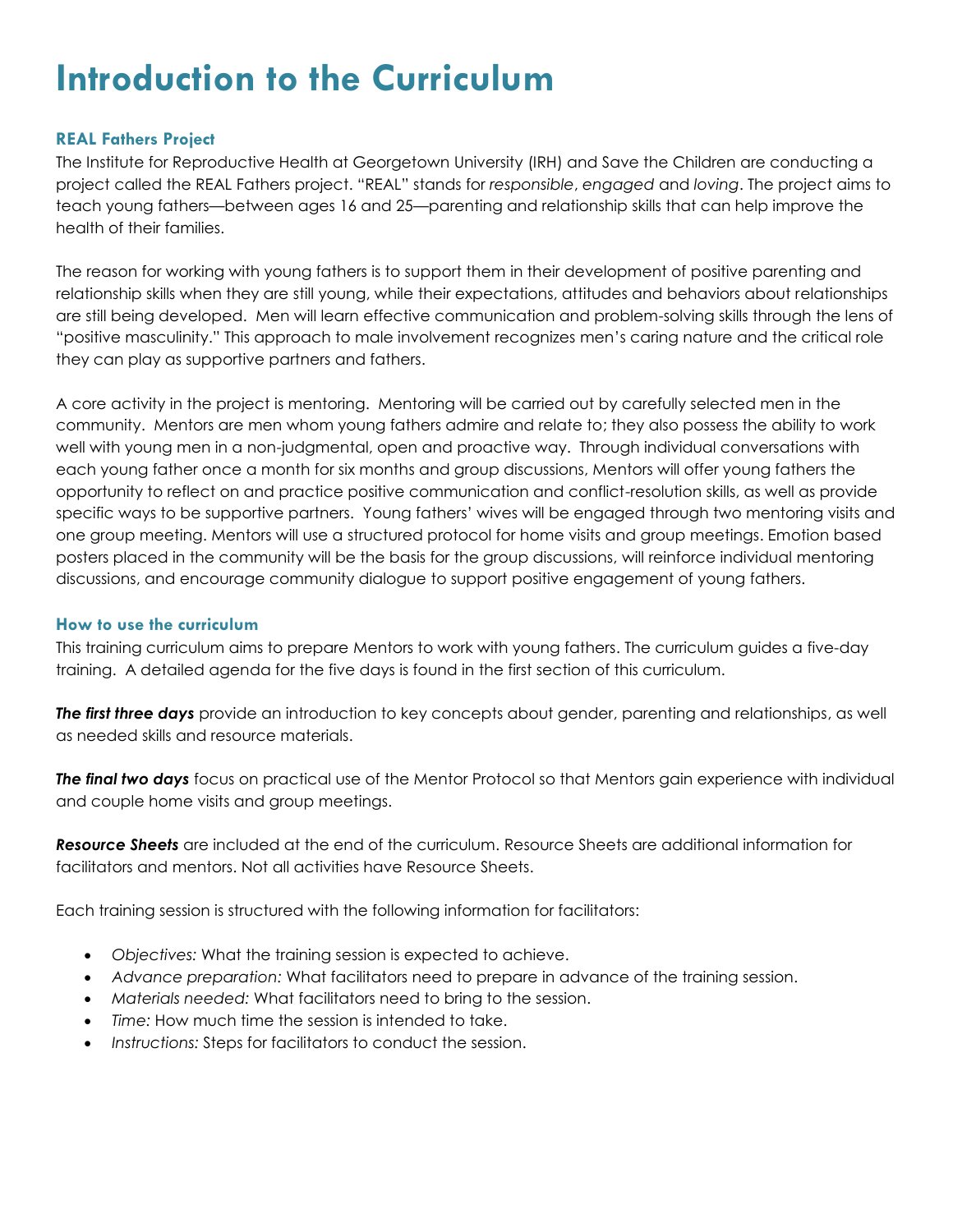### **AGENDA DAY 1 Understanding Gender Values & Norms**

| Session # | Page<br># | Time            | <b>Activity</b>                                              | <b>Session Objectives</b>                                                                                                                                                                                                                                                                                         | <b>Resource</b><br><b>Materials</b><br><b>Needed</b>                                                      |
|-----------|-----------|-----------------|--------------------------------------------------------------|-------------------------------------------------------------------------------------------------------------------------------------------------------------------------------------------------------------------------------------------------------------------------------------------------------------------|-----------------------------------------------------------------------------------------------------------|
| 1         | 1         | $9:00 - 9:15$   | Brief introduction of<br>facilitators and the<br>training    | To introduce the purpose of the<br>$\bullet$<br>facilitators and the training.                                                                                                                                                                                                                                    | Flip Chart, markers,<br>ball                                                                              |
| 2         | 2         | $9:15 - 10:00$  | Ice breaker                                                  | To learn more about<br>$\bullet$<br>participants.                                                                                                                                                                                                                                                                 | Manila Papers with<br>drawings of different<br>animals like a lion,<br>giraffe, rabbit, fish              |
| 3         | 3         | $10:00 - 10:20$ | Ground rules<br>and review of agenda                         | To inform participants of the<br>$\bullet$<br>agenda, time for each session<br>and when they can expect<br>breaks.<br>To clarify ground rules and<br>$\bullet$<br>norms for the training.<br>To choose daily volunteers and<br>$\bullet$<br>training leaders to coordinate<br>the activities of the participants. | Flip chart, markers,<br>tape, training<br>agenda                                                          |
|           |           | $10:20 - 10:45$ | <b>BREAK</b>                                                 |                                                                                                                                                                                                                                                                                                                   |                                                                                                           |
| 4         | 4         | $10:45 - 11:15$ | General introduction to<br>program and study                 | To make participants familiar<br>$\bullet$<br>with the program and study.                                                                                                                                                                                                                                         | None                                                                                                      |
| 5         | 6         | $11:15 - 12:15$ | Gender values<br>clarification                               | To clarify participants' own<br>value systems with regard to<br>men's role in a family and with<br>parenting.                                                                                                                                                                                                     | Signs ("Strongly<br>Agree," "Agree,"<br>"Strongly Disagree,"<br>"Disagree"), flip chart<br>paper, markers |
| 6         | 8         | 12:15-12:30     | How is gender and<br>masculinity related to<br>fatherhood?   | To connect gender norms to<br>$\bullet$<br>why men are typically not<br>engaged fathers,                                                                                                                                                                                                                          | Flip chart, markers                                                                                       |
| 7         | 9         | $12:30 - 1:30$  | Gender roles<br>"Behave like a man,<br>Behave like a woman." | To give participants insight into<br>$\bullet$<br>how gender roles and social<br>norms impact decisions and<br>family roles.                                                                                                                                                                                      | Flip chart, markers,<br>tape                                                                              |
|           |           | $1:30 - 2:30$   | <b>LUNCH</b>                                                 |                                                                                                                                                                                                                                                                                                                   |                                                                                                           |
|           |           | $2:30 - 3:00$   | Energizer                                                    | To boost the energy of<br>$\bullet$<br>participants.                                                                                                                                                                                                                                                              | Volunteer or plans for<br>activity                                                                        |
| 8         | 11        | $3:00 - 4:00$   | What kind of husband<br>and father am I?                     | To have mentors reflect on<br>$\bullet$<br>what kind of husband and<br>father they have been / are.                                                                                                                                                                                                               | Flip chart, markers,<br>tape                                                                              |
|           |           | $4:00 - 4:30$   | <b>BREAK</b>                                                 |                                                                                                                                                                                                                                                                                                                   |                                                                                                           |
| 9         | 13        | $4:30 - 5:00$   | Wrap-up                                                      | To discuss the day's activities<br>$\bullet$<br>and plan for tomorrow.<br>To conduct the daily<br>evaluation.                                                                                                                                                                                                     | Flip chart and<br>markers; questions<br>put on flipchart to<br>assess day one<br>training activities      |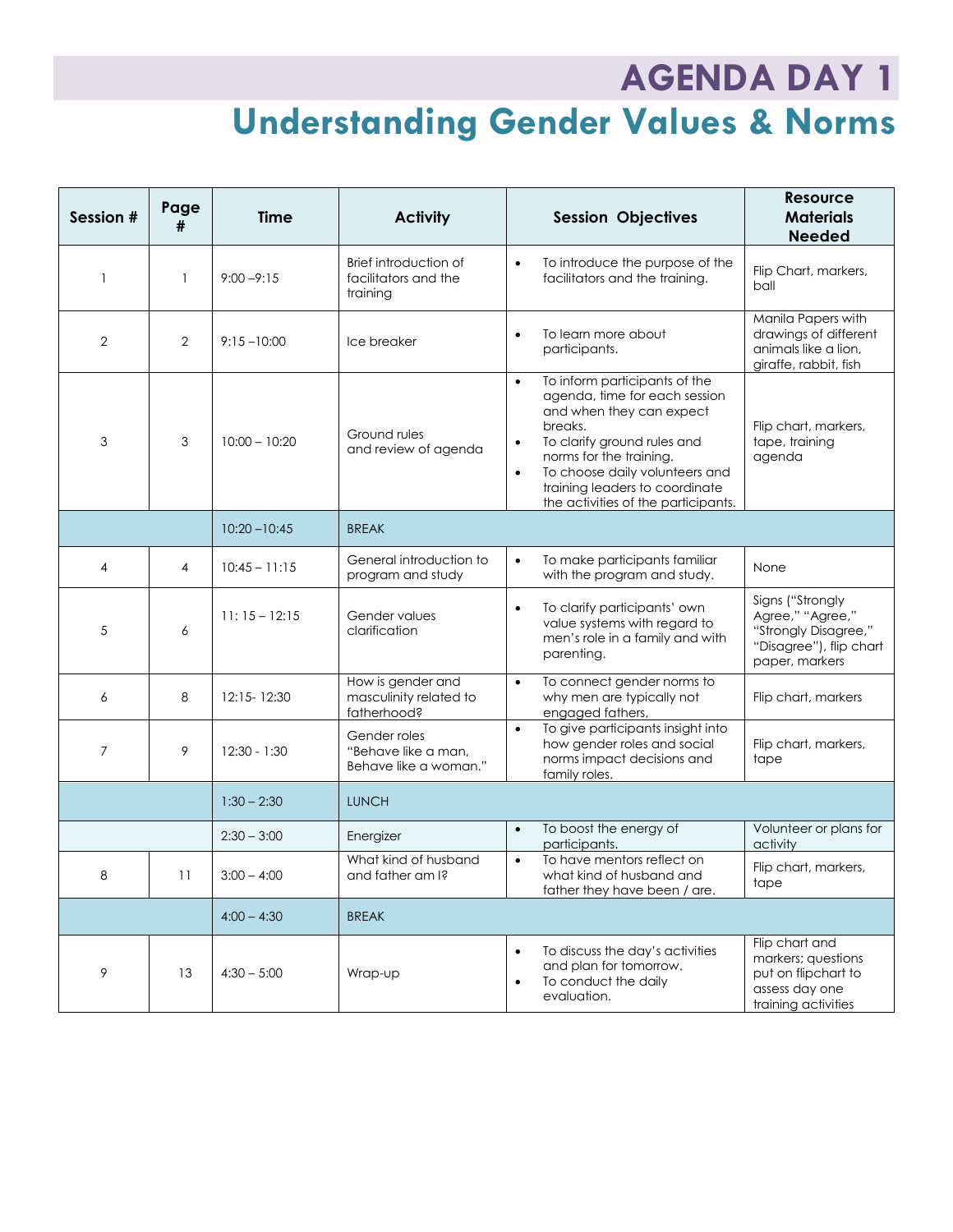### **AGENDA DAY 2 Happy Fathers, Happy Children**

| Session # | Page # | Time            | <b>Activity</b>                                              | <b>Session Objectives</b>                                                                                                                                                                                              | Resource<br><b>Materials</b><br><b>Needed</b>    |
|-----------|--------|-----------------|--------------------------------------------------------------|------------------------------------------------------------------------------------------------------------------------------------------------------------------------------------------------------------------------|--------------------------------------------------|
| 10        | 14     | $9:00 - 9:20$   | One thing I learned                                          | To recall key points from Day 1.<br>$\bullet$                                                                                                                                                                          | Ball                                             |
| 11        | 15     | $9:20 - 10:30$  | Tips and tricks to being a the<br>best father in the village | To define ways fathers can<br>$\bullet$<br>"care" for their children and<br>engage in their children's lives.<br>To reflect on barriers to these tips<br>$\bullet$<br>and tricks to positive fatherhood.               | Flip chart and<br>markers                        |
|           |        | $10:30 - 11:00$ | <b>BREAK</b>                                                 |                                                                                                                                                                                                                        |                                                  |
| 12        | 17     | $11:00 - 12:30$ | In it to win it: How<br>fatherhood is like football          | To be more specific on actions<br>$\bullet$<br>fathers can take to care for<br>children.                                                                                                                               | 3 baskets, balls<br>and small pieces<br>of paper |
| 13        | 19     | $12:30 - 1:00$  | Discipline styles                                            | To define discipline, and the<br>$\bullet$<br>difference between invoking<br>fear and instilling respect.<br>To reflect on their own<br>$\bullet$<br>experiences being disciplined<br>and how they want to discipline. | None                                             |
|           |        | $1:00 - 2:00$   | <b>LUNCH</b>                                                 |                                                                                                                                                                                                                        |                                                  |
|           |        | $2:00 - 2:15$   | Energizer                                                    | To boost the energy of<br>$\bullet$<br>participants.                                                                                                                                                                   | Volunteer or plans<br>for activity               |
| 14        | 21     | $2:15 - 3:00$   | From My Child's Perspective                                  | To reflect on their own discipline<br>$\bullet$<br>style and how their children may<br>view it.<br>$\bullet$<br>To consider the benefits of<br>discipline with love rather than<br>violence.                           | Flip chart,<br>markers, pens<br>and paper        |
|           |        | $3:00 - 3:20$   | <b>BREAK</b>                                                 |                                                                                                                                                                                                                        |                                                  |
| 15        | 24     | $3:20 - 4:20$   | Invisible Wall                                               | To reflect on the different things<br>$\bullet$<br>that hinder good fathering<br>practices.<br>Discuss common ways for<br>$\bullet$<br>overcoming such obstacles.                                                      | Flip charts,<br>markers,<br>pens and paper       |
| 16        | 26     | $4:20 - 5:20$   | Things your child needs to<br>hear you say                   | To practice saying things that will<br>$\bullet$<br>build children's self-esteem.                                                                                                                                      | Ball, tape                                       |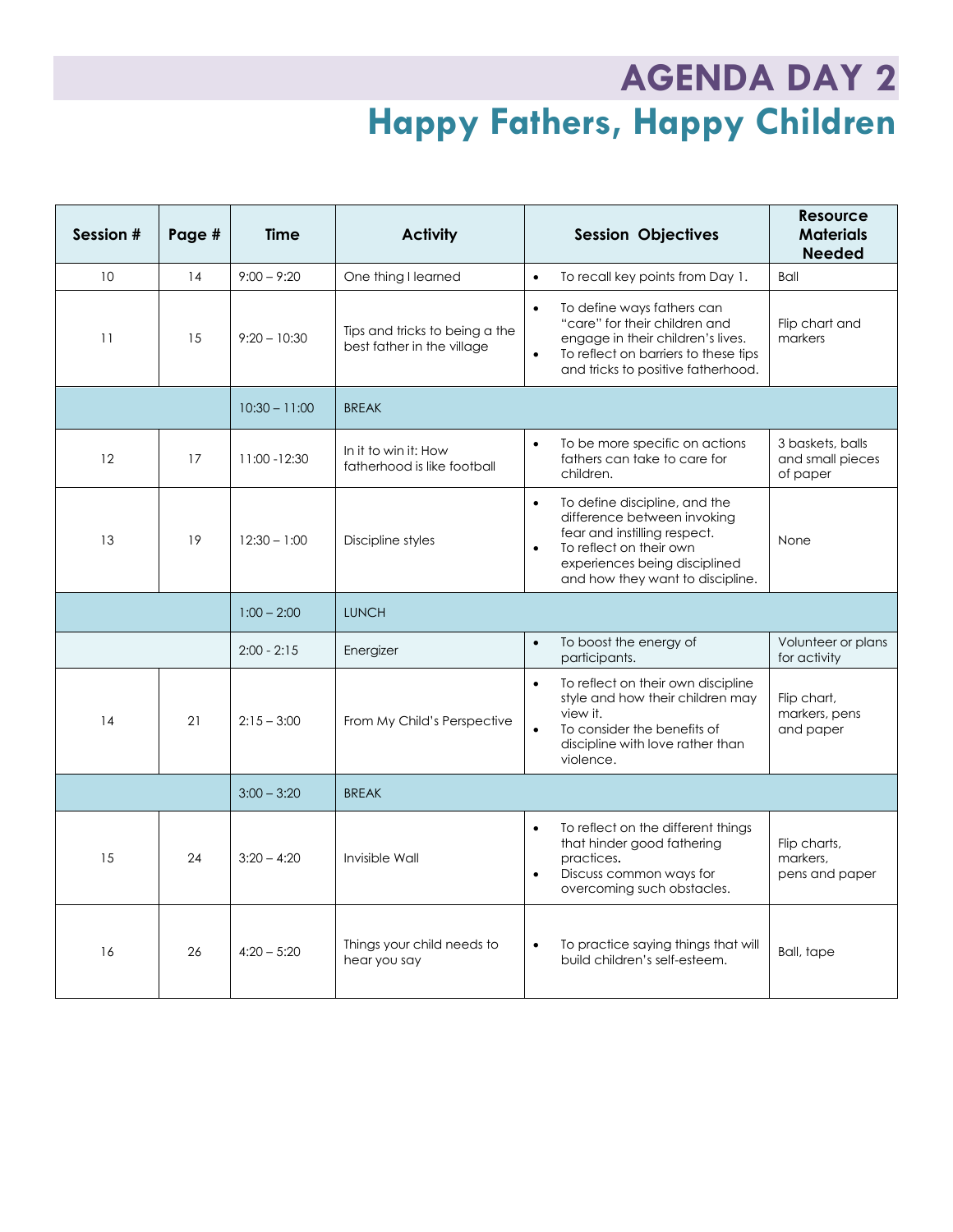### **AGENDA DAY 3 Happy Homes: Living in Peace**

| Session #        | Page<br># | <b>Time</b>     | <b>Activity</b>                                                                       | <b>Session Objectives</b>                                                                                                                                                                                                                                                                 | <b>Resource</b><br><b>Materials</b><br><b>Needed</b>  |
|------------------|-----------|-----------------|---------------------------------------------------------------------------------------|-------------------------------------------------------------------------------------------------------------------------------------------------------------------------------------------------------------------------------------------------------------------------------------------|-------------------------------------------------------|
| 17               | 27        | $9:00 - 9:20$   | One thing I learned                                                                   | To review some of the key lessons<br>$\bullet$<br>from Day 2.                                                                                                                                                                                                                             | <b>Ball</b>                                           |
| 18               | 28        | $9:20 - 10:30$  | Why do we act this way?                                                               | To analyze the root causes of bad<br>$\bullet$<br>communication in the home.<br>To brainstorm the positive<br>$\bullet$<br>outcomes from good<br>communication in the home.                                                                                                               | Strips of paper,<br>Flipchart paper,<br>markers, tape |
|                  |           | $10:30 - 11:00$ | <b>BREAK</b>                                                                          |                                                                                                                                                                                                                                                                                           |                                                       |
| 19               | 33        | $11:00 - 12:00$ | Dealing with stress and<br>managing our emotions                                      | To understand how stress can lead<br>$\bullet$<br>to problems in the household.<br>To brainstorm solutions for<br>$\bullet$<br>managing and coping with stress.<br>To identify when men are angry<br>$\bullet$<br>and how to express their anger in<br>constructive and non-violent ways. | Flipchart paper,<br>markers, tape                     |
| 20<br>Part 1 & 2 | 35        | $12:00 - 1:15$  | Don't talk to me that way!<br>Part I                                                  | To practicing different<br>$\bullet$<br>communication styles.<br>To understand how it feels when<br>$\bullet$<br>people use bad communication.<br>To understand the effects parental<br>$\bullet$<br>arguments and bad<br>communication between parents<br>has on children.               | Scarves,<br><b>Ball or bag</b>                        |
|                  |           | $1:15 - 2:15$   | <b>LUNCH</b>                                                                          |                                                                                                                                                                                                                                                                                           |                                                       |
|                  |           | $2:15 - 2:30$   | Energizer                                                                             | To boost the energy of participants.<br>$\bullet$                                                                                                                                                                                                                                         | Volunteer or plans<br>for activity                    |
| 21               | 37        | $2:30 - 3:30$   | Why do we fight?                                                                      | To understand how wives feel<br>$\bullet$<br>when violence is used against<br>them.<br>To identify ways to resolve<br>$\bullet$<br>differences within couples without<br>violence.                                                                                                        | <b>Balloons</b>                                       |
|                  |           | $3:30 - 4:00$   | <b>BREAK</b>                                                                          |                                                                                                                                                                                                                                                                                           |                                                       |
| 22               | 39        | $4:00 - 5:00$   | Good sportsmanship: How the<br>rules of marriage are similar to a<br>game of football | To understand good conflict<br>$\bullet$<br>resolution skills.                                                                                                                                                                                                                            | Flipchart paper,<br>tape                              |
| 23               | 42        | $5:00 - 5:20$   | Wrap-up                                                                               | To summarize the day and plan for<br>$\bullet$<br>tomorrow.                                                                                                                                                                                                                               | None                                                  |
|                  | 43        | Evening         | Wang-oo Evening Discussion                                                            | To discuss the role of a mentor and<br>characteristics of a mentor.                                                                                                                                                                                                                       | Location and<br>supplies for a<br>fireside talk       |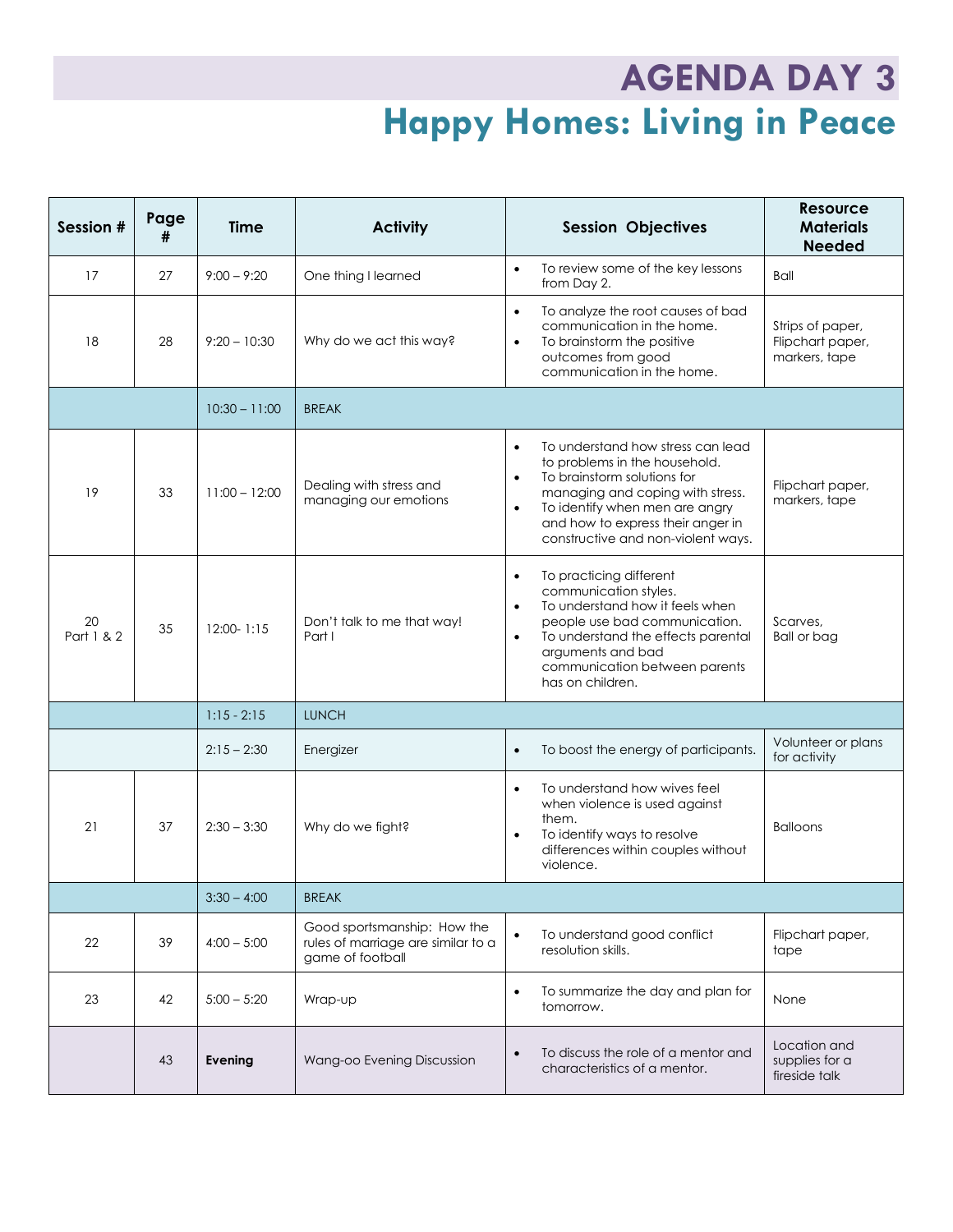### **AGENDA DAY 4 Practicum: Putting It All Together**

| Session # | Page<br># | <b>Time</b>     | <b>Activity</b>                 | <b>Session Objectives</b>                                                                                    | <b>Resource</b><br><b>Materials</b><br><b>Needed</b> |
|-----------|-----------|-----------------|---------------------------------|--------------------------------------------------------------------------------------------------------------|------------------------------------------------------|
| 24        | 44        | $9:00 - 9:10$   | One thing I learned             | To review some of the key lessons<br>$\bullet$<br>from Days 1-3.                                             | None                                                 |
| 25        | 45        | $9:10 - 9:30$   | Mentor Protocol for home visits | To review and discuss the Mentor<br>$\bullet$<br>Protocol for home visits with young<br>fathers and couples. | Mentor protocol for<br>all participants              |
|           |           | $10:30 - 11:00$ | <b>WORKING BREAK</b>            |                                                                                                              |                                                      |
| 26        | 47        | $9:30 - 1:30$   | Home visits with young fathers  | To practice using the tools for<br>$\bullet$<br>home visits with young fathers.                              | Mentor protocol<br>and Resource<br><b>Sheets</b>     |
|           |           | $1:30 - 2:30$   | <b>LUNCH</b>                    |                                                                                                              |                                                      |
| 27        | 48        | $2:30 - 5:00$   | Home visits with couples        | To practice using the tools for<br>$\bullet$<br>home visits with couples.                                    | Mentor protocol                                      |
|           |           | $4:30 - 5:00$   | <b>WORKING BREAK</b>            |                                                                                                              |                                                      |
| 28        | 49        | $5:00 - 5:20$   | Wrap-up                         | To summarize the day and plan for<br>$\bullet$<br>tomorrow.                                                  | None                                                 |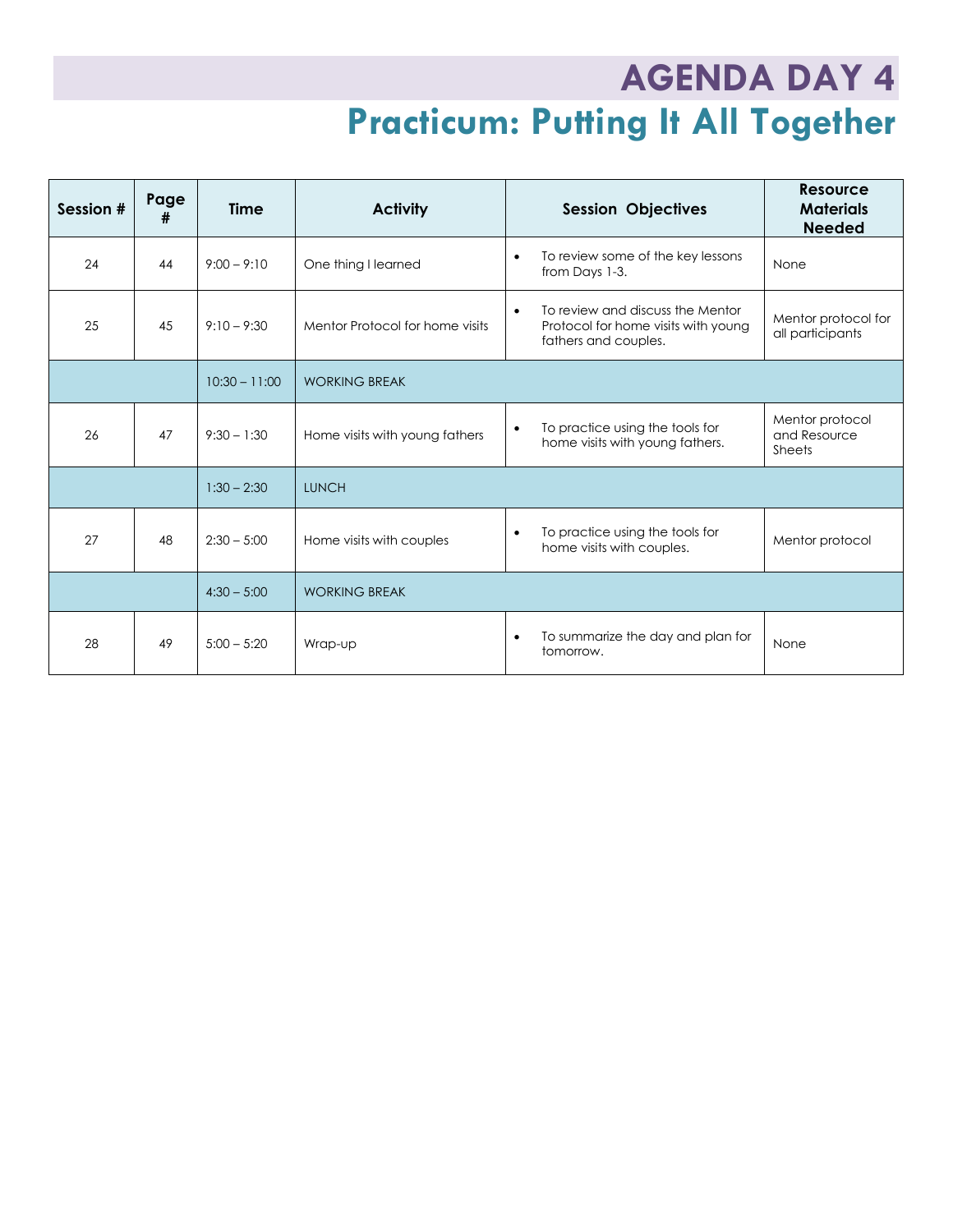### **AGENDA DAY 5 Practicum: Putting It All Together**

| Session # | Page<br># | <b>Time</b>     | <b>Activity</b>                       | <b>Session Objectives</b>                                                                                 | <b>Resource</b><br><b>Materials</b><br><b>Needed</b> |
|-----------|-----------|-----------------|---------------------------------------|-----------------------------------------------------------------------------------------------------------|------------------------------------------------------|
| 29        | 50        | $9:00 - 9:10$   | One thing I learned                   | To review some of the key lessons<br>$\bullet$<br>from Day 4.                                             | None                                                 |
| 30        | 51        | $9:10 - 9:30$   | Mentor Protocol for group<br>meetings | To review and discuss the Mentor<br>$\bullet$<br>Protocol for group meetings with<br>mentors and fathers. | Mentor protocol for<br>all participants              |
|           |           | $10:30 - 11:00$ | <b>WORKING BREAK</b>                  |                                                                                                           |                                                      |
| 31        | 52        | $9:30 - 1:30$   | Group meetings                        | To practice using the tools for<br>$\bullet$<br>group meetings with mentors and<br>young fathers.         | Mentor protocol                                      |
|           |           | $1:30 - 2:30$   | <b>LUNCH</b>                          |                                                                                                           |                                                      |
| 31        |           | $2:30 - 4:00$   | Group meetings cont.                  | continued                                                                                                 | Mentor protocol                                      |
|           |           | $4:00 - 4:15$   | Quick Stretch                         |                                                                                                           |                                                      |
| 32        | 54        | $4:15 - 4:45$   | Feedback                              | To share positive and constructive<br>$\bullet$<br>feedback to fellow participants.                       | Flip chart paper,<br>markers                         |
| 33        | 55        | $4:45 - 5:30$   | Wrap-up                               | To close the training with an overall<br>$\bullet$<br>summary and review of next steps                    | None                                                 |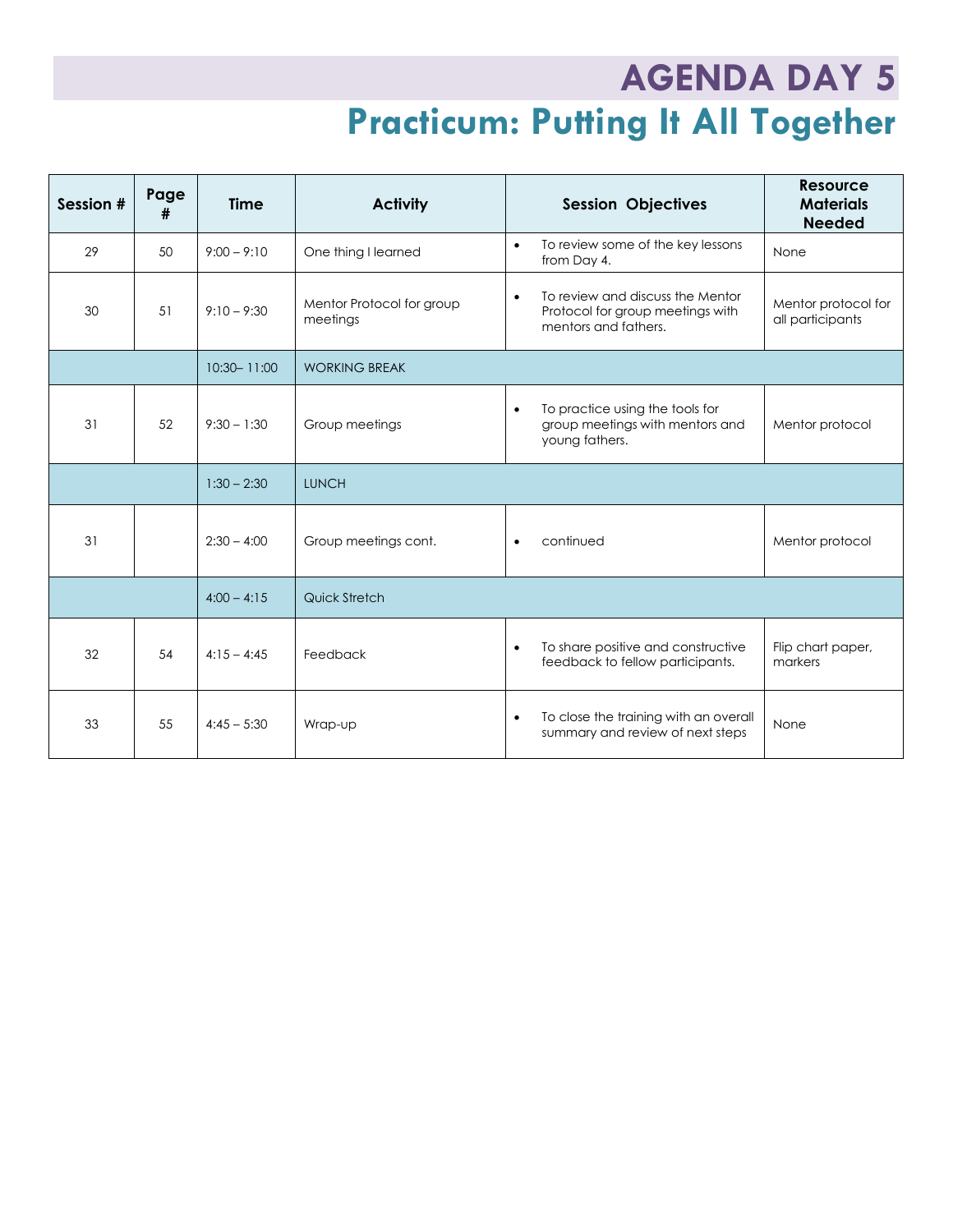### **DAY 1 Understanding Gender Values & Norms**

### **Session 1**: Brief Introduction to Facilitators and Training

#### **Objectives**:

- To introduce the training facilitators and the purpose of the 5-day training.
- To choose daily volunteers/course leaders.

#### **Advance Preparation**: None

#### **Materials needed:**

- Flipchart
- Markers
- Ball

#### **Time needed:** 15 minutes

#### **Instructions for facilitators:**

- 1. Briefly introduce yourselves as facilitators and the purpose of the training.
- 2. Introduce the workshop tool:

**Ball:** A ball can be used to encourage participation and helps to ensure that one person speaks at a time. The ball is passed to the person speaking and can be requested by any workshop participant at anytime during the session.

3. Ask if anyone has any questions about what you have covered.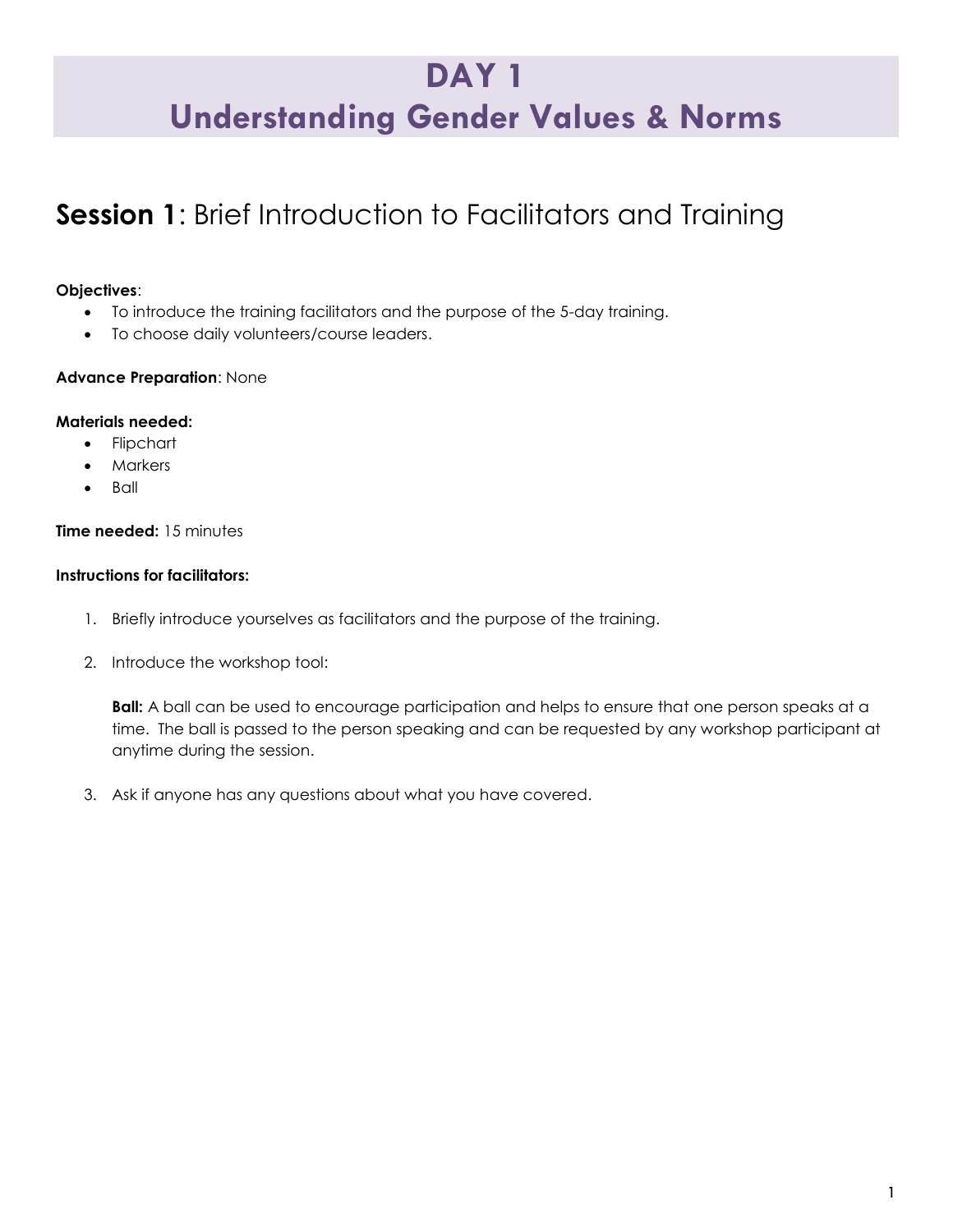### **Session 2**: Ice Breaker

**Objectives:** To learn more about each participant.

**Advance Preparation:** Choose one or two of the icebreaker games.

#### **Materials Needed:**

- Manila Papers with drawings of different animals like a lion, giraffe, rabbit, fish
- Tape

#### **Time Needed:** 45 minutes

#### **Instructions for Facilitator:**

- 1. "This next session is an "ice breaker" to help us get to know each other."
- 2. **Animal Game:** Print out pictures of different animals (i.e. a Lion, Giraffe, Rabbit, Fish) and tape them to different areas of the room. Have all the mentors group themselves next to the animal that best describes their traits and characteristics. Let each person state their names and explain why they have chosen the animal they stood next too.
- 3. **Birthday Game:** Explain that we will all get to know each other by figuring out who is the oldest person in the room and who is the youngest. But we will do this without talking! The task is for everyone to get up in complete silence and through body language and visual signs, to line up in order of your birthdays starting with the youngest person in the front of the line. Once everyone thinks they are in line according to their birthdays, the first person will introduce themselves, say where they are currently living (name of village), then state their birthday and one thing they like about being a father. Everyone will continue in order introducing themselves, and the group will see how well they communicated without words!
- 4. **Name Game:** Everyone will get in a big circle. Explain that this game will test how well we can remember each other's names. Choose one person to start. They will state their name and their favorite food. For example; "My name is Dennis and I like to eat pork." Then the next person has to repeat the first person's name and favorite food before introducing themselves. For Example: "That is Dennis and he likes to eat pork. My name is Dickens and I like to eat kaloo." Each subsequent person must repeat everyone who came before them before stating their own names and the food they like to eat.
- 5. When the icebreaker is over, explain the daily volunteer roles and responsibilities and choose day 1 volunteers (Daily volunteers include 1 timekeeper and 2 "Shepherds")
	- a. Imekeepers: They help the facilitators by keeping an eye on the time and the daily agenda. The timekeeper should remind the facilitator when time is almost up for a session.
	- b. Shepherds: Shepherds are used to remind all participants when breaks are finished and actively ask everyone to return to the room. The Shepherds also actively encourage everyone to return to the workshop when lunch is finished. They can be assigned any other duties recommended by the participants.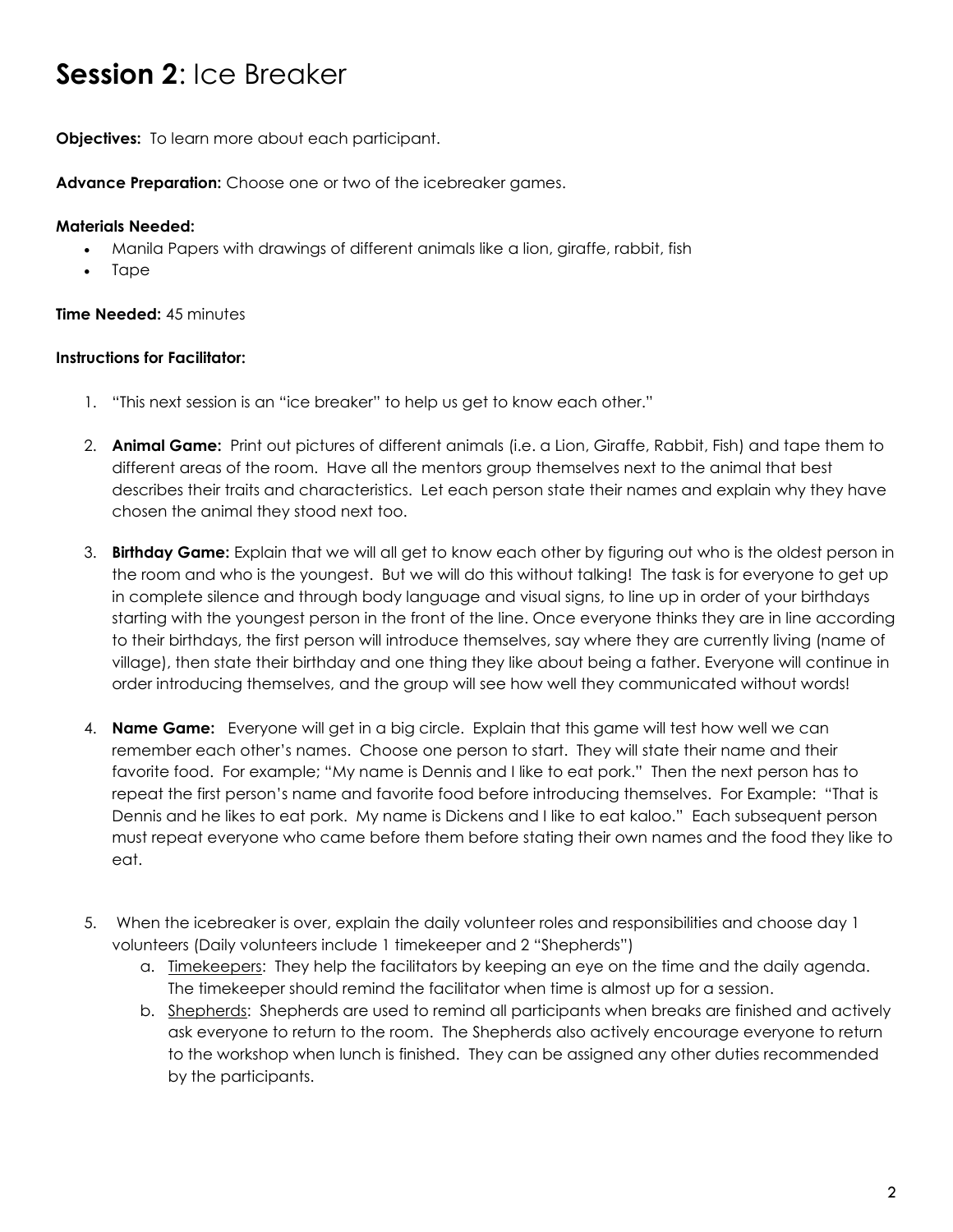### **Session 3**: Ground Rules and Agenda

#### **Objectives**:

- To inform training participants of the agenda, time allocated to each session and when they can expect breaks.
- To clarify ground rules and norms for the training.

**Advance Preparation:** Write the daily agenda on a flip chart and post it at the front of the room so all can see.

#### **Materials Needed:**

- Flip chart
- Markers
- Tape

#### **Time Needed:** 15 minutes

#### **Instructions for Facilitator:**

#### 1. **Overview of the week's training plan**

I want to give you a brief overview of the workshop and a general idea of your role as a Mentor.

- For the rest of today, we will talk about gender roles and how being a man affects the way we view the world and act as husbands and fathers.
- On Day 2, we will cover the tips and tricks of being an involved father.
- On Day 3, we will explore ways to communicate with wives that lead to happy homes.
- On Day 4, we will practice the tools you will use to make home visits to fathers and couples.
- On Day 5, we will practice the tools you will have to facilitate group discussions with young fathers.
- 2. Create ground rules for the 5-day training through a participatory brainstorm: Ask all participants to think about and share ground rules that everyone should follow to have an effective training. Write all the responses on a flip chart. When everyone agrees, review all the responses and post on the wall.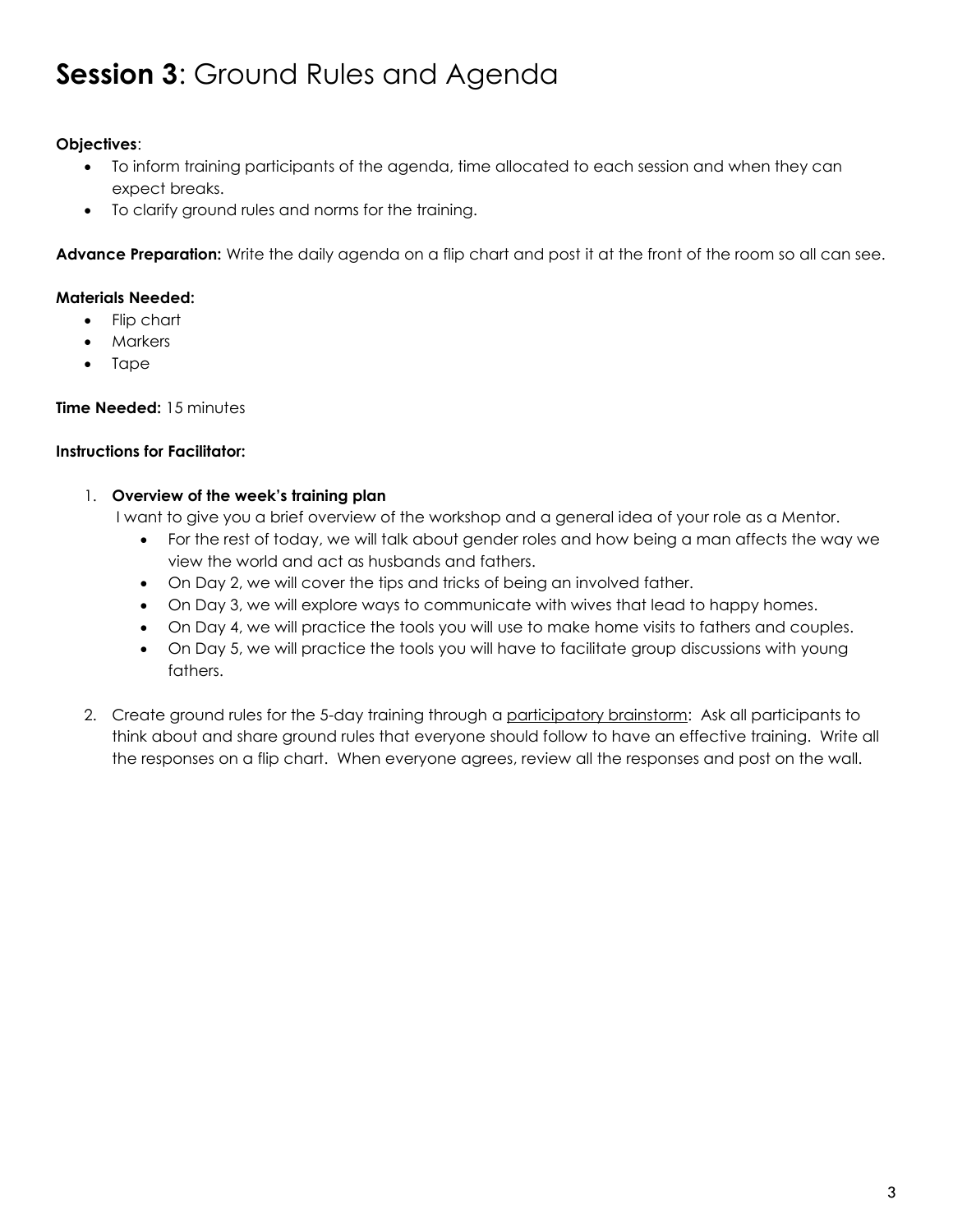### **Session 4:** Introduction to the Program and Research Study

**Objectives:** To provide the participants with an overview of the training and their role as Mentors.

**Advance Preparation:** None

**Materials Needed:** Agenda

**Time Needed:** 30 minutes

#### **Instructions for Facilitator:**

1. **Opening Introduction to being a Mentor:**  *During the next 5 days, we will train you to be "Mentors" for young fathers with young children, specifically children between 1 year to 3 years of age.* 

*As a Mentor, you will create an opportunity for reflection and discussion on the importance of positive young father involvement in the lives of their children, and how to show respect and love towards their wives.* 

*Since men have been taught that it is not their role to actively take care of children, we feel it is important that men learn more about this. Specifically, they will learn how to make plans and decisions to be involved as fathers in a way that will lead to the best well-being for their children and families.* 

*More importantly, we want you as Mentors to feel comfortable coaching men in what they can do and say to their children so they grow up in the best possible environment.* 

*Since children learn from how mothers and fathers behave and communicate, we want to also give young fathers the skills to communicate non-violently with their wives and share family decisions that affect their children.* 

In other words, as Mentors, you will empower men to be the best possible father they have the potential *to be, reflecting on how a father's role in the family has changed over time.*

#### 2. **Overview of Mentors Roles and Responsibilities**

As Mentors, you will be assigned 3-5 young fathers who have been selected because they are between the ages of 16 – 25 AND they have children ranging from 1 - 3 years old. We are focusing on young fathers because they represent the future of our homes, clans, communities and society. It is very important for you to know that they have not been selected because they have demonstrated problems or need change. In fact, parenting is one of the most challenging things that any person faces in life, and everyone can learn parenting skills. For men around the world, being a father presents challenges, especially since these days we get little guidance on how to be fathers. That is why your experience is the key to helping the next generation of young fathers make decisions and plans for themselves as men and for their families.

Your responsibility will be to visit these four men in their homes six times. You will also team up with 2 - 3 other mentors in your village to conduct six group sessions with all of your young fathers. You will use the tools that you learn in this workshop to encourage men to talk with their wives non-violently and to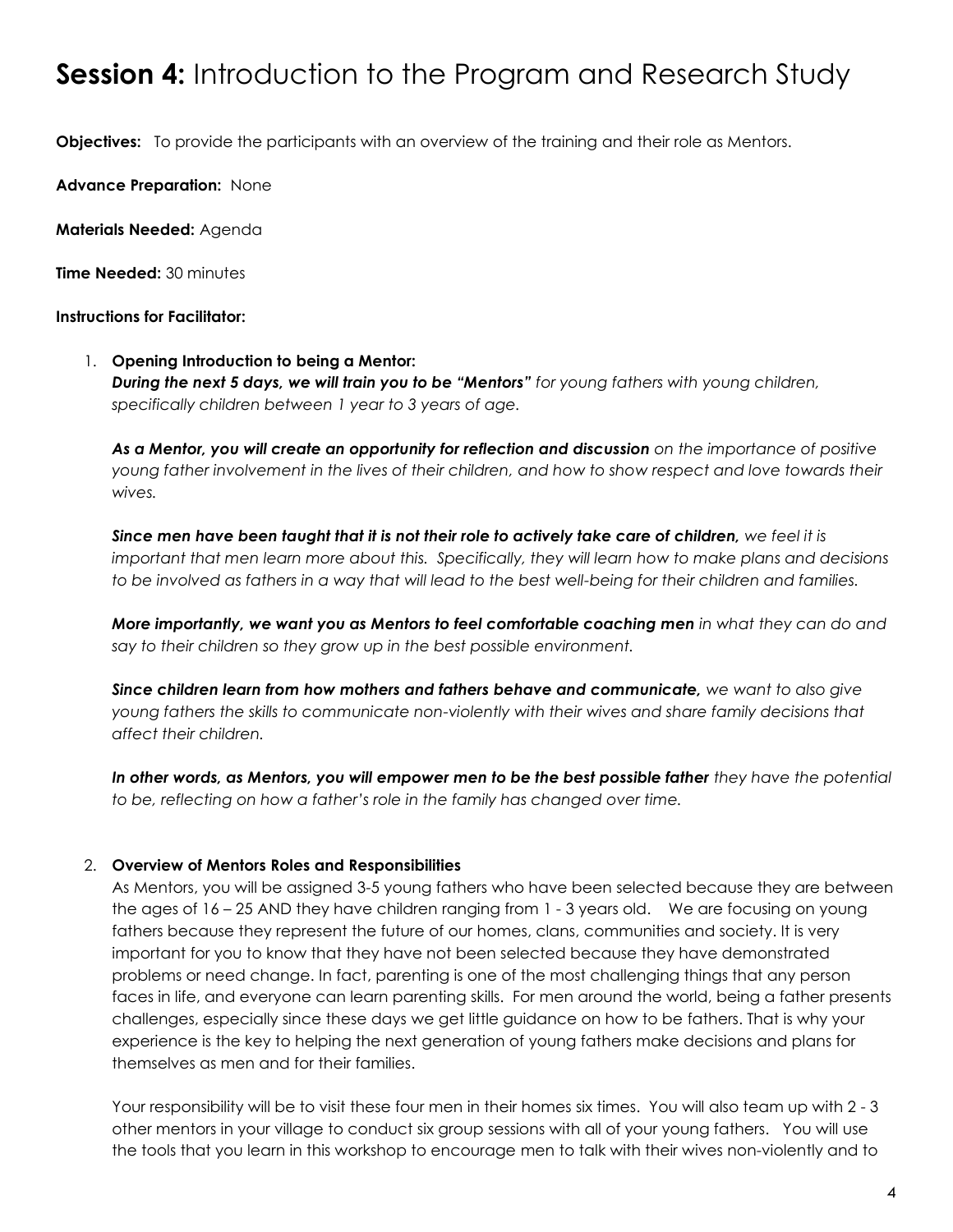make shared decisions about the family, while also practicing positive parenting and fatherhood. All couples who will be visited will also participate in an interview with our research team before and after the program. Most importantly, as mentors, you will not force or make a man feel like they have to take on new behaviors. These changes need to come from the men themselves. You will be providing them with new information and facilitate dialogue and reflection on how they want to be seen as fathers, and give them the space to make changes in their own lives, if they choose. This initiative is designed to test/try new types of activities and support for young fathers. It is important that you follow the guidelines closely, so that we learn what works well and what can be improved in the future for this district and others.

#### 3. **Ask if anyone has any questions about the agenda or program.**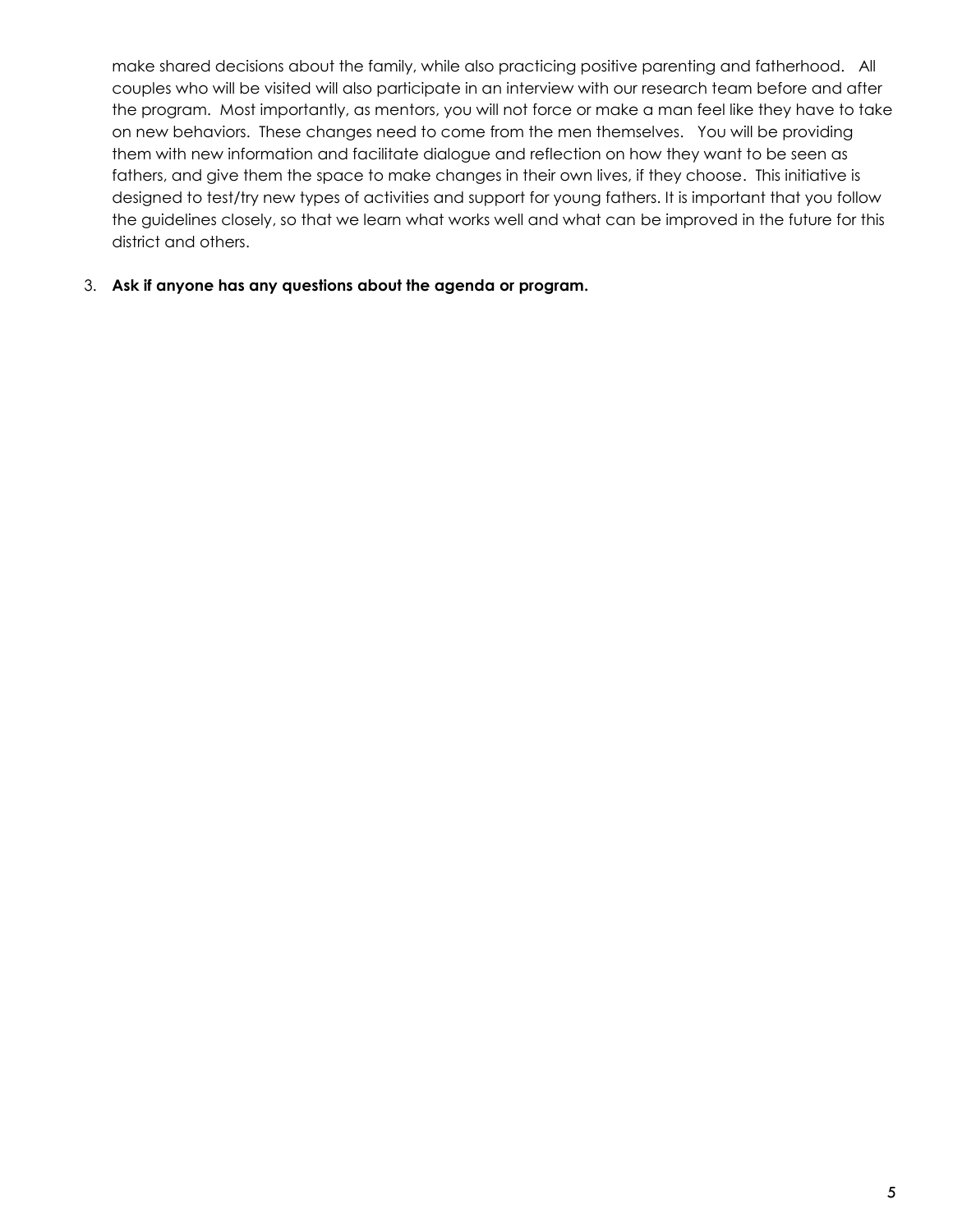### **Session 5: Gender Values Clarification**

**Objectives:** To clarify the participants' own value systems with regard to men's role in a family and as a parent. **Advance Preparation**:

In large letters, print each of the following titles on cards (or pieces of paper), one title per card: "Strongly Agree," "Agree," "Disagree," and "Strongly Disagree." Display the signs around the room, leaving enough space between them to allow a group of participants to stand near each one.

#### **Materials Needed:**

- Four forced-choices signs (**"STRONGLY AGREE," "AGREE," "DISAGREE," and "STRONGLY DISAGREE"**)
- Flip chart paper
- Markers

#### **Time Needed:** 1 hour **Instructions for Facilitator:**

- 1. **Opening Discussion:** Men and women are treated differently in Uganda and throughout the world. We will start to explore our own values and attitudes about what it means to be a man or a woman. These ideas are very important because they often lead us to act in a particular way. They also lead to our expectations for how our wives and children should act. We all seem to know what is expected of us as men, don't we? Ask the participants to give some examples of how men and women are expected to behave in society. But where did we learn these rules? Who created these rules?
- 2. **Agree/disagree activity**\* : We are going to play a game that will help us recognize how we feel. Please feel comfortable to act upon your own feelings and not those of the entire group.

This activity asks that participants share their opinions. Remind them that everyone has a right to his own opinion. After reading each statement below, ask participants to stand next to the sign that most closely represents their opinion. Once the participants have made their decision, ask them to share the reasons why they feel the way they do. If all participants seem to agree with one another on a particular statement, you can play "devil's advocate" by offering a different perspective.

#### **STATEMENTS:**

 $\overline{a}$ 

- i. Men must make all decisions in the household.
- ii. It's the woman's duty to make sure there is food for dinner. If she does not, she deserves to be disciplined through beating by the husband.
- iii. It's the man's responsibility to earn all the money needed for the home.
- iv. It's the women's responsibility to take the lead in providing care for the children.
- v. When a child does something wrong, hitting them will quickly teach them not to do it again.
- vi. Men can cook dinner for the family.
- vii. Men do not know how to take care of a toddler without a woman.
- viii. When a wife does something wrong, the best way to let her know you are upset is by sitting down and discussing the issue.
- ix. Men do not like to use violence but alcohol is what makes men hit women and children.
- x. It is considered disrespectful for a woman to beat her husband no matter what he does.
- xi. Men who are seen playing, dancing, singing with their children are considered to be behaving like women.

<sup>\*</sup> adapted from "DRAFT MAP Peer Educator Training: A Resource for the Nawalparasi Men as Partners Project" by EngenderHealth Jan 2007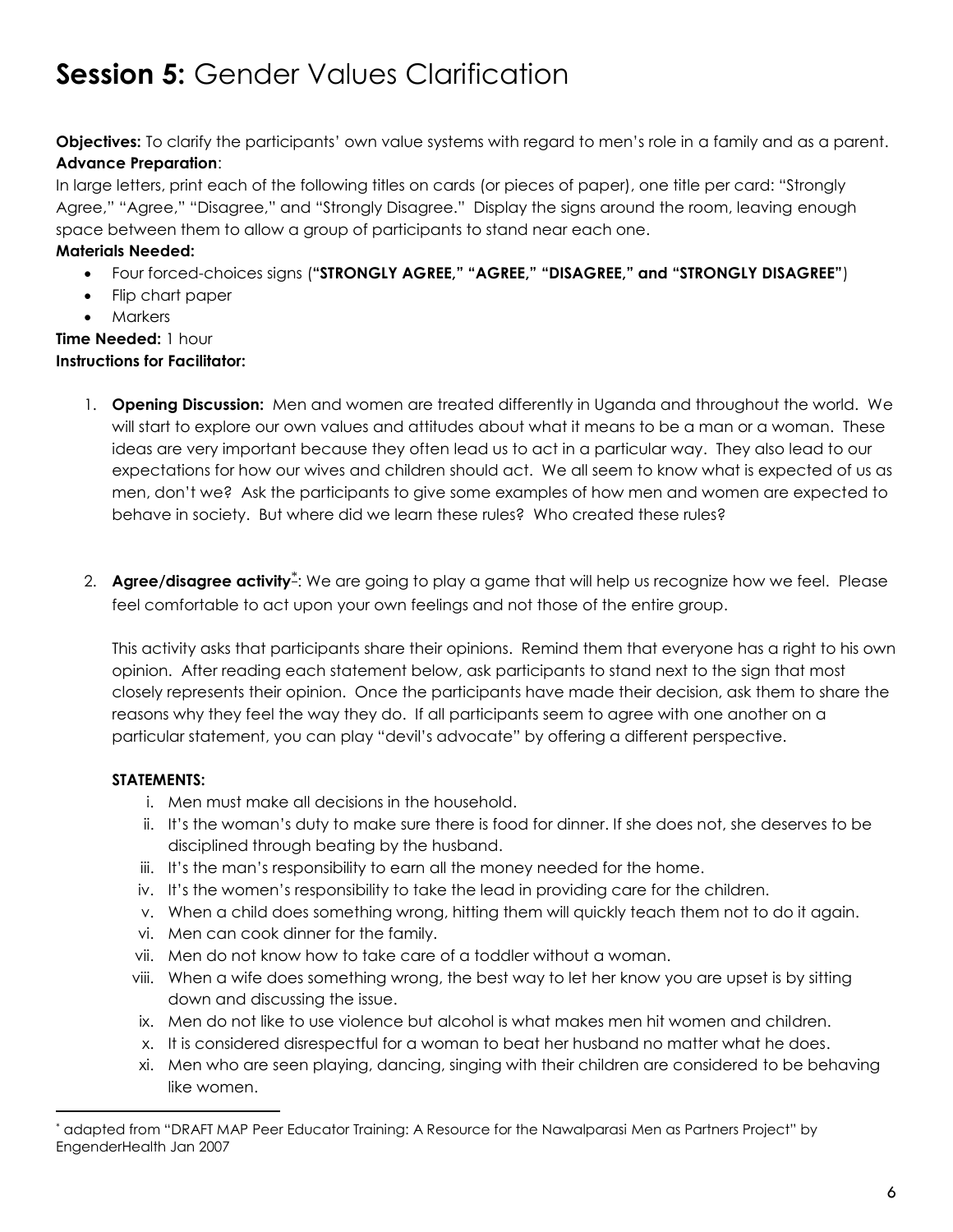- xii. Men who are actively involved in their families and children's lives are admired by their male friends and neighbors.
- xiii. It is shameful to be found by friends and neighbors washing your wives' clothes.
- xiv. A woman wants you to beat her to show how much you love her.
- 3. Ask the following discussion questions:
	- Why do you feel this way?
	- Who created these rules about men and women?
	- How do your attitudes about some of the statements affect the way you treat your wife and children?
	- What would your peers/father/wives think or how would they react if you acted like this?
- 4. **End the session with this statement:** There is no one way to be a REAL man, a REAL husband or a REAL father. Only you can write the rules about what kind of father and husband you want to be. What we know is that husbands and fathers who care, show love and are involved in their families are admired by their neighbors and report being happier in life.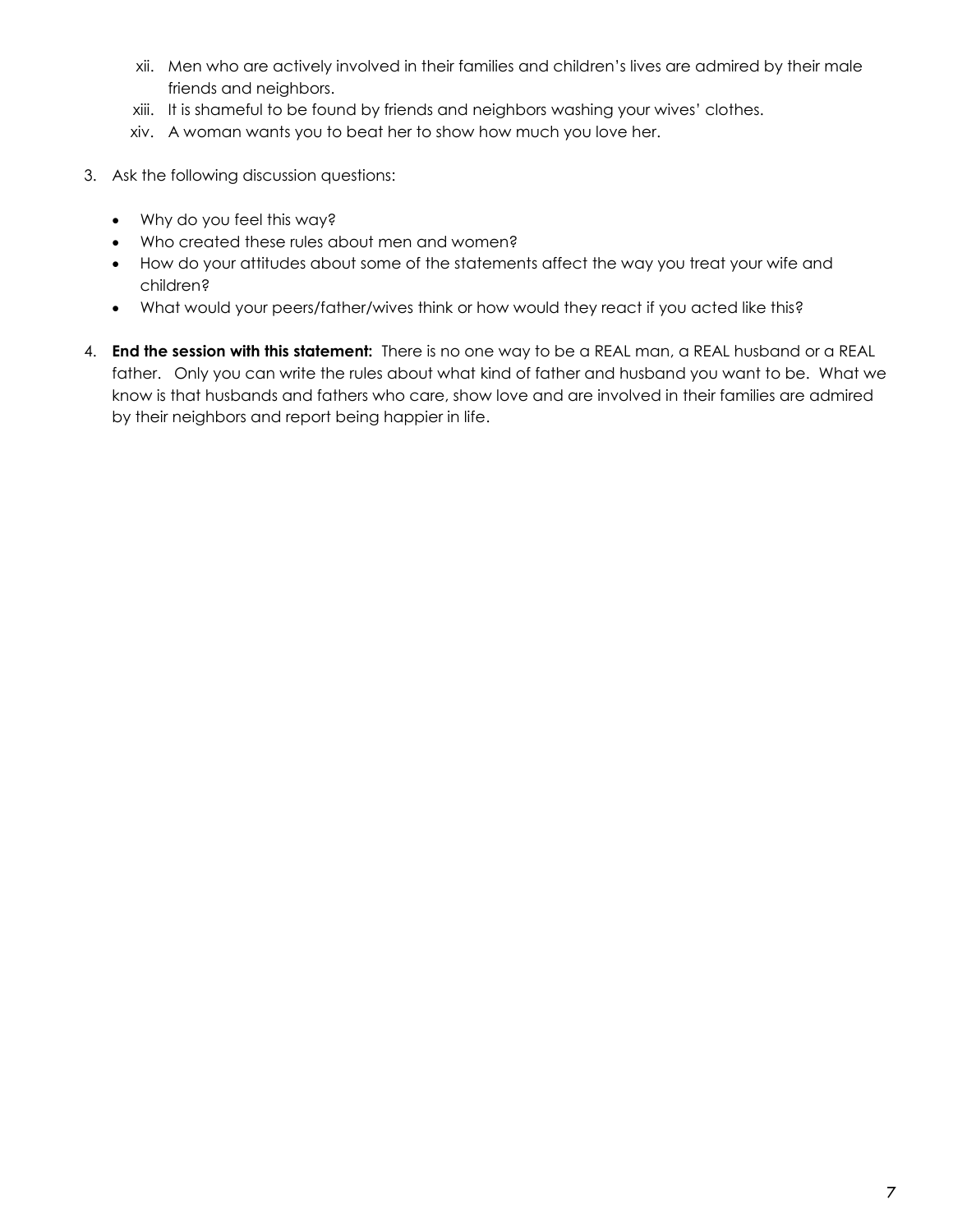### **Session 6:** Gender Roles and Household Decision-Making

**Objectives:** To reflect on session 5 and connect gender norms to why men are typically not engaged fathers. **Advance Preparation:** none **Materials Needed:** None **Time Needed:** 15 minutes **Instructions for Facilitator:**

1. **Open the session**: We are going to talk some more about the rules that our communities have created for men and women's behaviors.

#### **2. Ask the participants:**

- Why did we just discuss some of these expectations on men and women?
- What do you see in your own house with respect to roles for men and women?
- Does everyone always follow all of these rules?
- How can a man provide for his wife and children, besides just bringing in money and food?
- What does it mean for a man to love, care and support his wife and children?
- 3. **Explain** how the rules about being a man or a woman directly related to household decision-making, and how we treat our wives and our children.

"As men, we learn from our elders and friends on how to act like a man. But the ideas of a REAL man might not always work for every person all the time. And the ideas of a REAL man are changing in society. Research has shown that in Africa, men are most often the decision-makers for the health and well-being of their families. This is especially true in deciding when to have children. But decisions about how to care for children are often left to women because men have been excluded from learning how to cope with the many challenges of caring for children. Also, although men can be very caring and supportive, in the past men have often not been encouraged to develop or show this side of themselves. These days, families are realizing that men have important roles to play in caring for children, communicating with their families, and generally being more involved at home. There are so many benefits to the families and to the men themselves who do this. Can we say that REAL men today do such things? During this training, we will continue to explore what it means to be a REAL man in our communities but also challenge how these rules often get in the way of men communicating nicely with wives and being involved in children's lives. Together, we will discover that a REAL father and husband is Responsible, Engaged and Loving."

4. **Ask a participate to give an example** of how the traditional/cultural ideas of "being a man" can get in the way of men talking to wives nicely or fully being involved in caring for children on a daily basis.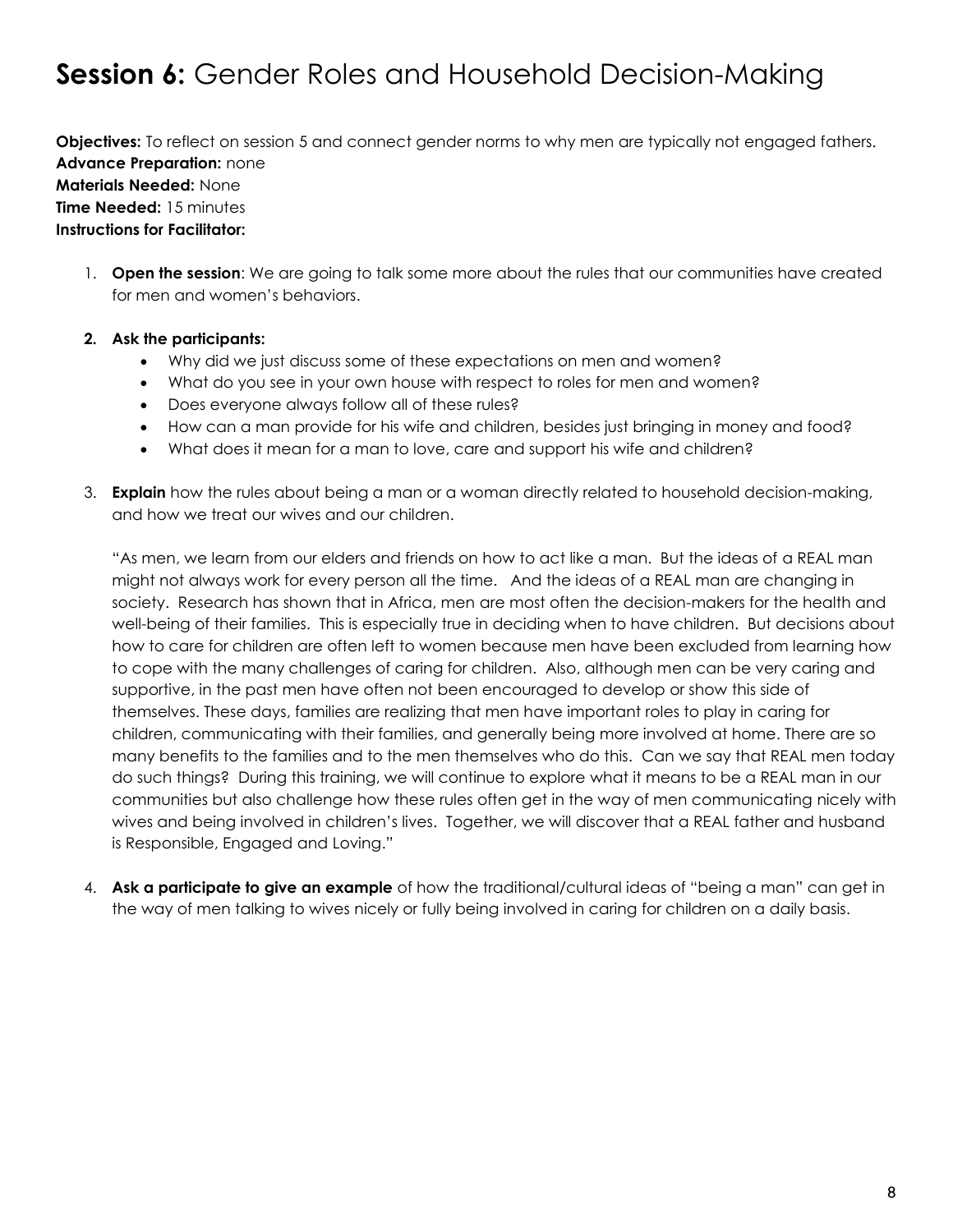### **Session 7:** Gender Roles: "Behave Like a Man, Behave Like a Woman."\*

**Objectives:** To give participants insight into how gender roles and social norms impact how they make decisions about their roles in a family.

**Advance Preparation:** On the top of one flip chart, write "Behave like a Man." On the top of a second flip chart, write "Behave like a Woman." Draw a large box on each paper where you will write down the participants' responses.

#### **Materials Needed:**

- Flip Chart
- Markers
- Tape

#### **Time Needed:** 1 Hour

#### **Instructions for Facilitator:**

- 1. **Ask: "**Have you ever been told to "behave like a man?" Ask them to share some experiences in which someone has said this or something similar to them. Why did the individual say this? What did the participant think when they heard this?
- 2. **Tell the participants:** We are going to look more closely at the phrases "behave like a man" or "behave like a woman." By looking at them, we can begin to see how society can make it very difficult to be either male or female.
- 3. Put up the piece of flip chart paper entitled "Behave like a Man." **Ask the participants** to share their ideas about what this means. These are society's expectations of who men should be, how men should act, and what men should feel and say. Write the meanings of "act like a man" generated by participants inside the box drawn on the paper.

Facilitator prompts can include:

- How does your family expect men to act?
- How does society expect men to feel? Behave?
- What does your clan expect you to achieve?
- How does society expect men to act?
- How would you expect a son to act?

Some responses might include the following:

- Be tough.
- Do not cry.

 $\overline{a}$ 

- Show no emotions.
- Earn money for the family.
- Do not back down.
- Have many children.

<sup>\*</sup> Adapted from "Men as Partners: A Program for Supplementing the Training of Life Skills Educators,: pp. 59-60, **EngenderHealth**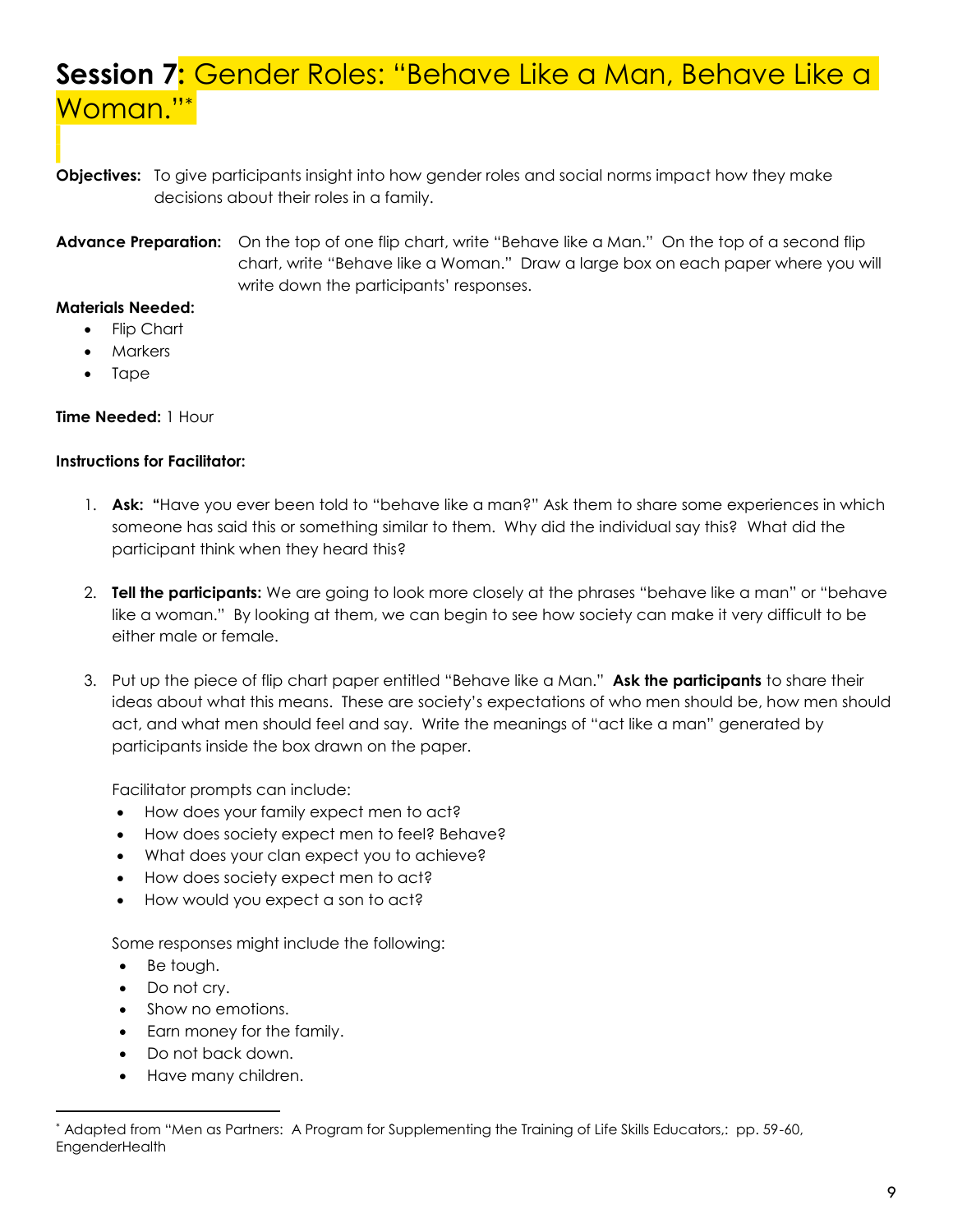- 4. Once you have brainstormed your list, initiate a discussion by asking the following questions:
	- What are the consequences of always living in this box?
	- What are the benefits of acting in ways that are outside the box?
	- What do male friends say when you are not "behaving like a man"? How does this influence your behaviors?
	- Is it possible for men to challenge and change the rules of what it means to be a REAL man? What would make it easier to do so?
- 5. Now, put up the piece of flip chart paper entitled "Behave like a Woman." Ask the participants to share their ideas about what this means. These are society's expectations of who women should be, how women should act, and what women should feel and say. Write the meanings of "act like a woman" inside the box drawn on the paper.

Facilitator prompts can include:

- How does your family expect women and girls to act? Dress? Talk? Do?
- How does society expect women to act?
- How would you expect a daughter to act?

Some responses may include the following:

- Be passive.
- Be the caretaker.
- Be intelligent, but not too intelligent.
- Be quiet.
- Listen to others.
- Make dinner.
- Be the homemaker.
- 6. Once you have brainstormed your list, initiate a discussion by asking the following questions:
	- Can a woman be expected to behave in this manner all the time? Why or why not?
	- What emotions are women not allowed to express?
	- How can "acting like a woman" affect a woman's relationship with her husband and children? What about choosing not to "act like a woman"?
	- Can women do things differently than expected by her family/clan/society? Is it possible for women to challenge and change existing gender roles?
- 7. **Close the activity** by summarizing some of the discussion and sharing any final thoughts. A final comment and question could be as follows:

"The roles of men and women are changing in our society. We can say that the expectations by society of a man and of a woman could be considered like being trapped in a box. It has slowly become easier to step outside of the box, meaning not just following the rules and expectations that society sets for men and women. Still, it is hard for men and women to live outside of these boxes. What would make it easier for men and women to change some gender roles for the health of the family and themselves?"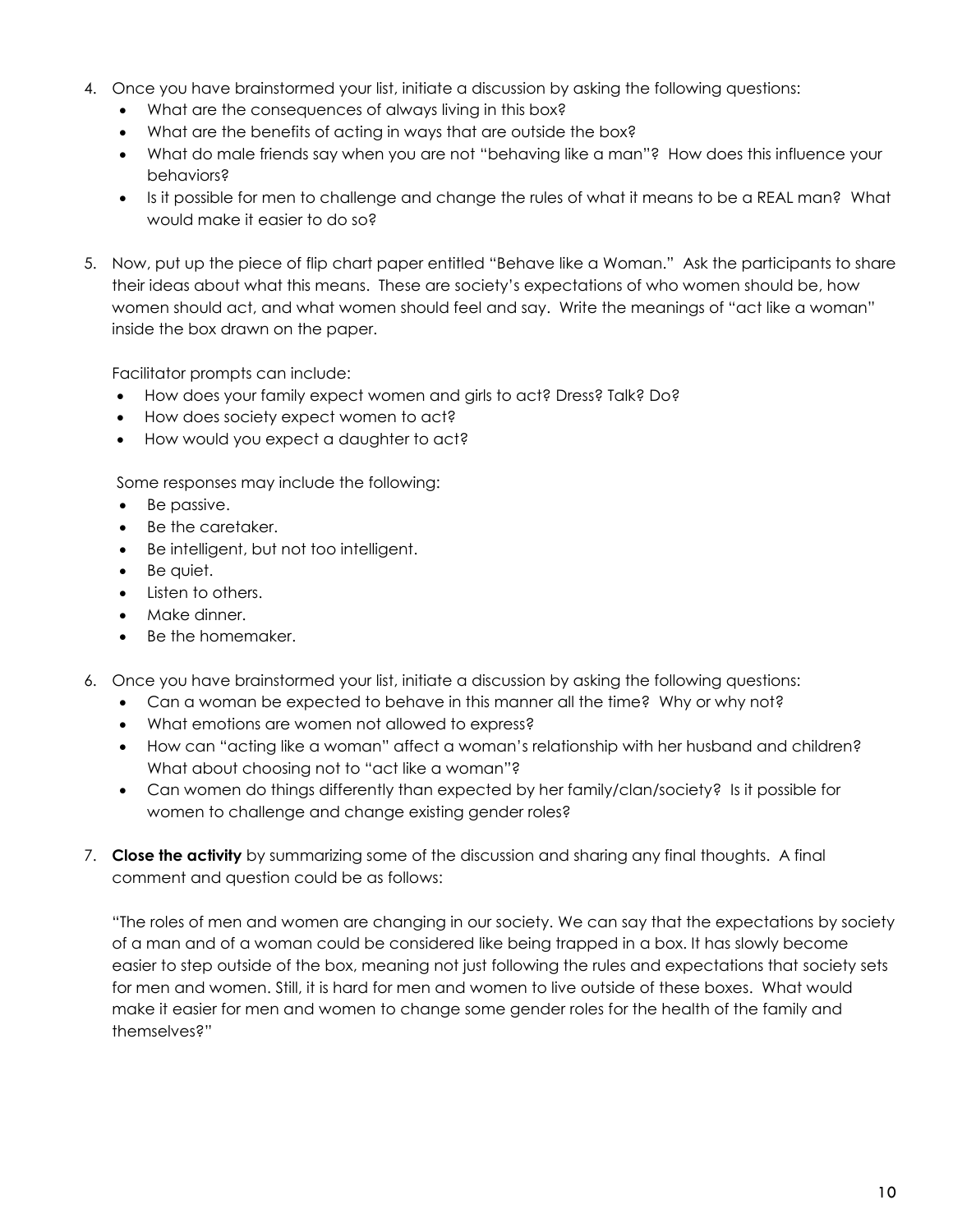### **Session 8:** What kind of husband and father am I?\*

**Objectives:** To have Mentors look inwards and reflect on what kind of husband and father they have been as a basis for discussion and values clarification so they can move forward and mentor new fathers.

**Materials Needed:** A copy of the matrix (below) for each participant

**Advance Preparation:** None

**Time Needed:** 1 hour

#### **Instructions for Facilitator:**

- 1. "We will do one of the hardest things for anyone to do: look into the mirror and examine ourselves and how we all have been as husbands and fathers. The goal is not for us to feel bad about the way we have behaved in the past, but to be able to think about our own behaviors, why we act the way we do and how we can help other men redefine how they want to behave as husbands and fathers. It is also a time to applaud ourselves for all we are doing well as husbands and fathers. We are not here to judge eachother"
- 2. "First, let's reflect on our own childhoods. I know we have a disturbing past here in Northern Uganda. We have lived through the war with you and have many unpleasant memories. I am not asking that we dig up all those memories, but I do want you to think back to your own father or father figure from when you were young. If possible, I would love for some volunteers to share a few memories of a time your father treated your mother nicely. Also share a memory of a time when your father treated you nicely."

Follow up questions:

 $\overline{a}$ 

- What is unique about these memories?
- Are these memories the way your father or father figure ALWAYS acted?
- How would you describe the way your father typically treated your mother and you/your siblings?
- Today is a new time; a time of renewal. What is one thing you have decided to do in your life as a husband or father based on what you saw growing up?
- 3. "Now let's think about what kind of father and husband you are. Please join up in pairs with the person next to you. As I read through the statements, you can both decide if you agree or disagree with the statement. If there is something too personal, you can choose not to share it."

| As a husband, I                               | As a father, I                                    |
|-----------------------------------------------|---------------------------------------------------|
| Listen to my wife's point of view and opinion | Listen to my children's point of view             |
| Am clearly in charge                          | Am clearly in charge                              |
| Expect my wife to follow the rules I set down | Expect my children to follow the rules I set down |
| Demand respect from my wife                   | Demand respect from my children                   |
| Show respect to my wife                       | Show respect to my children                       |

<sup>\*</sup> Adapted from The National fatherhood Initiative's 24:7 DAD® Fathering Handbook A.M. Second Edition, pp 26 - 27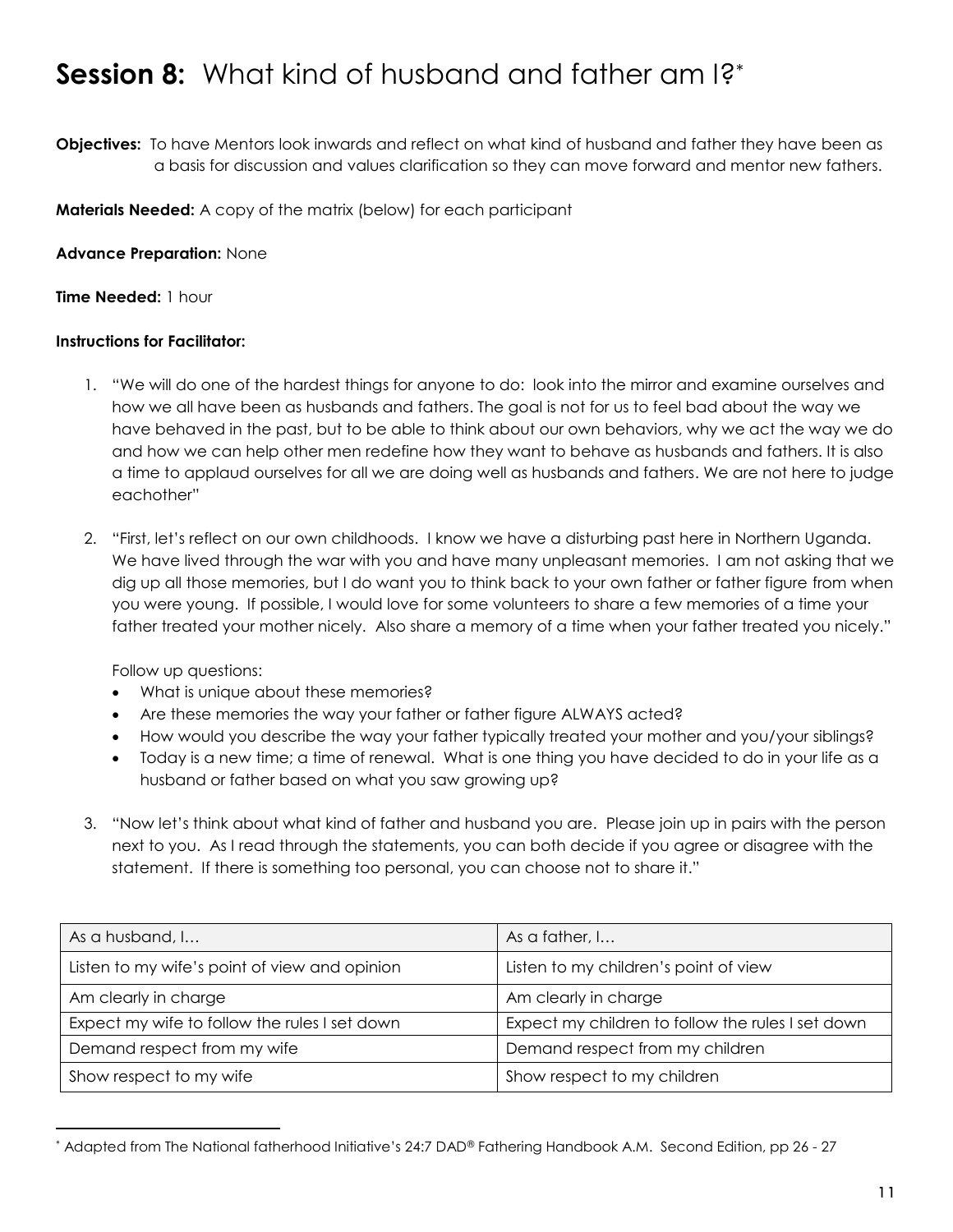| Share with my wife what I think and feel often           | Tell my children what I think and feel often            |
|----------------------------------------------------------|---------------------------------------------------------|
| Am willing to change my ideas after listening to my wife | Am willing to change my ideas about raising<br>children |
| Show love to my wife                                     | Show love to my children                                |
| Like being in control                                    | Like being in control                                   |
| Enjoy spending time with my wife                         | Enjoy spending quality time with my children            |
| Am caring and supportive of my wife                      | Am caring and giving to my children                     |
| Can have fun and laugh with my wife                      | Can have fun and laugh with my children.                |

Follow up questions:

- What surprised you during this exercise?
- Was there a time when you agreed or disagreed but were embarrassed to state your position with your partner?
- Today is a new time. A time of renewal. What is one thing you have decided to do in your life as a husband or father based on your reflection of your own behaviors?
- 4. Let's define the traits and characteristics together of today's REAL father.
- 5. Let's define the traits and characteristic together of today's REAL husband.
- 6. "As Mentors, you will be talking with other men and encouraging them to be a REAL Man. Specifically, you will be encouraging them to communicate better with their wives and be more involved in child care. A REAL Man is a man who can communicate with his wife about family decisions but also listens to his wife's thoughts and desires for the family. A REAL Man does not make decisions for his wife; rather, a REAL Man listens to his wife and realizes the importance of making decisions together. A REAL Man does not discipline his children through violence and fear; rather, a REAL Man disciplines his children through respect and love. A REAL Man is a father who can get involved in the daily life of his children, regardless of how difficult it can be, and accept that raising children is something that is easier done when husbands and wives do it together. In the next few days, we will learn more about positive fatherhood skills and non-violent communication with wives. Most importantly, we will learn how to be a REAL Man and REAL Father, "Wege ki Kome."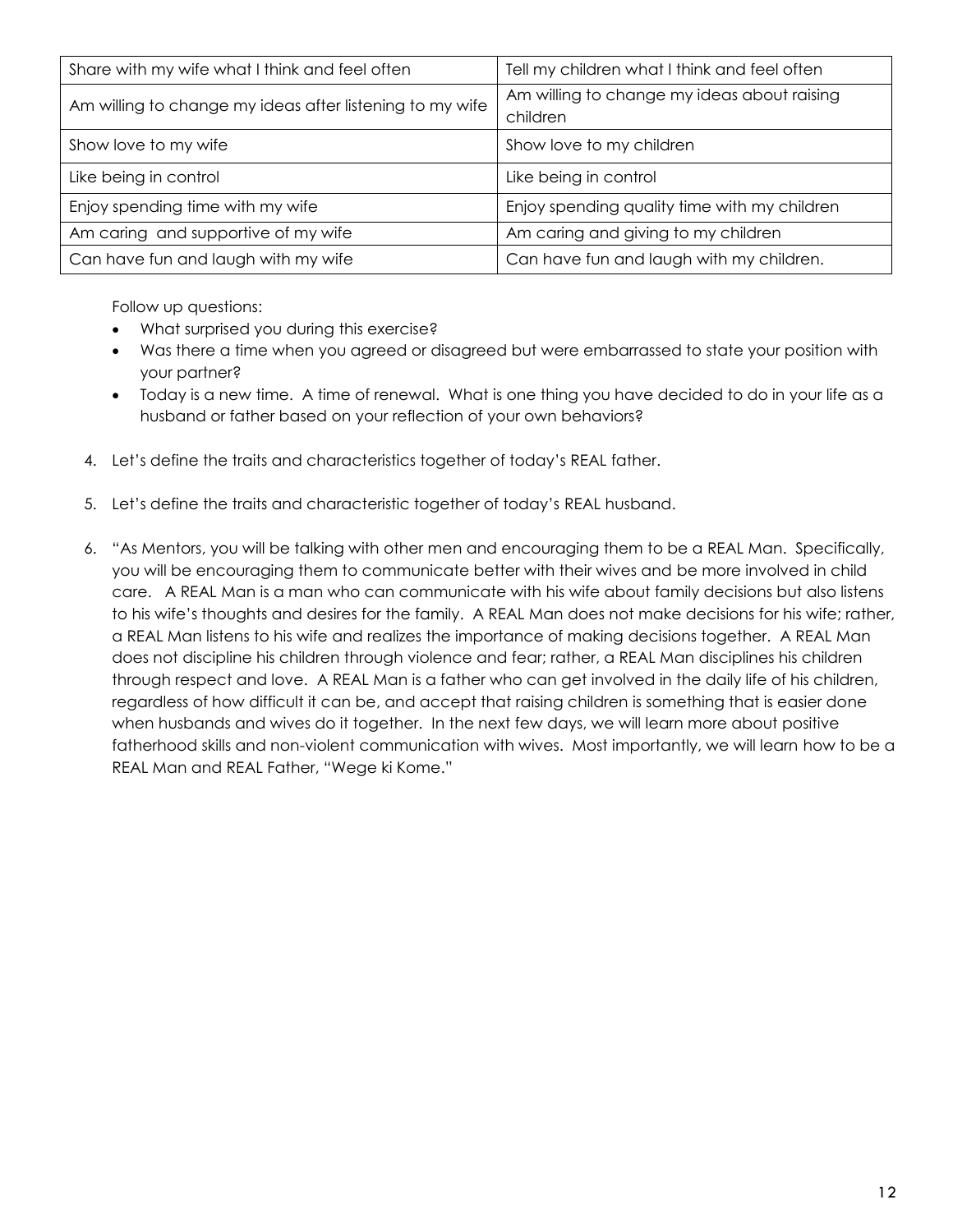### **Session 9:** Wrap-up

**Objectives:** To discuss the day's activities and plan for tomorrow.

**Advance Preparation:** None

**Materials Needed:** None

**Time Needed:** 30 minutes

#### **Instructions for Facilitator:**

- 1. "Today we explored our values and how gender norms are related to fatherhood, marriage partnerships and household decision-making. We talked about how it might be challenging for men and women to live up to the expectations society has created for them and ways we can break out of the box. Finally, we talked about how to be a REAL Man and REAL Father.
- 2. "Tomorrow, we will talk about responsible fatherhood, and explore how fathers can interact with their children and feel like a REAL Father. Happy fathers make happy families. We want all men we work with to me more engaged in their children's' lives and be happy about their choices."
- 3. Ask if there are any questions about today's sessions or about tomorrow.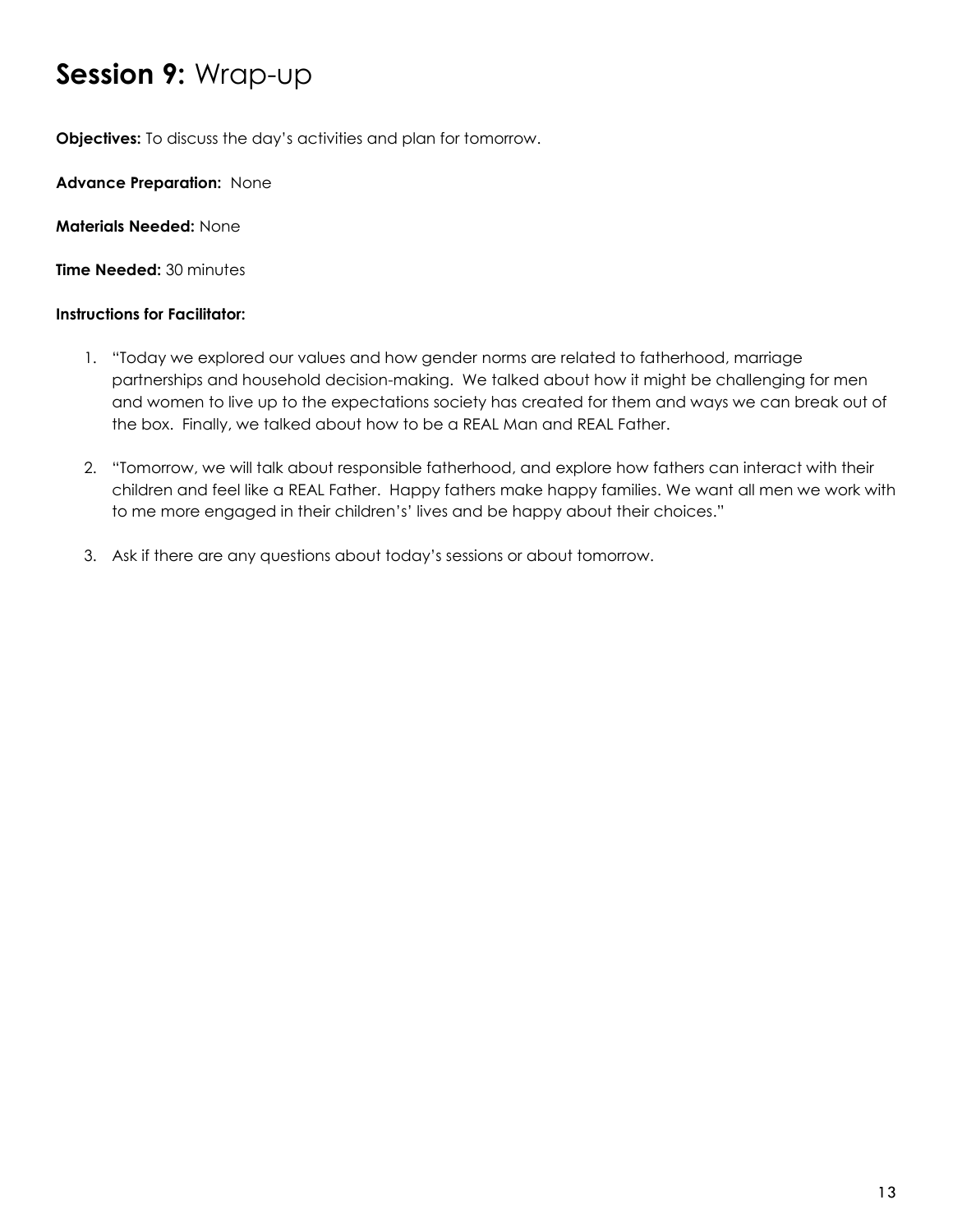### **DAY 2 Happy Fathers, Happy Children**

### **Session 10:** One thing I learned

**Objectives:** To recall key points from Day 1.

**Advance Preparation:** None

**Materials Needed:** Ball

**Time needed:** 20 minutes

#### **Instructions for Facilitator:**

- 1. Sit in a circle and use the ball to invite participation.
- 2. Ask one participant to share one thing they learned or something that was new to them from Day 1. After one person shares something they learned, they toss the ball to someone across the circle. Participants cannot repeat what others say however they are allowed to build on what others have mentioned.
- 3. Wrap up the session by emphasizing one or two points from the previous day. Also answer any concerns raised by the participants.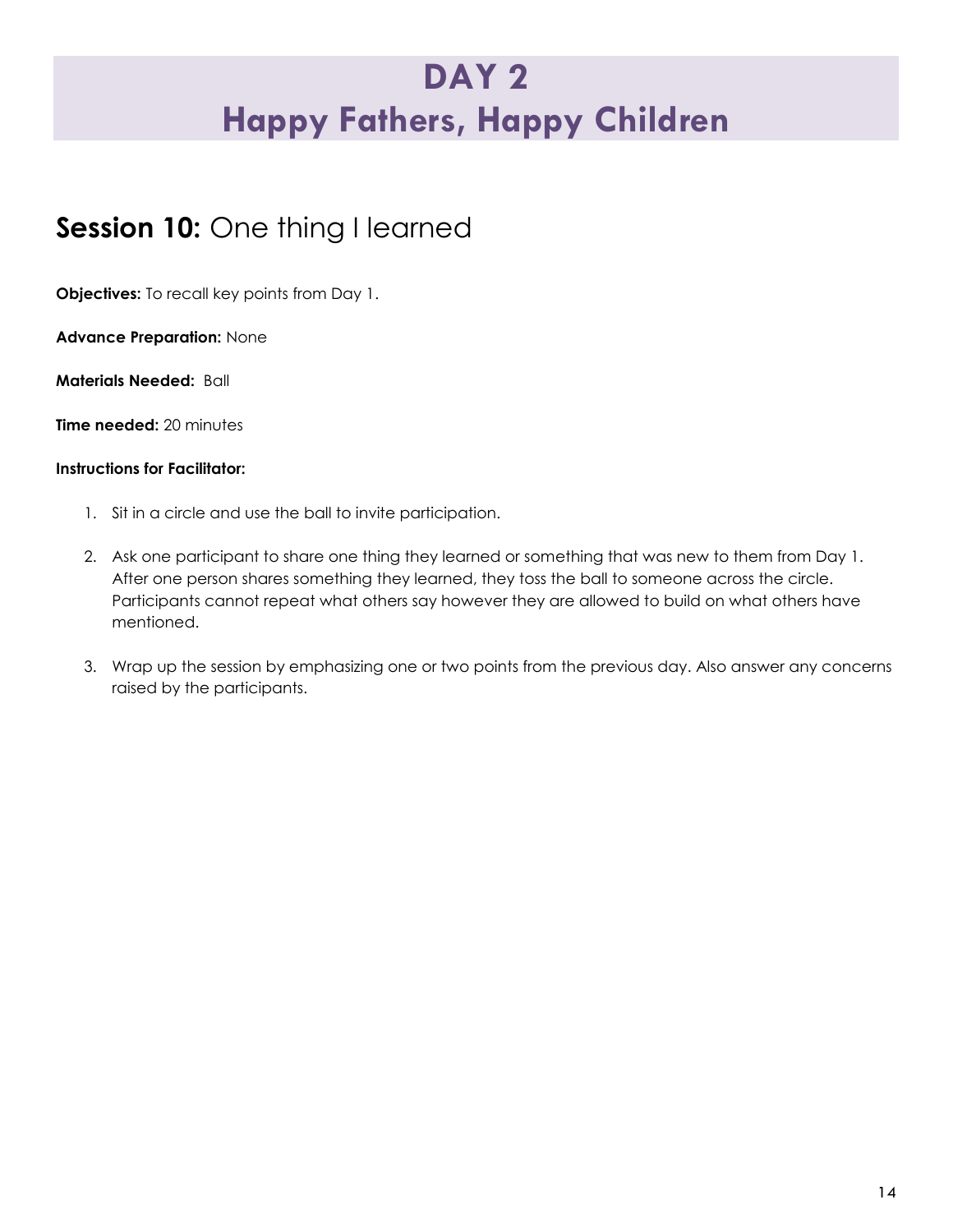### **Session 11:** Tips and Tricks to being the best father in the village\*

#### **Objectives:**

- To define ways fathers can "care" for their children and actively be engaged in their children's lives.
- To reflect on barriers to good fatherhood.
- Practices tips and tricks to positive fatherhood.

#### **Advance Preparation:**

- Make flipcharts with the following titles on the top as per the diagram to the right:
	- 1. Respect your child's mother
	- 2. Respect your child
	- 3. Spend time with your child
	- 4. Discipline with love
	- 5. Be a role model to your child
	- 6. Be a teacher to your child
	- 7. Talk and listen to your child
	- 8. Show love
- Post the flipcharts around the room before the session begins.
- Copies of Resource Sheet #1: Tips and Tricks to being a REAL Father.

#### **Materials Needed:**

- Flip chart
- **Markers**

#### **Time needed:** 70 minutes

#### **Instructions for Facilitator:**

- 1. "All day today we will talk about how to be the best possible fathers we can be. We are going to learn some tips and tricks that will help us be REAL Fathers, "Wege ki Kome." By REAL Fathers, I mean *Responsible, Engaged and Loving Fathers*. "
- 2. Explain that around the room, there are flip charts with 8 tips for how to be a REAL father and to show care and love. Read the 7 tips out loud to everyone. Tell the participants that they will spend about 20 minutes walking around the room in pairs and writing their thoughts on flipcharts. Pass out markers. (Note: Pair participants who are not confident writing with ones who are confident.)



#### **Note to the Facilitator**

As trainers and mentors, we must be careful not to reinforce stereotypes about men's roles and fatherhood through our actions and words. First, recognize that there are many fathers who are actively caring for children on a daily basis. When we base our definitions of caregiving on the way women provide care, we often send the message that men do not provide care or do not know how to provide care to children. We must take time to understand how men define care and identify those things that men already do to provide care. While many young men want to be involved in caring for their children, they were most likely brought up not seeing men do these actions and have heard their whole lives that men provided financially to a family while the women provides the care.

 $\overline{a}$ \* Inspired and adapted from the National Fatherhood Institutes pamphlet: "10 Ways to be a Better Dad"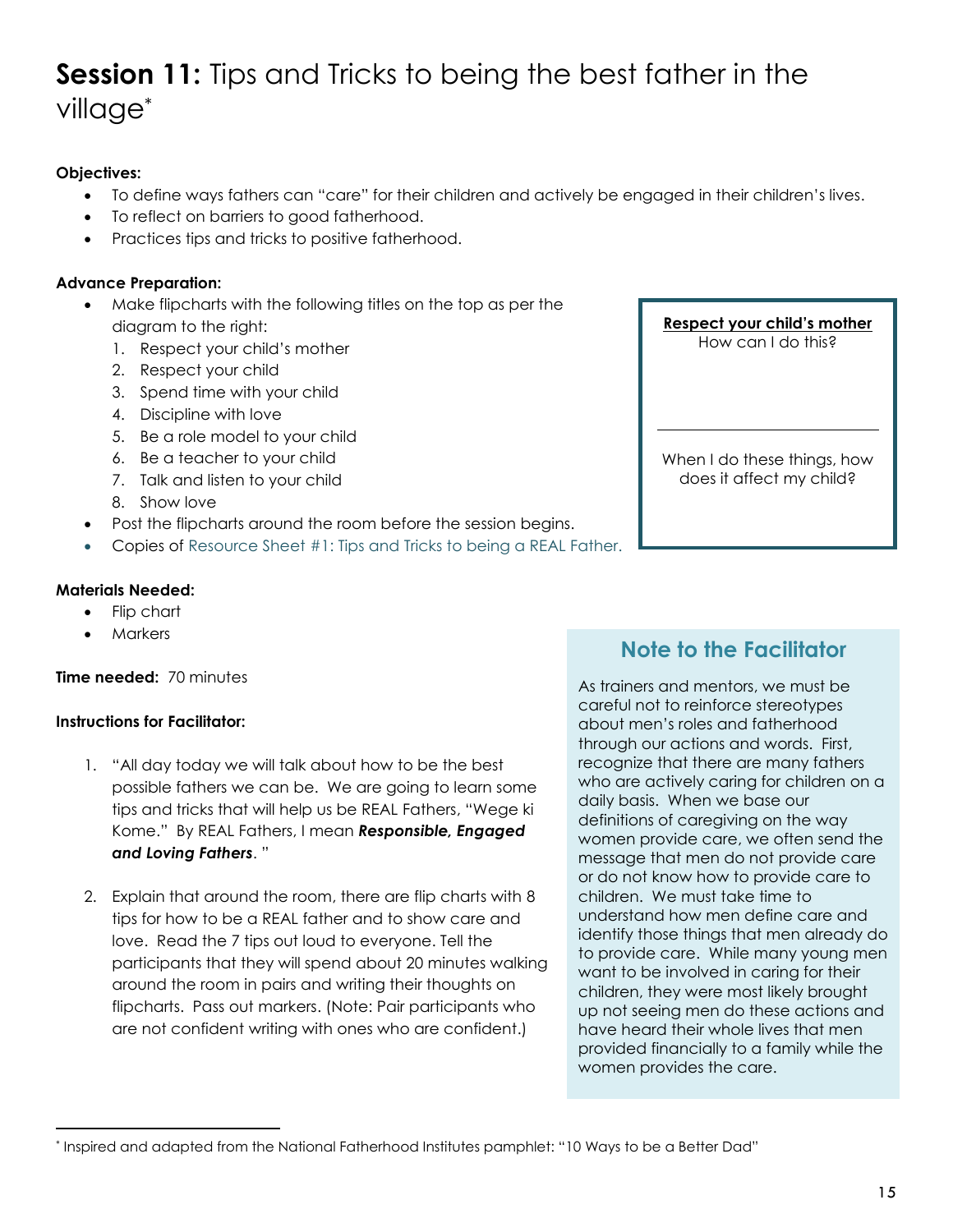- 3. When everyone is finished, spend about 5 minutes per flipchart reviewing as a group what everyone wrote and use these discussion questions:
	- Is anything missing?
	- Is it easy to do all of these actions?
	- What makes it hard to do these actions?
	- How often do we see men doing all of these actions?
	- What would make you more comfortable in doing these actions?
- 4. After some discussion, end the dialogue with three main points\* :

"We were taught our whole lives that women have their work in the kitchen and take care of the children, while men take care of the home. Because of this, boys and new fathers are often denied the opportunity to learn the skills to be a REAL Father. The tips and tricks we discussed are just a few simple skills a father can do to provide care to his child and be seen as a REAL Man, and be the best father in the community! Give participants copies of Resource Sheet #1: Tips and Tricks for being a REAL Father.

#### **Note to the Facilitator**

 $\overline{a}$ 

*Boys and girls are taught from an early age that girls do most of the domestic work while boys do more of the phsycial work outside the home***.**Yet many studies have shown that men who are involved in caring for their children report a greater satisfaction in their relationships with their partners and enjoyment in their daily lives.

**Providing love is just as important as providing material things.** Men often hear that their role is to assure that nothing is lacking at home. Because of this, men are seen as incapable of performing child care and are culturally and socially authorized not to perform these tasks. And even when men want to play an active role in the home, families, communities and institutions often deny them this possibility. But being a father means more than just financially providing for your children. Remember, children need *you* more than they need things. Studies show that children who receive love and care from fathers, in addition to motherly care, have increased confidence.

*Caring is a skill that is learned during the course of one's life.* Girls have more opportunities to learn and practice these skills because their communities believe it is their role. They are taught these roles by all the women in their families. On the contrary, boys are actually taught early on not to show emotion and to use power and force to solve problems. As they grow up, this power and force can cause problems in their lives.

- 5. Throughout the day, we will start to redefine the ways that fathers can care for their children and still feel like men. Caring is not about doing all the work for children but about sharing the responsibilities with your wife when it comes to caring for children.
- 6. As facilitators and Mentors, let's recognize that men can learn the skill of caring and that it is our role to provide opportunities for this to happen. Together, we will realize that when young men become fathers, they do not feel free to demonstrate care for a child through affection, kindness or words. They seldom receive support from friends or communities to do so. Together, we will work to create this supportive network for men who care.

<sup>\*</sup> Inspired from Program H's chapter on Fatherhood and Caregiving; What and Why section, pages 87 - 102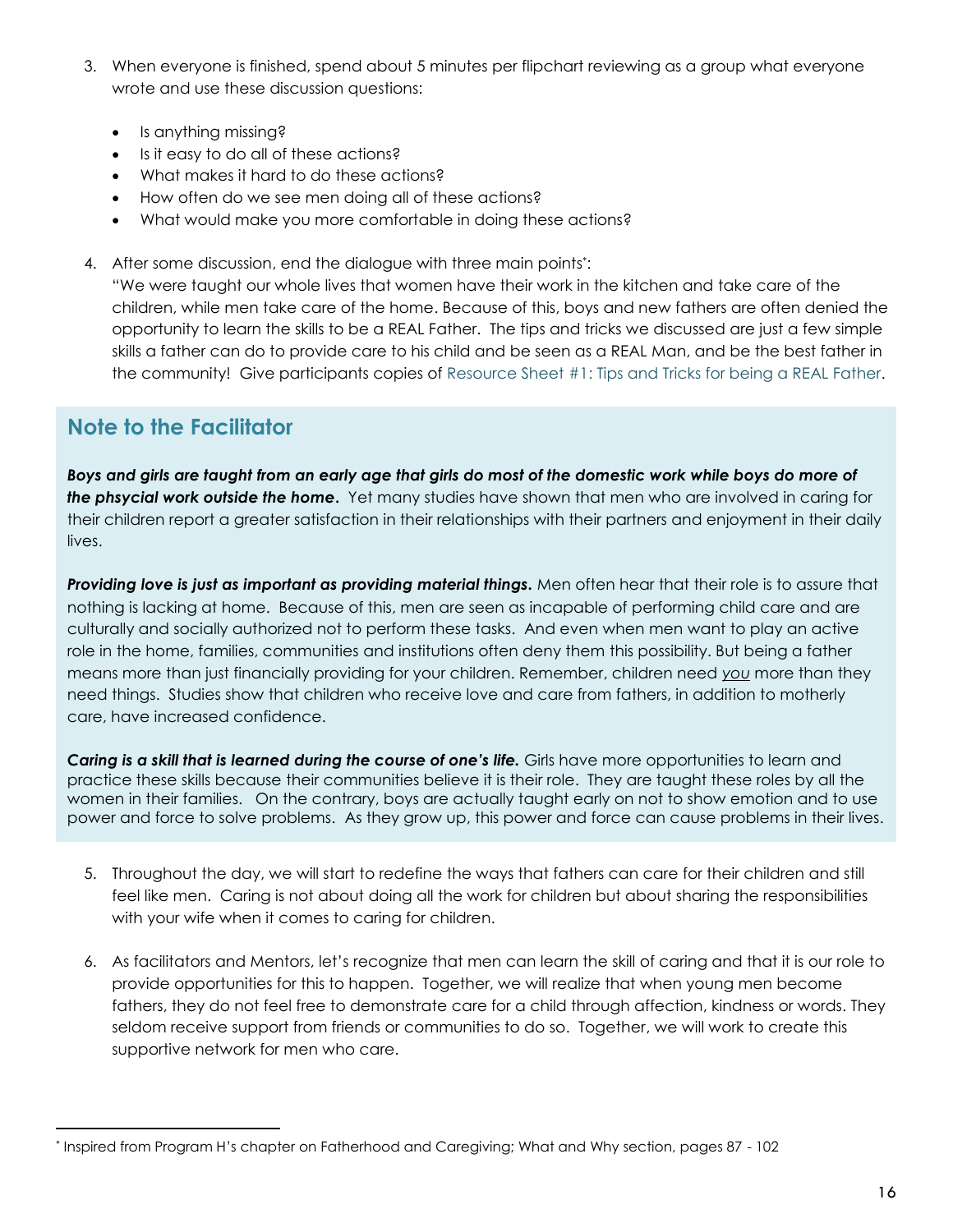### **Session 12:** In it to win it: The Football Game of Life

#### **Objectives:**

To be more specific on actual actions fathers can take to care for their children.

#### **Advance Preparation:**

- Write statements from the Resource Sheet #2 on strips of paper
	- Label three baskets with the follow statements:
		- *1. Train: Prepare yourself and your home for children*
		- *2. Improve: Continue building skills on good fatherhood*
		- *3. Score: You've made it! You are a REAL (Responsible, Engaged And Loving) Father*
- Copies of Resource Sheet #2: Train, Improve and Score! How Fatherhood is like Football

#### **Materials Needed:**

- $-B$ all
- 3 baskets
- small pieces of paper

#### **Time Needed:** 90 minutes

#### **Instructions for Facilitator:**

- 1. Have the men sit in a circle.
- 2. "In this next session, we are going to talk about football and how to score a goal. But we will also talk about how being a father is like being a football player."
- 3. "Football players know how to see a goal and what to do to get there. They know how to train, control, pass the ball and score. They do this by always keeping their goals realistic and focusing in on them. Without knowing what our own goals are as fathers, we will not be able to discuss with other fathers about their goals and what type of fathers they want to be."
- *4.* Ask everyone to state one goal they have for themselves as fathers. Once they state their goal, they can throw the football to someone else in the circle who can then state their goal. Continue like this until every mentor has had a chance to state a goal. The trainers can model the activity by starting with an example such as: *"My goal as a father is to be more present for my children than other fathers my age."* (Note: If any participants are not fathers of young children, they can make other goals related to their families.)
- 5. Just like football players, to be REAL fathers, we have to **train**, improve and score to be respected and valued. Up here in the front of the room, I have three baskets labeled as: *Train: prepare yourself and your home for children Improve: continue building skills on good fatherhood Score: You've made it! You are a REAL (Responsible, Engaged and Loving) father*

I am going to hand out many pieces of paper with different statements on them. I want you to decide which basket you think it should go into: Train, Improve or Score.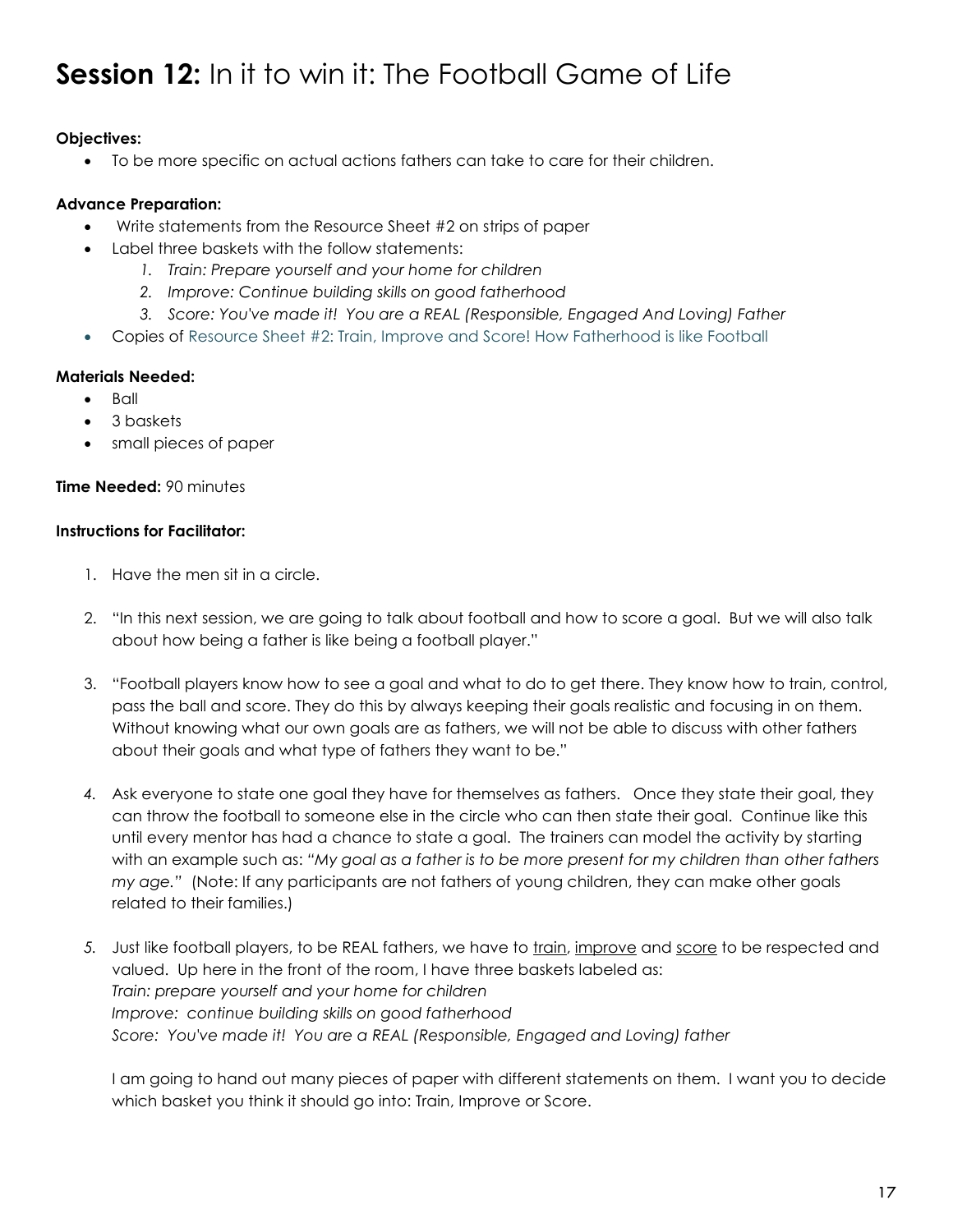- 6. Once all the statements have been placed in the baskets, we will read them all together discuss:
	- a. What makes it easy to do these actions as fathers?
	- b. What makes it hard to do these actions as fathers?
	- c. Where can fathers learn these skills?
- 7. Refer participants to Resource Sheet #2: Train, Improve and Score! for more information.
- 8. In order to be REAL Fathers you need continuous practice with fatherhood skills, the same way football players are always practicing. There is no such thing as a perfect father, but by practicing and always being a part of the game, you will get better and better. You need to show love and care for your child and ensure that the child lives and grows in a secure and safe environment. Make time to be with your child. Take time to show your love and care. Hold, sing and play with your child. As they grow up remember to guide them by disciplining with love. Above all, respect the mother of your child. Remember that mothers should not be doing all the household chores. The more you do to help care for child - like cooking for the child, feeding the child, washing their clothes - the closer you will feel to them and your wife. Spare time every day to discuss with your wife about the wellbeing of your child. Don't forget to communicate how you feel.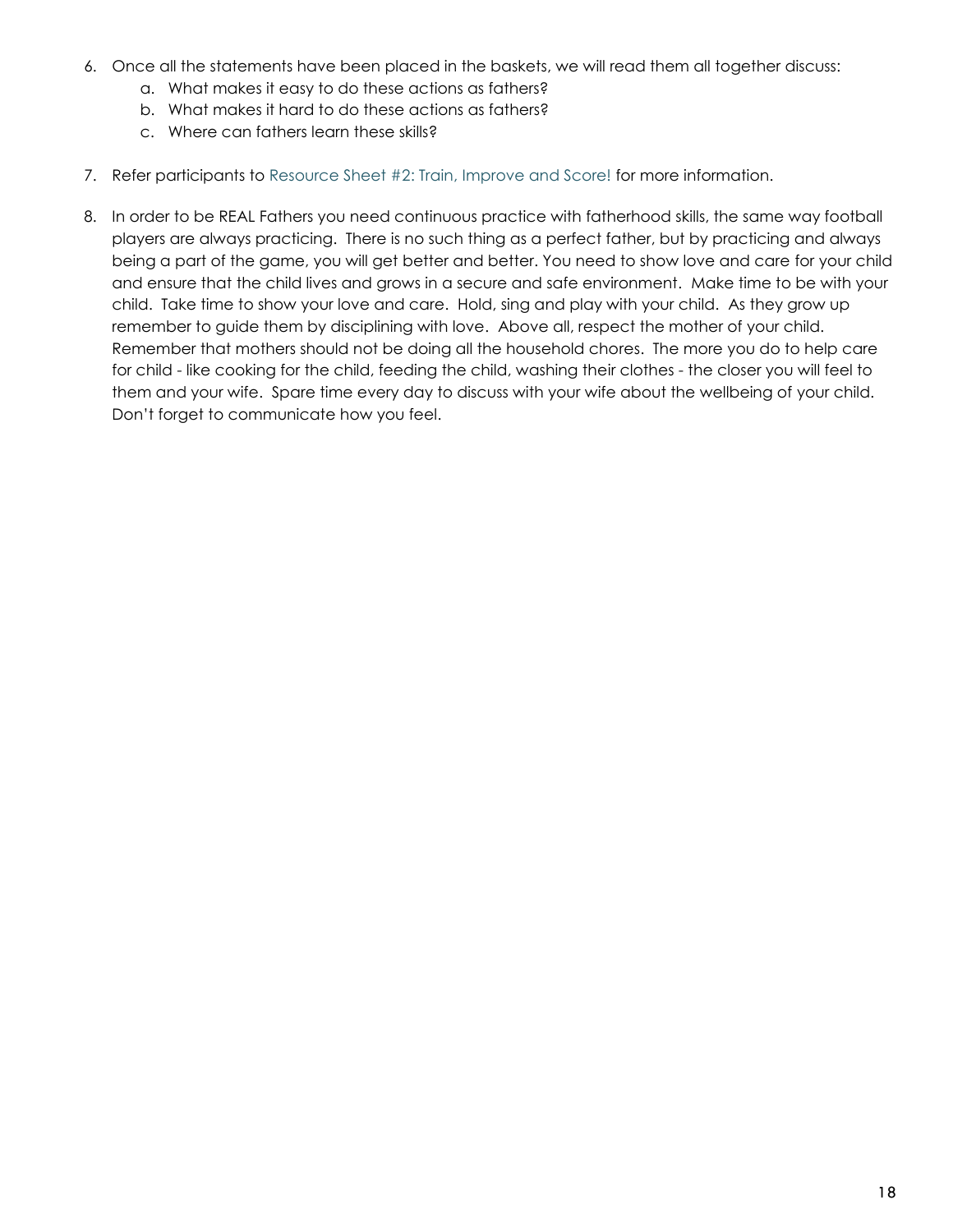### **Session 13: Disciplining a Child with Love\***

#### **Objectives:**

- To define discipline, and the differences between invoking fear and instilling respect.
- To reflect on the participants' own experiences being disciplined and how they want to discipline.

#### **Advance Preparation:**

- Copies of Resource Sheet #3: Fatherhood Discipline Styles for participants
- Copies of Resource Sheet #4: Positive Discipline for participants
- Copies of Resource Sheet #5: Communication with Children for participants

#### **Materials Needed:** None **Time Needed:** 30 minutes **Instructions for Facilitator:**

- 1. "Discipline means setting rules and limits that help children to behave well. The aim of discipline is to improve children's' behavior in the future. Discipline is not the same as punishment. Discipline means to teach or guide or correct. Punishment means to penalize for doing something wrong."
- 2. "We will consider how we want to discipline our children and reflect on how we were disciplined. Everyone choose a partner to discuss a few questions I will read before you start. You will have 15 minutes to discuss. "

Discussion questions:

- One time that you were disciplined with love.
- One time you were disciplined with violence.
- How you felt when you were disciplined in these ways.
- One time you were proud of how you disciplined your child.
- One time you were not proud of how you disciplined your child.
- 3. "Now, I want to introduce a few discipline styles."
- 4. Read these four discipline styles to the group. Give participants a copy of Resource Sheet #3: Fatherhood Discipline Styles.

#### **Father #1: The Dictator**

 $\overline{a}$ 

*This father is always strict and never nurtures and cares for the children. He leads with control and enforces rules without discussion. He seems to be angry and yelling at the children mostly. His children know what he does NOT WANT them to do but they are not clear what he WANTS them to do. The children are scared to ask questions and do not learn to solve problems themselves. He says: "This is how I want things done!" "You must behave and listen to what I say."* 

#### *Ask: (1) Do you know a dad like this?*

 *(2) What are the good and bad things about a dad like this (from a child's perspective)?* 

 $^*$  Adapted from The National Fathers Institute's 24:7 Dad® Fathering Handbook {A.M.}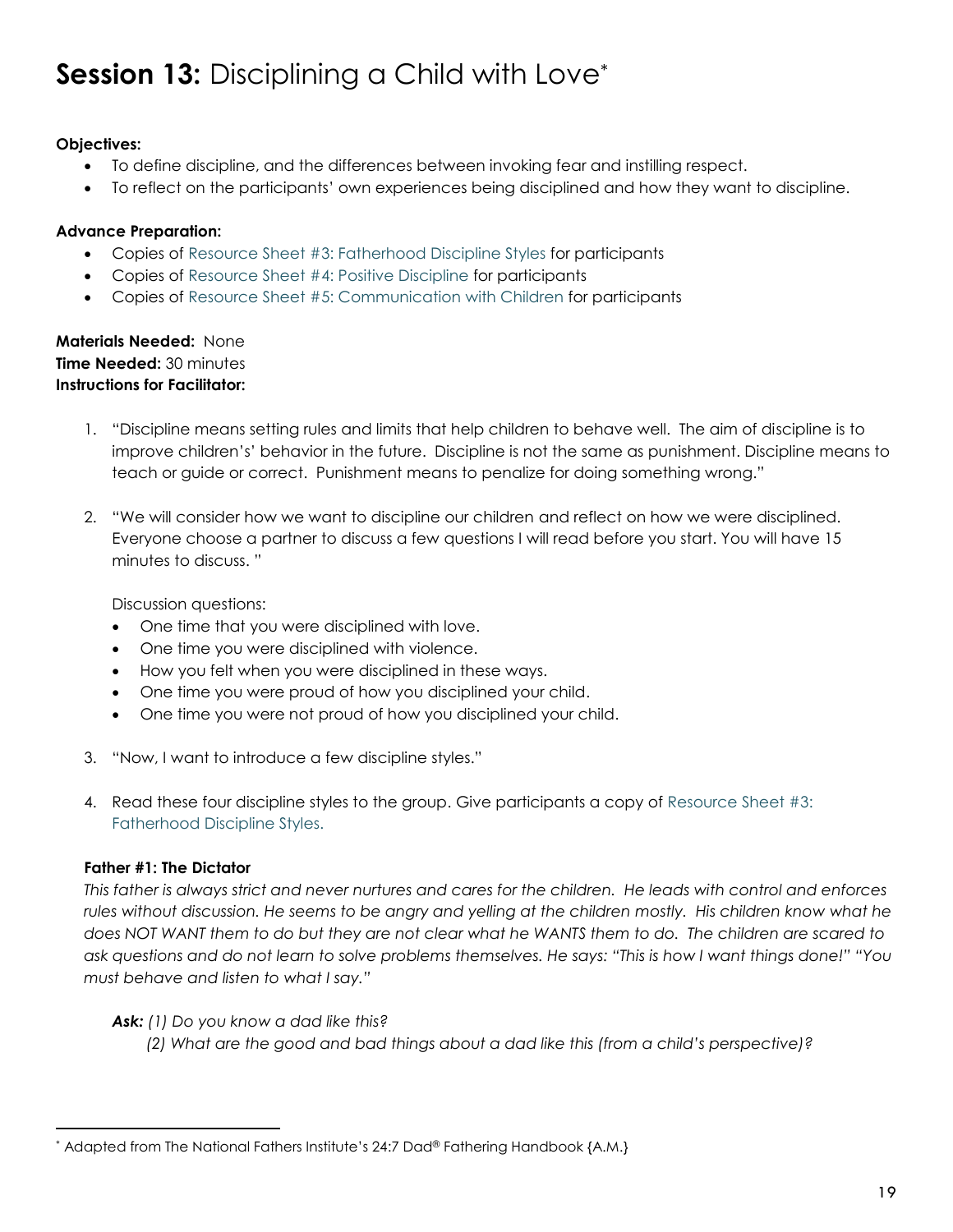#### **Father #2: The Teacher**

*This father is strict but also nurtures his children when needed. He leads by example and shares teachings /guidance regularly as the children grow up. His children know what he wants them to do and what he wants them not to do. He also allows the children to ask questions on things they do not understand. He says: "Let me show you the way".* 

*Ask: (1) Do you know a dad like this?* 

 *(2) What are the good and bad things about a dad like this (from a child's perspective)?* 

#### **Father #3: The Joker**

*This father is never strict and rarely natures. When he is around, it's all about fun, and he also jokes and makes fun of the children. His children don't know what he doesn't want them to do, nor do they know what he wants them to do. He says: "Let's just have fun."*

*Ask: (1) Do you know a dad like this?* 

 *(2) What are the good and bad things about a dad like this (from a child's perspective)?* 

#### **Father #4: The Invisible**

*This father is never strict and never nurtures. He lets the mother take the lead on discipline and doesn't get involved. His children do not know what he expects for them. He says: "Do whatever Mom says."*

*Ask: (1) Do you know a dad like this?* 

 *(2) What are the good and bad things about a dad like this (from a child's perspective)?* 

- 5. In pairs, each participant will have 10 minutes to reflects on:
	- What kind of discipline did you grow up with?
	- What kind of discipline would you want for your child?
	- What kind of father do you want to be (or wish that you had been)?
- 6. Give participants copies of Resource Sheet #4: Discipline and Resource Sheet #5: Communication with Children.
- 7. In conclusion, remind the participants that "some Fathers are feared by their children and they think that earns them respect in the household. But lifelong respect from children comes from showing respect to your child. Choosing non-violent ways of disciplining - where children clearly know how you expect them to behave and not behave, and corrective action is modeled through loving actions and words instead of beating - is what truly leads to respect. It also leads to more confident and respectful children, as they will learn to use this same behavior in their relationships and with peers. This type of respect is harder to earn as it takes more time and effort, but it will enhance the love between you and your child. God has blessed fathers with a child, and the father respects this blessing through love."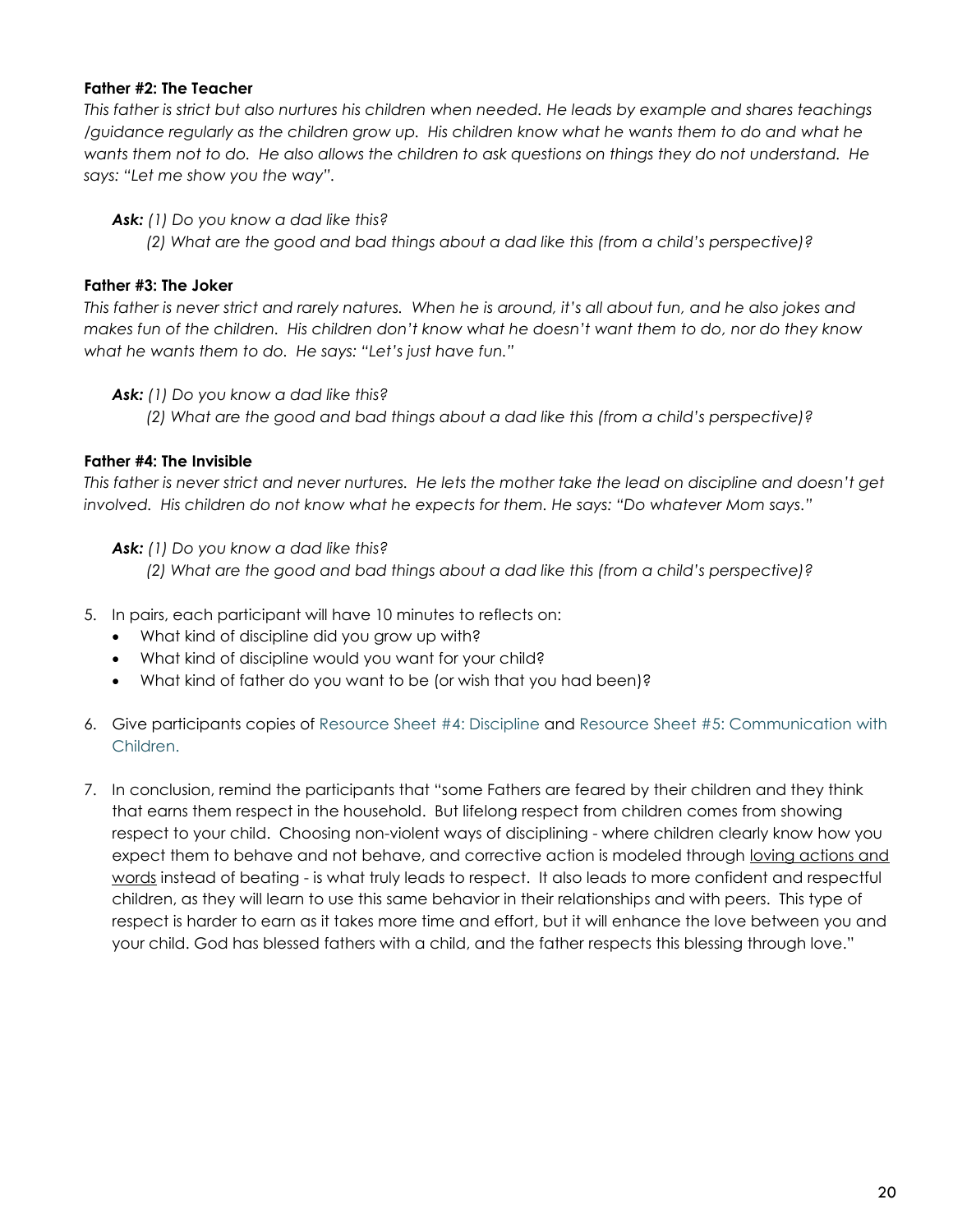### **Session 14:** From My Child's Perspective

#### **Objectives:**

- To reflect on how their parenting and disciplinary style influences their child from the perspective of their child.
- To make a conscious decision about their parenting and disciplinary styles.
- To consider the benefits of discipline with love rather than with violence.

#### **Advance Preparation:**

- Photocopy worksheet (on the last page of this session).
- Resource Sheet #6: When Parents Hit Children

#### **Materials Needed:**

- Flip chart
- **Markers**
- Pens
- Paper

#### **Time needed:** 45 minutes

#### **Instructions for Facilitator:**

**Activity 1**

- 1. "Sometimes it is hard to remember what we felt as a child. So let's all take a moment to 'step into a child's shoes' and see what our discipline style is like from their perspective." (If some Mentors are not fathers of young children, they can reflect from their past experience or from a relative's experience.)
- 2. Give each participant a worksheet. Ask everyone to think about one time they disciplined their child. Ask everyone to draw a picture that shows how their child felt about it, from the child's perspective.<sup>\*</sup>
- 3. Ask participants to reflect on and answer the 5 questions at the bottom of the worksheet and share their answers with their neighbor.

#### **Activity 2**

 $\overline{a}$ 

4. Ask the men to continue imagining that they are in the shoes of their own children. On each side of the room there a few statements. "As I read through the statements, choose the side of the room where you think your child would stand." † (Read numbers 1 first from each side, then use the discussion questions. Then proceed with the second statements from each side, and so on.)

| Right                          | Left                          |
|--------------------------------|-------------------------------|
| I feel safe with my father     | 1) I feel scared of my father |
| 2) I feel happy with my father | 2) I feel unhappy my father   |
| 3) My father is fair           | 3) My father is unfair        |

<sup>\*</sup> Adapted from National fatherhood Institute's 24:7 Dad Fathering Handbook {A.M}

<sup>&</sup>lt;sup>†</sup> Adapted from Shedding Abuse: A course for men who use domestic violence (2006)[; www.networklearning.org](http://www.networklearning.org/)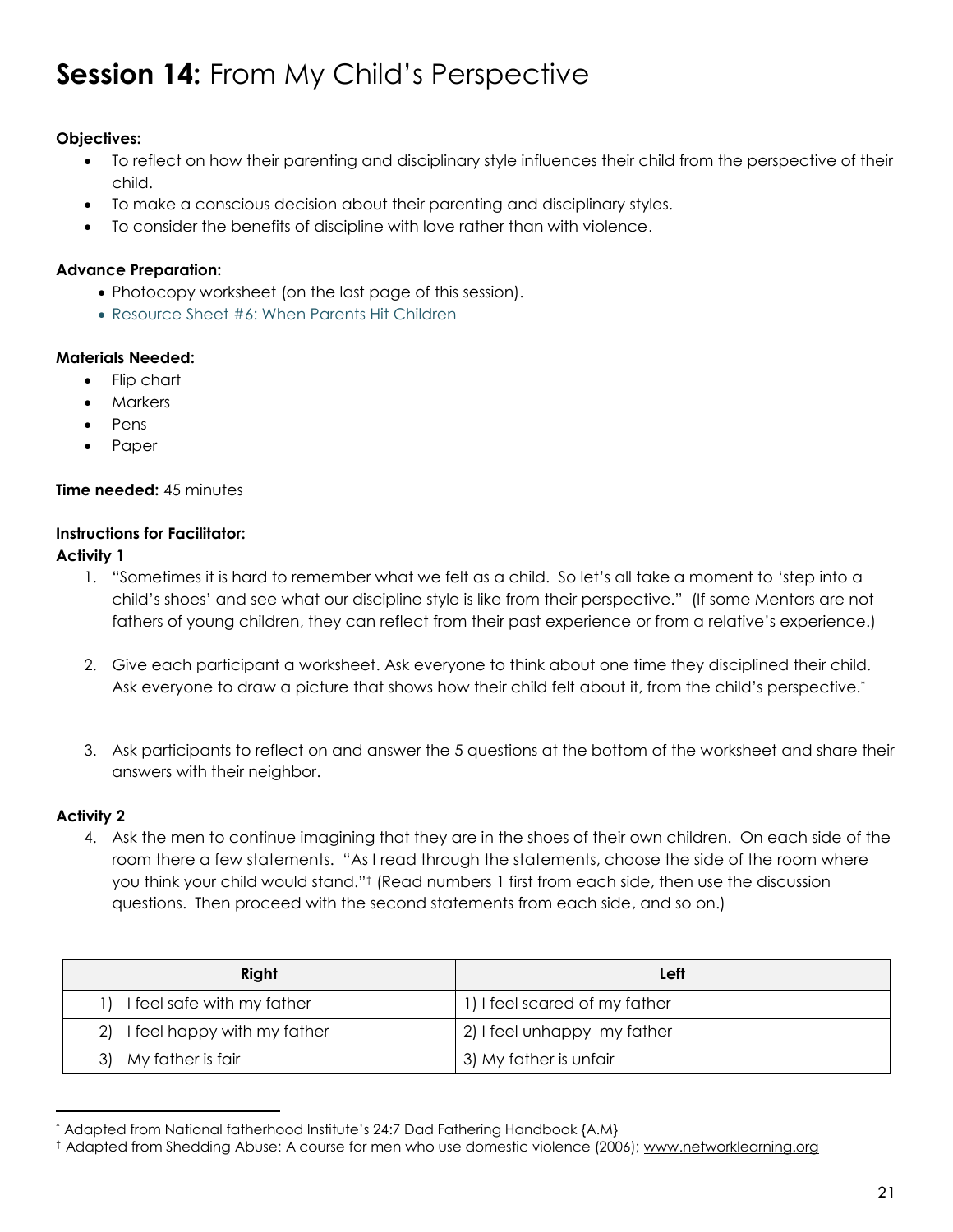| 4) My father looks after mother | 4) My father hurts mother           |
|---------------------------------|-------------------------------------|
| 5) My father listens to me      | 5) My father isn't interested in me |
| 6) My father seems happy        | 6) My father seems sad              |
| My father seems hopeful         | 7) My father seems hopeless         |

- 5. After each statement, invite the men to:
	- Why would your child feel this way?
	- How do you feel as a father if your child feels this way?
- 6. Why do you think people hit children to discipline them in your community?
	- Is there other ways to discipline them without hitting?
- 7. After viewpoints from the participants, explain that parents may feel that the only way to correct their children is to hit them. This might make parents feel like they have done their job, but it does not always make children behave better. Also it can make the relationship between parents and children bad. Give participants copies of Resource Sheet #6: When Parents Hit Children. Today's take-away messages are that when parents hit their children:
	- Children often feel anxious and afraid.
	- Children may learn to hide their real feelings from their parents.
	- Children may not listen carefully; they only respond when there is something to fear.
	- Children may feel humiliated and seek to humiliate others to feel more in control.
	- Children may move closer to another side of the family, and learn from them instead of you.
	- Children may feel angry and aggressive, and grow up to use violence themselves.
	- Children may learn that violence is the best way to get what they want.
	- Children begin seeing fathers as enemies and run away or only do work whenever they appear.
- 8. Mention "there are many ways to discipline children that are positive and non-violent. Talking to your children about their behavior and explaining the consequences of their behavior will help them learn. When old enough, giving them an extra chore or taking away their time to play will help them learn that they may lose some freedom from misbehaving, but they will never lose your love. If you threaten to take something away, you must do it so they learn you are consistent with rules. This helps develop trust and bonds between you and your child, and stability so they know what to expect from you."
- 9. "Parenting a child is one of the most difficult but rewarding things you will do in your life. Although it is a difficult job, there are many things you can do that make it easier to raise your children. There is no such thing as a perfect parent. Everyone learns something new about being a parent every day. You and your children will both make mistakes – and learn from them.
- 10. You have many things to do every day. You may feel tired, and your children will sometimes irritate you. You might speak to your children in ways that hurt them, without wanting to. But as parents we can learn to communicate better with our children so that we do not do this.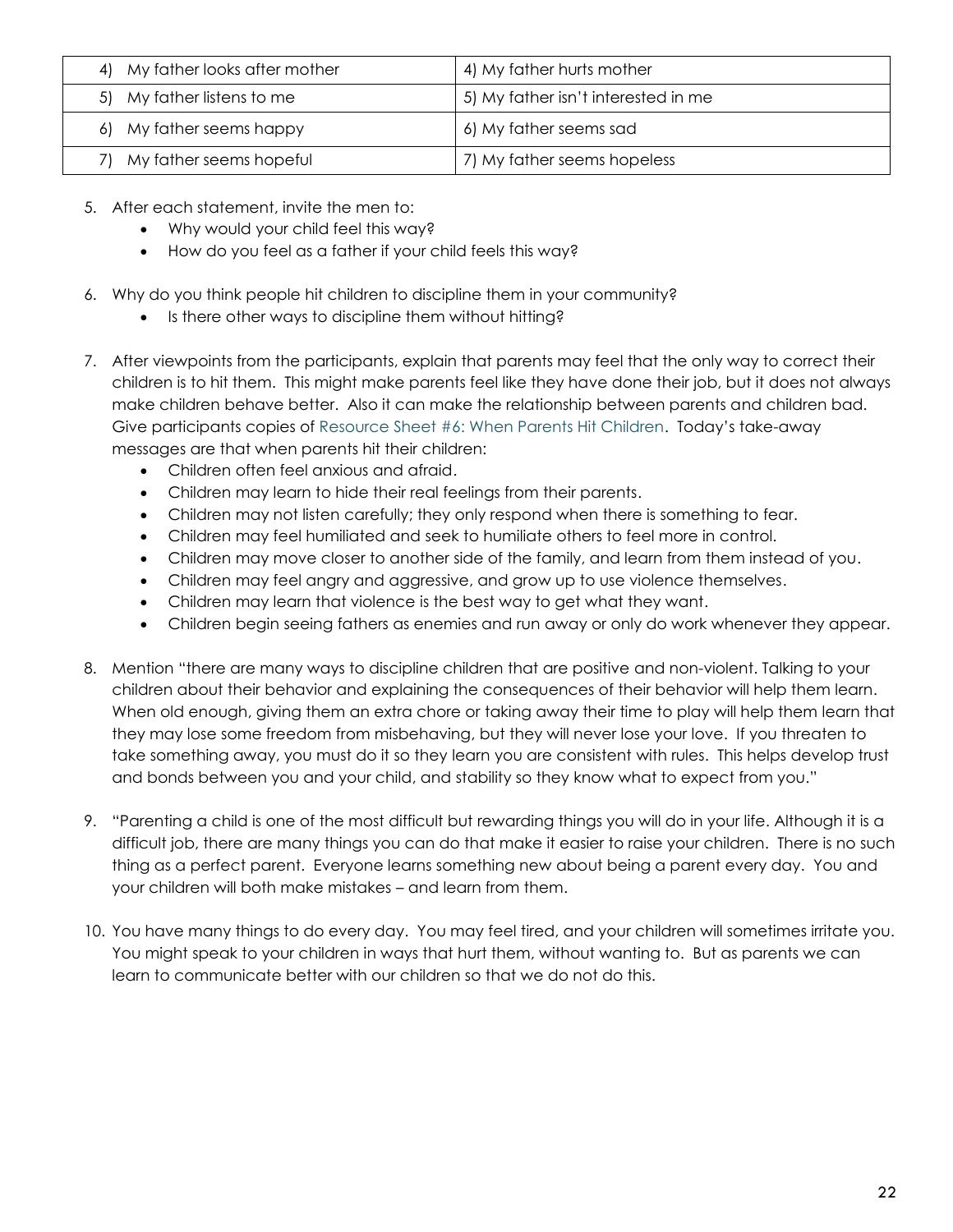My style of discipline is:

I use this style because:

With my style of discipline, I want to make sure my children learn:

I am afraid they might be learning:

How else I could teach them with love: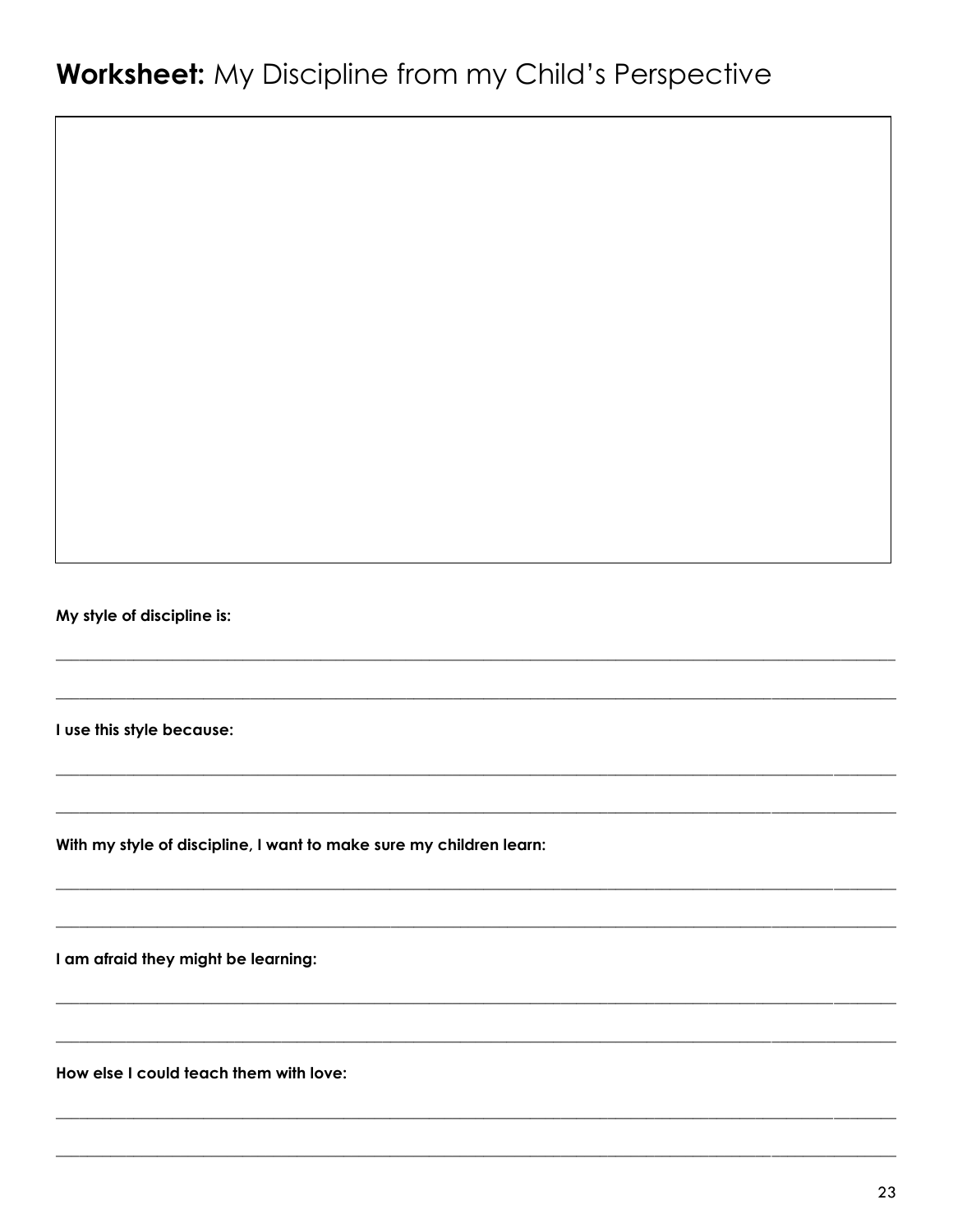### **Session 15:** The Invisible Wall\*

#### **Objectives:**

- To reflect on the different things that hinder good fathering practices**.**
- Discuss common ways for overcoming such obstacles.

#### **Advance Preparation:**

• none

#### **Materials Needed:**

#### **Time Needed:** 60 minutes

#### **Instructions for Facilitator:**

- 1. Ask these questions to the Mentors and only allow 5 minutes for discussion:
	- a. What are the purposes of walls and fences?
	- b. Have you ever heard of an invisible wall?
	- c. Do you think invisible walls exist?
- 2. Although we cannot see invisible walls, they do exist and can be felt. Maybe you have felt an invisible wall before. Here is an example of an invisible wall:

#### **Invisible wall #1:**

*Komakech is sitting out in the family compound talking with his friends. He sees his wife trying to make dinner while his 18-month-old son is crying. His wife continues to cook so she can get dinner ready in time for everyone to eat. Komakech wonders why the baby keeps crying. Maybe he is hungry? Maybe his knickers are wet? Maybe he is hot on his mother's back? Komakech wonders if his wife is able to finish preparing dinner and take care of his son at the same time. He wants to go over and take his son to see what is wrong, but then he feels an "invisible wall" that stops this action. He wonders what his friends would say if he took his son. So Komakech decided to do nothing.* 

Reflection questions:

- Has anyone ever felt this way?
- What makes us feel this way?
- What can we do to change these feeling?

#### **Invisible wall #2:**

 $\overline{a}$ 

John Bosco, who is well known in the community as JB, has just returned from the garden with the *neighbor men and they are finishing up a discussion about a program they heard on the radio. His 3 year old daughter runs over to him excited to see him, pulls on his trouser leg and screams "daddy, play with me." JB is excited to see her and wants to stop and play with her. But then he feels an "invisible wall" that stops this action. What would his friend's think if they saw him do this? Would they say he is spoiling his child to give her this attention? So instead of stopping his discussion and bending down to* 

<sup>\*</sup> Adapted from CHOICES: Empowering boys and girls to change gender norms, A curriculum for 10 to 14 year olds in Nepal (2009); Save the Children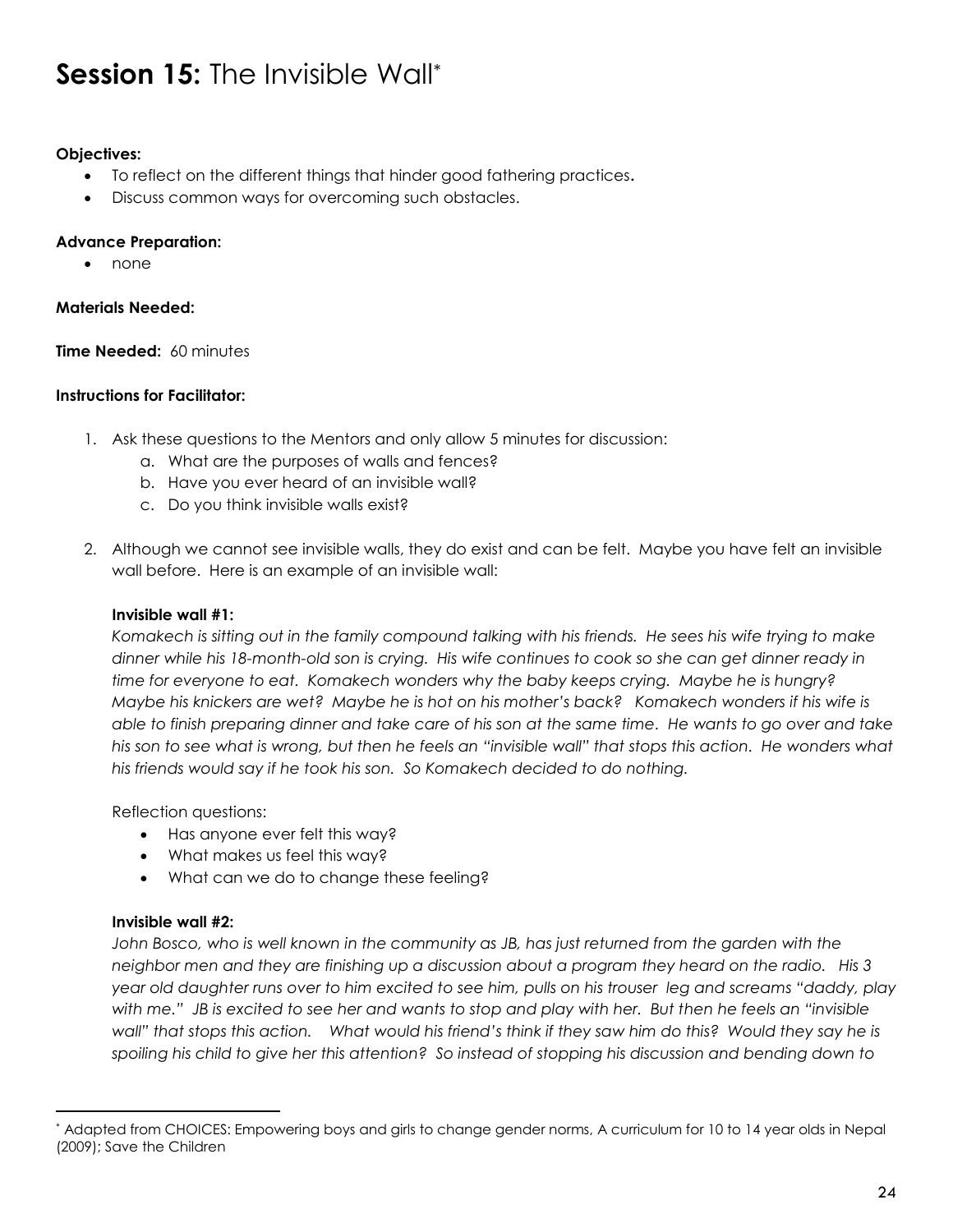*play with his daughter, JB screams to his wife: "Woman, control this child. I am talking to my friends!" However, inside, JB wonders how this makes his daughter feel.* 

Reflection questions:

- Has anyone ever felt this way?
- What makes us feel this way?
- What can we do to change these feeling?
- 3. After discussing these two examples of invisible walls, ask the participants to get into groups of five to share examples with each other of invisible walls that they have experienced or seen.
- 4. End the session by stating: "Invisible walls are created by societal values and attitudes held by individuals and they keep us from trying new behaviors, from helping others, and from doing what we feel is right in our hearts. Invisible walls can keep us from being the best possible fathers and husbands we can be. Fear of what others might say or think keeps us from removing invisible walls. Children grow up fast. You only get one chance to be involved in their lives and show them how much you care. All fathers can think about the invisible walls that hold us back, from showing our children we care. All fathers can use their strength and courage to take down these walls and be REAL Fathers."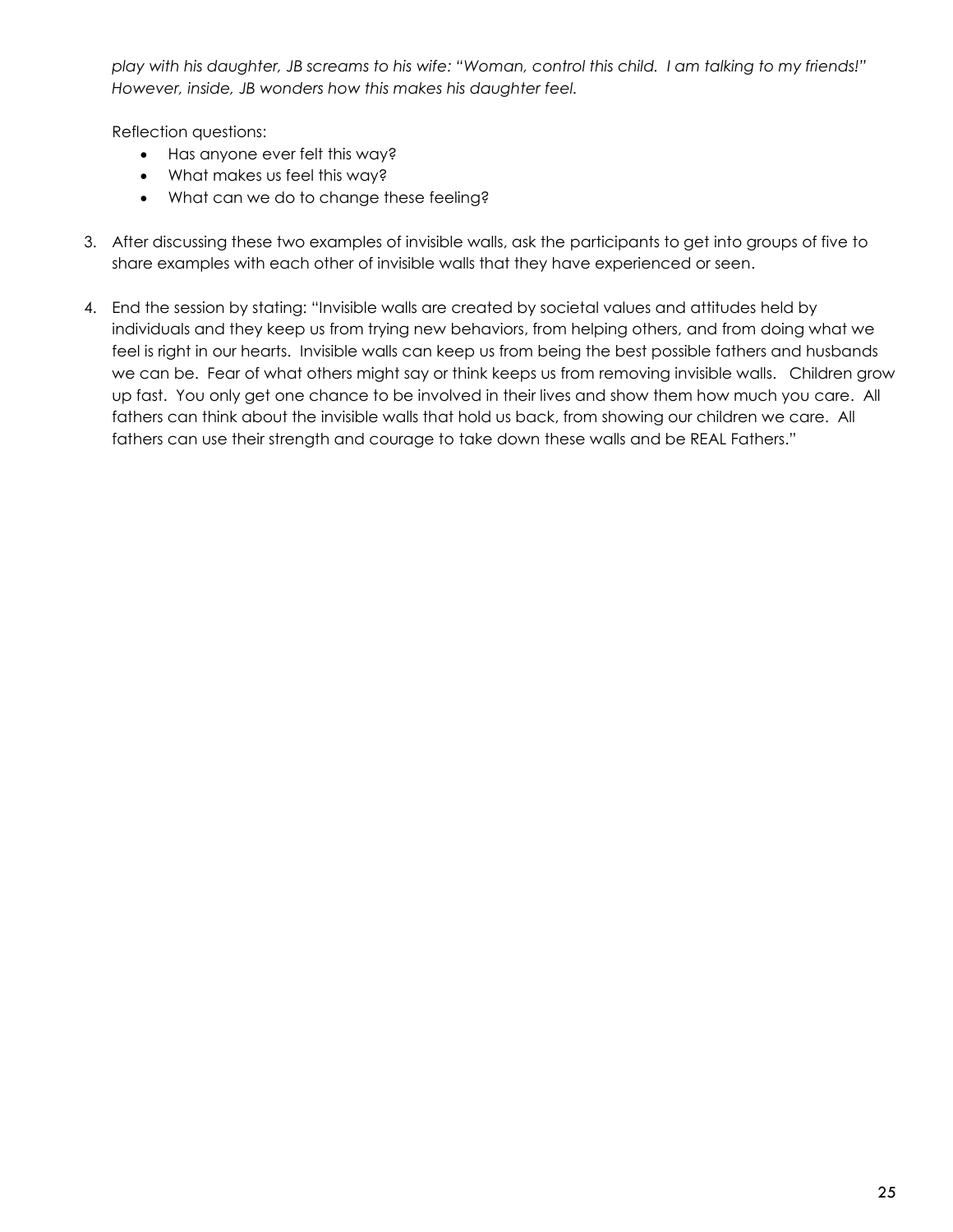### **Session 16:** Wrap up: Things your child needs to hear you say.

**Objectives:** To practice saying things that will build children's self-esteem.

#### **Advance Preparation:**

- Cut out these sentences and tape them on a ball:\*
- 1. I am so proud of you! 2. Well Done!
- 
- 5. You are kind and thoughtful 6. Thank you for helping
- 7. I believe in you/I trust you state of the set of the 8. You can do it!
- 9. I will always be there for you, no matter what 10. You are so special to me
- 11. I'm glad that you are my son/daughter 12. I appreciate you so much
- 13. The day you were born was one of the best days of my life.
- 
- 3. You are beautiful/handsome and the 4. You are intelligent/brave/creative
	-
	-
	-
	-
- Resource Sheet #7: Kind and Assuring Words Children Need to Hear from Fathers for all participants

#### **Materials Needed:** Ball and tape

#### **Time needed:** 30 minutes

#### **Instructions for Facilitator:**

 $\overline{a}$ 

- 1. Ask all the participants to come stand in a circle.
- 2. "We are going to end day 2 of our training. I know today might have been really challenging for many of you. If can be hard to reflect on our own lives, and even harder to figure out ways to change. I am really proud of all of you for your participation today."
- 3. "Today we talked about being a REAL Father. Tomorrow we are going to talk about being a REAL Husband, and how we communicate with our wives. It will be another challenging, but fun, day."
- 4. "Before we leave today, I want us to end by having everyone say some positive words. We have talked all day about different ways we discipline children, which might have felt like we were talking about all the things we fathers do wrong. Let's practice saying positive and nice things to children."
- 5. "Taped on my ball are 13 positive things all children need to hear from parents, especially fathers. When hearing these, children feel confident and loved. They know to trust and respect their father."
- 6. "To end our day, I want everyone to get at least one chance to practice saying something nice which you can later say to children. When I pass the ball, read the statement facing you, and then pass it to someone else. We will proceed like this until everyone has had two chances to say something nice."
- 7. Give participants Resource Sheet #7: Kind and Assuring Words Children Need to Hear from Fathers.
- 8. End the session by appreciating everyone's participation, and remind the mentors that, just like we feel extolled when we hear people compliment us positively, the same applies to children. Children who are praised by their fathers feel supported and grow with confidence.

<sup>\*</sup> Adapted from The National Fathers Institute's 16 affirmations children need to hear from Dad.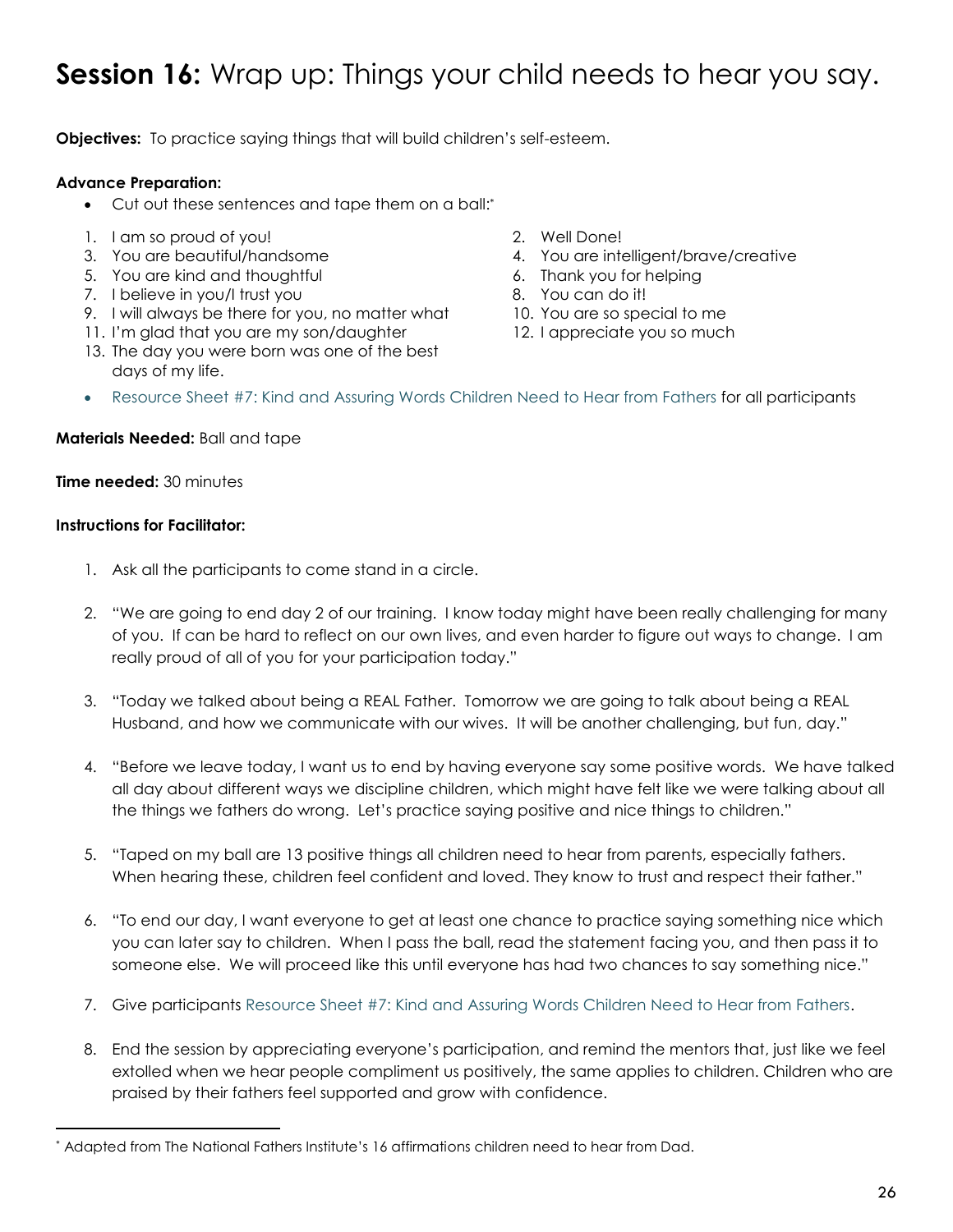### **DAY 3 Happy Homes: Living in Peace**

### **Session 17:** One Thing I Learned

**Objectives:** To review some of the key lessons from Day 2.

**Advance Preparation:** None

**Materials Needed:** Ball

**Time Needed:** 20 minutes

#### **Instructions for Facilitator:**

- 1. Stand in a circle and use the ball to invite participation. Stand in the middle of the cycle and welcome participants to the third day. Mention one thing that you recall from the previous day. Toss the ball to one individual who in turn comes to the middle to share one thing they learned or something that was new to them from Day 2. After one person shares something they learned, they toss the ball to someone across the circle. Participants cannot repeat what others say. Everyone should get a chance to say something, but each individual has less than 1 minute to speak.
- 2. Encourage participants to ask questions they may have to clarify their understanding on issue that remained unclear from the previous day, and wrap up the session by emphasizing the key subjects that may have been missed by the participants the previous day.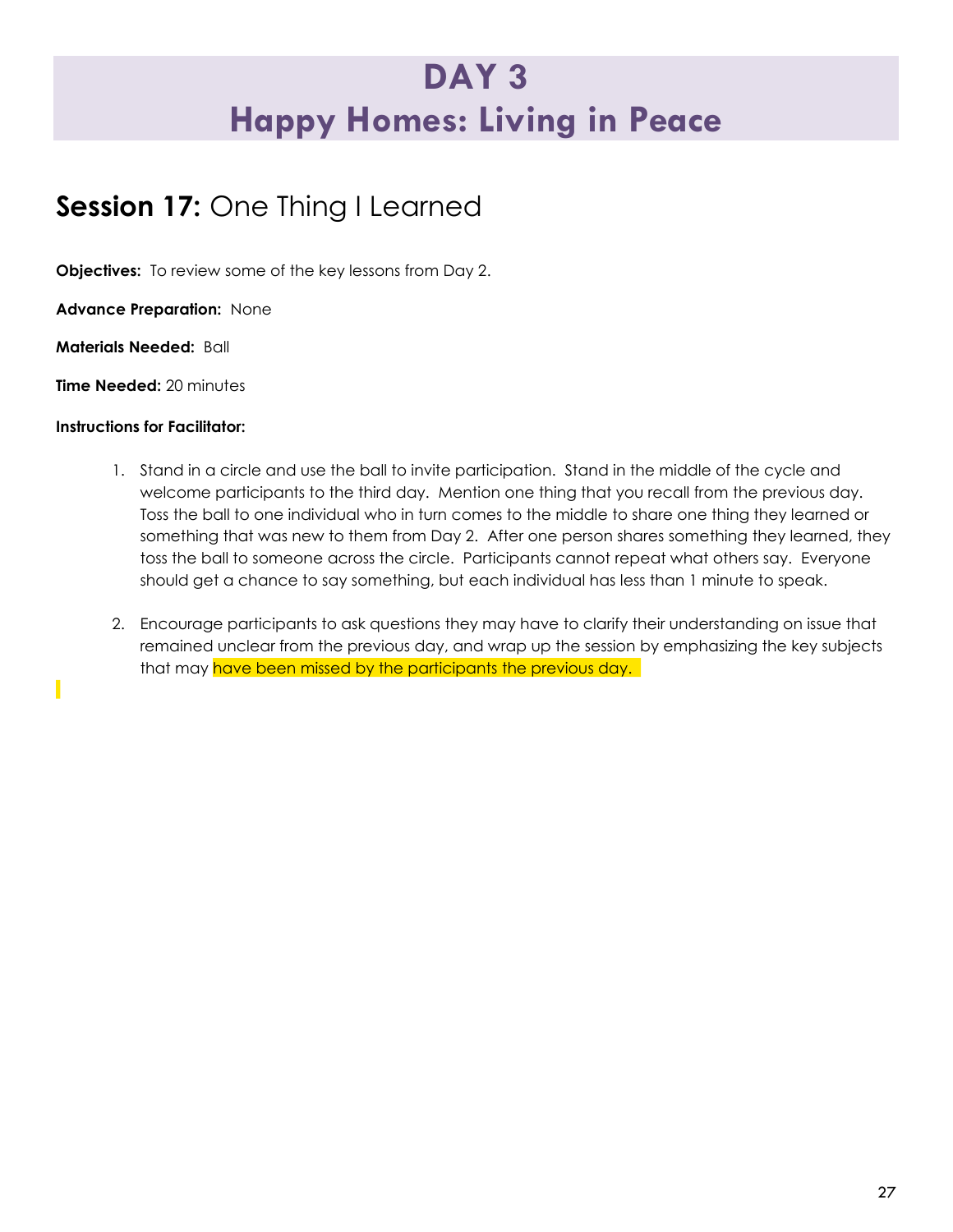### **Session 18:** Why do we act this way?

#### **Objectives:**

- To analyze the root causes of bad communication in the home.
- To brainstorm the positive outcomes from good communication in the home.

#### **Advance Preparation:**

- On a flipchart, sketch a "good communication problem tree" and "bad communication solution tree."
- Cut a strip of blue paper to be placed on the trunk of the tree and label it "bad communication."
- Using brown paper, cut out strips for the participants to use to write root causes (6 pieces per person) of bad communication.
- Using green paper, cut out strips men can use to write effects (6 pieces per person) of bad communication.
- Cut pieces of tape before the session starts to tape up responses.
- Do the same for the good communication solution tree.

#### **Materials Needed:**

- Flip charts
- Markers
- Tape

 $\overline{a}$ 

#### **Time Needed:** 70 minutes

#### **Instructions for Facilitator:**

- 1. Read the following statement to the participants:
	- "Young men say that they do not want to use violence in their homes, and want to have loving relationships. But they also want to keep their status and power in the relationship. Today, we will talk about ways we can deal with these feelings, and ways we can use positive, nonviolent habits to foster a strong, mutual relationship, so that our children do not grow up in a home full of violence. We often forget that when we interact with our wives, every word and every action is being watched by our children. They learn the rules of a home through our actions. We have all witnessed violence in our lives, and grew up seeing violence in our homes and neighbors' homes. It's a new day, and a new time to show our children how to live in peace, starting with how we act in our homes."
- 2. Inform participants that peace starts in our homes with the way we communicate. To figure out how to have good communication, we will first seek to understand the root causes of our poor communication as well as talk about the positive outcomes when using good communication. Note that communication can be spoken and unspoken (non-verbal body language or signals). Ask for some examples.
- 3. Tell participants that in order to tease out the root causes of *bad communication,* which can lead to conflict in relationships, we will be using a tool called "The Problem Tree" \* and to understand all the good things that come from our *good communication*, we will use a tool called "The Solution Tree."

<sup>\*</sup> "Problem Tree's" are a well-known participatory technique to understand root causes. The steps in this guide are being adapted from the GREAT project Community Action Cycle Guide: Explore Phase.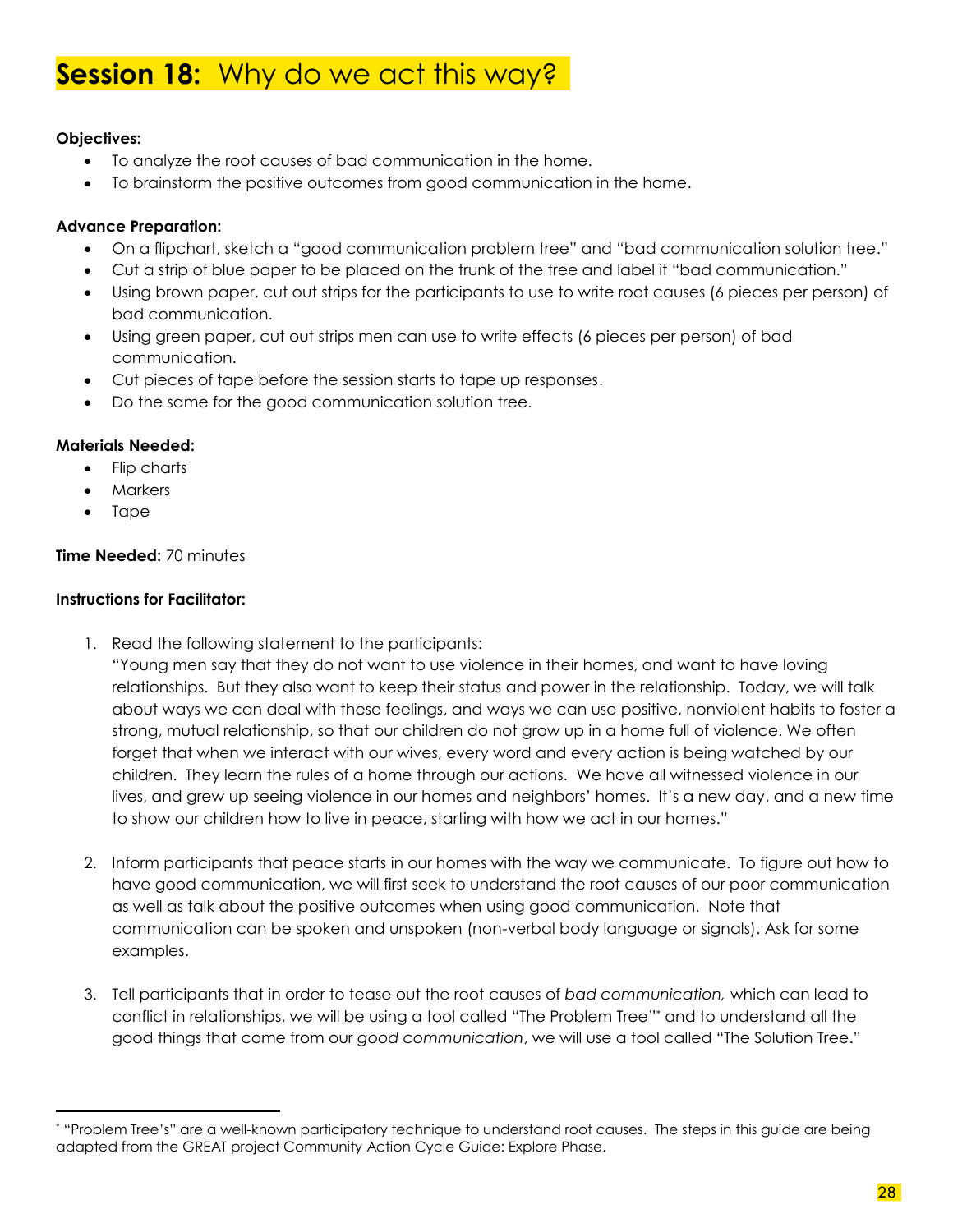4. Show the flip chart with the tree diagrams and describe the idea of the tree; the trunk stands for the issue being discussed; the roots stand for the causes of the issue; and the branches stand for the effects.

#### **Part One: "Bad Communication Problem Tree"**

- 5. Ask everyone to look at the bad communication problem tree and write down three things that would cause men to have poor communication with their wives on the brown strips of paper. Show the example on the tree. (Make sure these causes are added by the men: stress, alcohol use, holding in feelings/anger, fear the wife will laugh at him, fear the wife will get too powerful, saw it as a child)
- 6. Then ask participants in pairs to write down three outcomes and consequences of bad communication with their wives on the green strips of paper. Show the example on the tree. (Make sure these outcomes are added by the men: misunderstanding, loss of trust or bonds between the couple, less teamwork as a couple, shouting, exchanging harsh words, and regret for what was said. These consequences can lead to more severe outcomes, such as more drinking, fighting, regret, shame for hitting your children, children seeing violence in the home, children fearing their father, or the wife leaving the husband)
- 7. Ask the men to come up to the tree and tape up their responses. Give everyone time to gather around the tree to read all the responses.
- 8. Take one cause at a time, explaining that people can also look at the secondary causes of a problem by asking the question "why?" For example, if the use of alcohol is used as a cause of bad communication, ask everyone "Why do men use alcohol?" Probe for responses like peer influence, stress, etc. And then to that answer, ask "why" again. Continue in this way until men feel that all the causes have been discussed. (Note: if time permits, take extra time to discuss the causes and effects of alcohol use).
- 9. The facilitator should ask the Mentors to now consider the effects in the same way. Taking each effect one at a time, explain that people can also look at the secondary effects by asking the question "what is the effect of this?" Continue in this way until men feel that all the effects have been discussed.
- 10. At the end of the exercise, the facilitator can give an overall description of the tree with all its roots and branches. The Mentors will aid in connecting the root causes of bad communication and the effects of these behaviors.
- 11. Explain that since we will be Mentors for newly married men, we want to focus on the solutions to the issues we just discussed, so that men can be the best husbands and fathers that they can be. Therefore, in the last half of the session, we would like to turn our *"bad communication tree to a good communication tree."*

#### **Part 2: "Good Communication Solution Tree"**

- 12. Introduce the "Good Communication Solutions Tree" and follow steps 5 through 10 from above to develop the solution tree. Guide the participants to turn the root causes into positive attributes that cause good communication, and in turn let the participants generate positive effects as fruits of good communication between a man and his wife.
- 13. Make sure the problem tree is still hanging in a place where everyone can see it.
- 14. End the session with the following statement: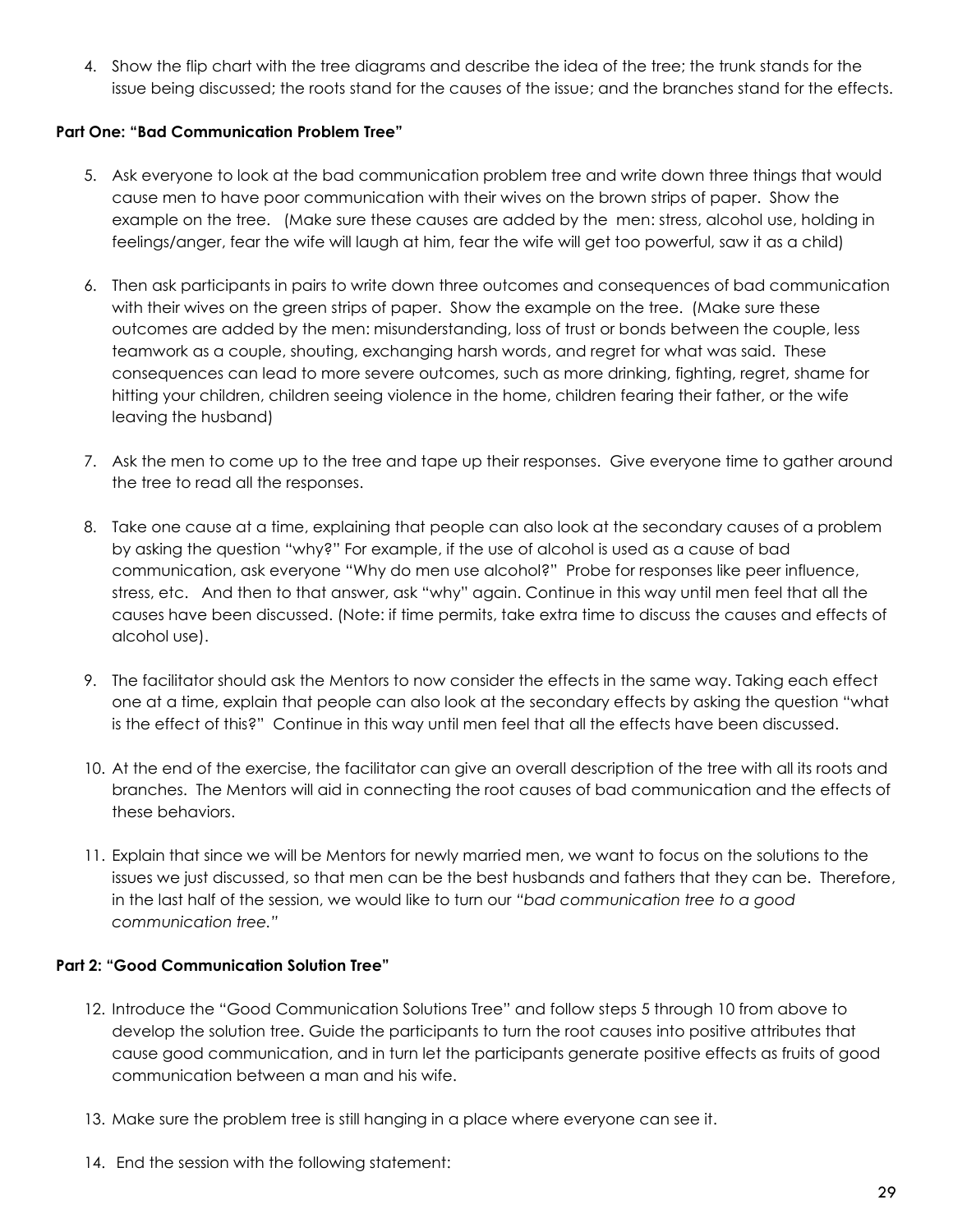"As your trainers, and for you the Mentors, we want to recognize that men can create happy homes free of violence, shame and fighting. The first and central step to this is good communication between a husband and wife. While communication involves two people, men can control their own behaviors and influence their wives to also use caring and loving communication through leading by example.

The more good communication men use, the better the effects (like the fruits on the tree) and the happier they will be while at home. Once the men and their wives are happy, the children will also be happy. This is the best way to teach children to have strong relationships in the future. Today we will continue to think about how to minimize the causes of bad communication."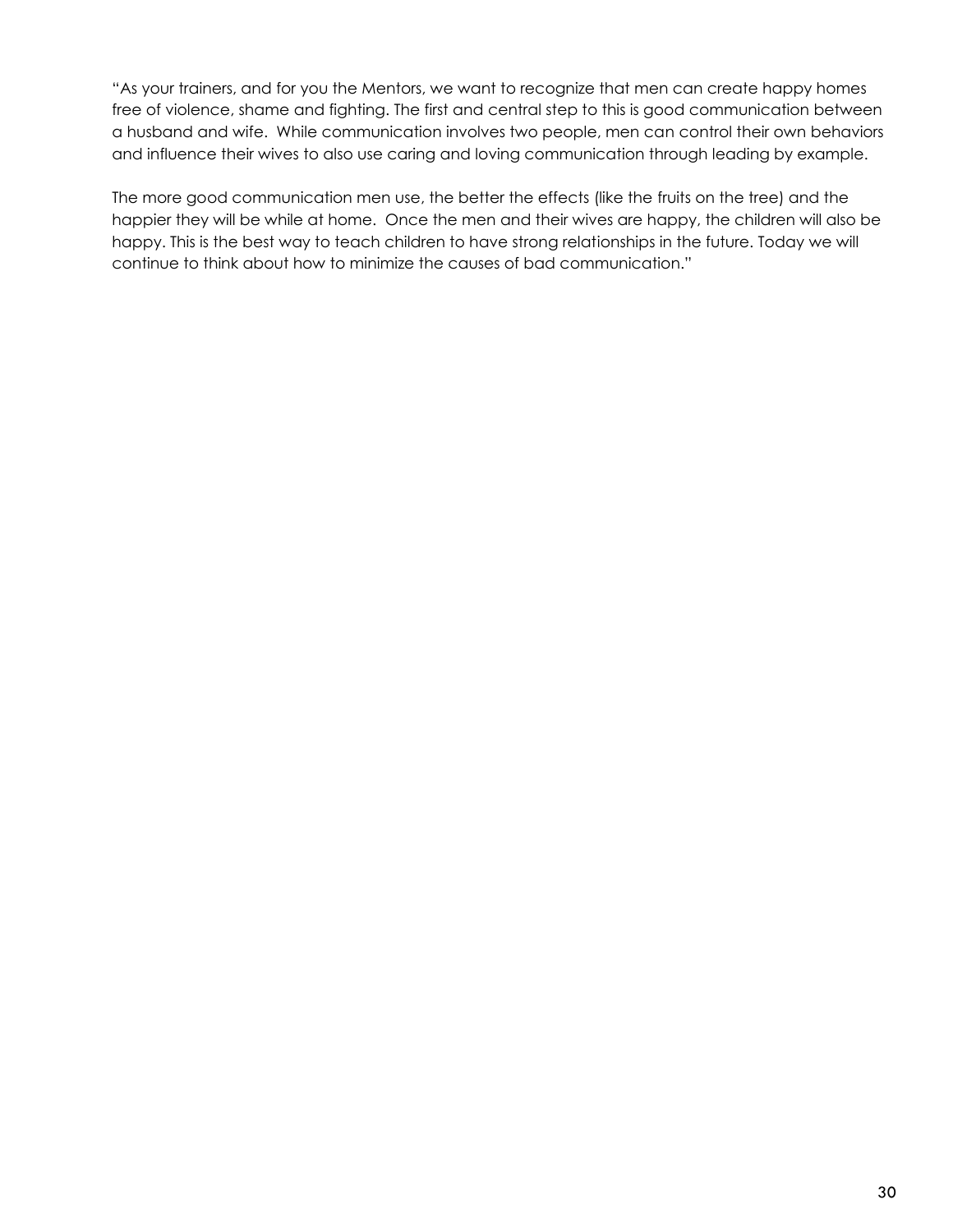### **"Bad Communication Problem Tree"**

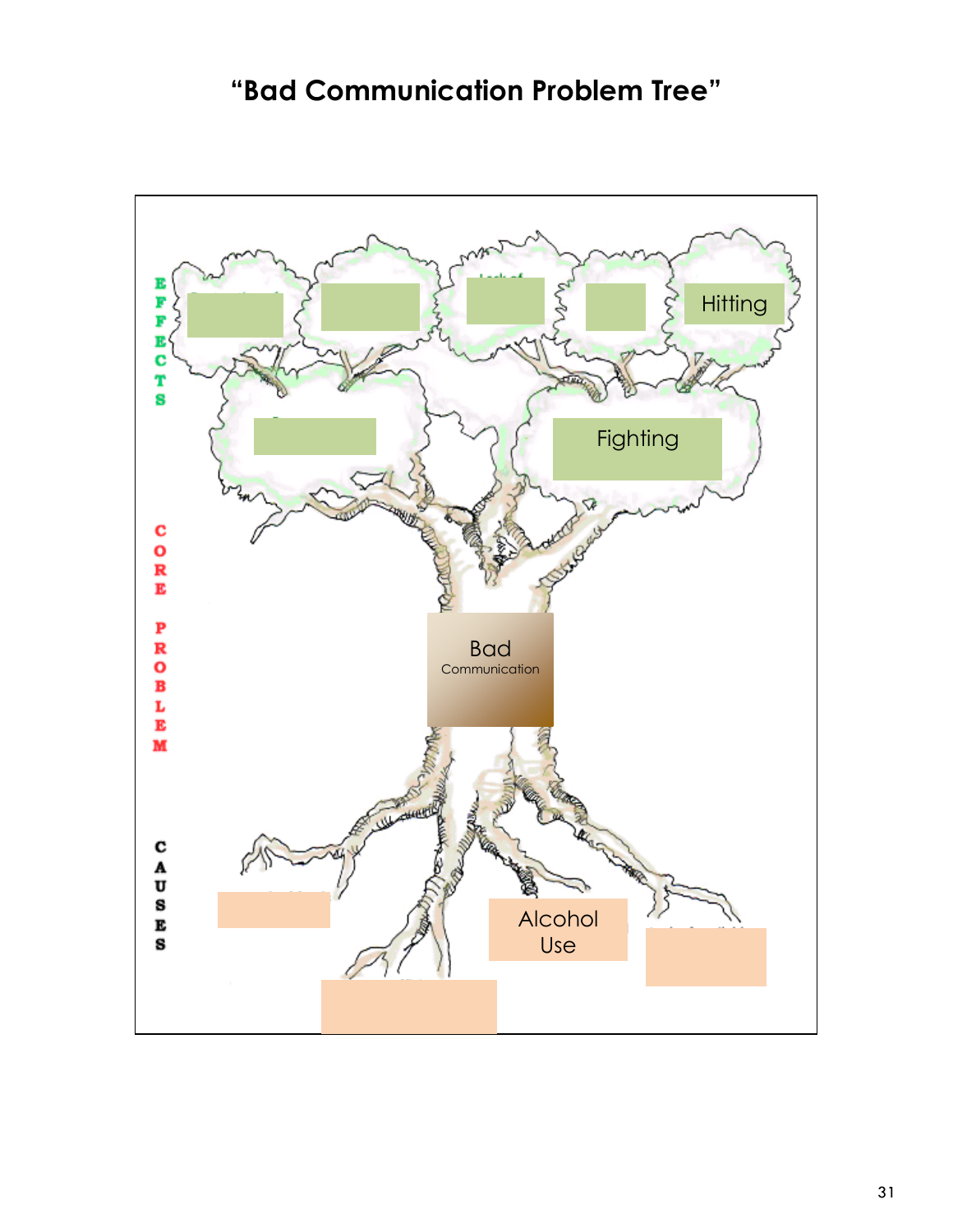### **Good Communication "Solution Tree"**

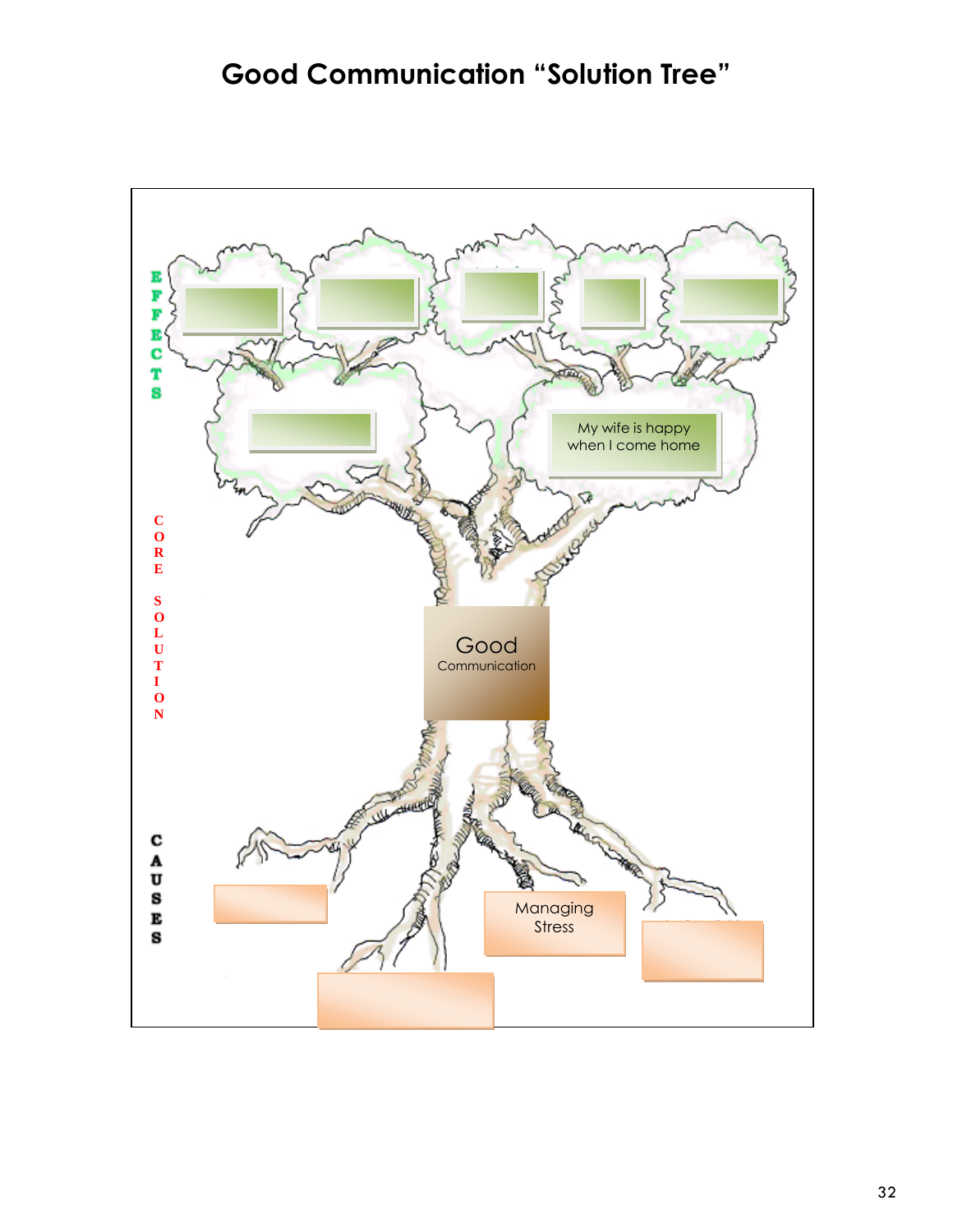### **Session 19:** Dealing with stress and managing our emotions<sup>\*</sup>

#### **Objectives:**

- To understand how stress can lead to problems in the household.
- To brainstorm solutions for managing and coping with stress.
- To identify anger and how to express it in constructive and non-violent ways.

#### **Advance Preparation:**

Write the following phrases on a flip chart:

- Now I am feeling \_\_
- $\bullet$  One feeling I can easily handle is
- One feeling I have trouble dealing with is \_\_\_\_\_\_\_\_\_\_\_\_\_\_\_\_\_\_\_\_\_\_\_\_\_
- When I feel this emotion, I usually *\_\_\_\_\_\_\_\_\_\_\_\_\_\_\_\_\_\_\_\_\_\_\_\_\_*

Write the following phrases on a separate flip chart:

- I feel stressed because
- When I am stressed, I behave
- To deal with my stress, I\_\_\_\_\_\_\_\_\_\_\_\_\_\_\_\_\_\_\_\_\_\_\_\_\_\_\_\_\_\_\_\_\_\_\_\_\_\_\_\_\_\_

#### **Materials Needed:**

- Flip charts
- Markers
- Tape

#### **Time Needed:** 60 minutes

#### **Instructions for Facilitator:**

#### **Activity 1**

 $\overline{a}$ 

1. Make the following introductory remark:

"All feelings are okay. They're neither good nor bad, they're just feelings. It is the way that we show and handle our feelings that can cause problems. Because men and women process their feelings differently, husbands don't deal with their feelings in exactly the same way as their wives. As boys, many men were taught to be tough and not show their feelings and emotions. When we feel frustrated or sad, we are encouraged not to talk about it. Very often by not talking, the frustration or anger builds up until it is expressed through shouting or physical aggression (or drinking too much alcohol).

- 2. Ask participants in confidence to write their feelings using the phrases written on the flip chart.
	- a. Now I am feeling
	- b. One feeling I can easily handle is
	- c. One feeling I have trouble dealing with is \_\_\_\_\_\_\_\_\_\_\_\_\_\_\_\_\_\_\_\_\_\_\_\_\_\_\_\_\_\_\_\_\_\_
	- d. When I feel this emotion, I usually \_\_\_\_\_\_\_\_\_\_\_\_\_\_\_\_\_\_\_\_\_
- 3. Then in pairs, ask the men to discuss their answers to these questions.
- 4. Ask a few volunteers to report back on what they discussed, focusing on their behaviors when they have a certain feeling or emotion.
- 5. Again in confidence, ask participants to answer the following questions:

<sup>\*</sup> Inspired and adapted from the National Fatherhood Institutes 24:7 fathering handbook (page 10: Showing and handling feelings) and Program H (page 184: What Do I do When I am Angry)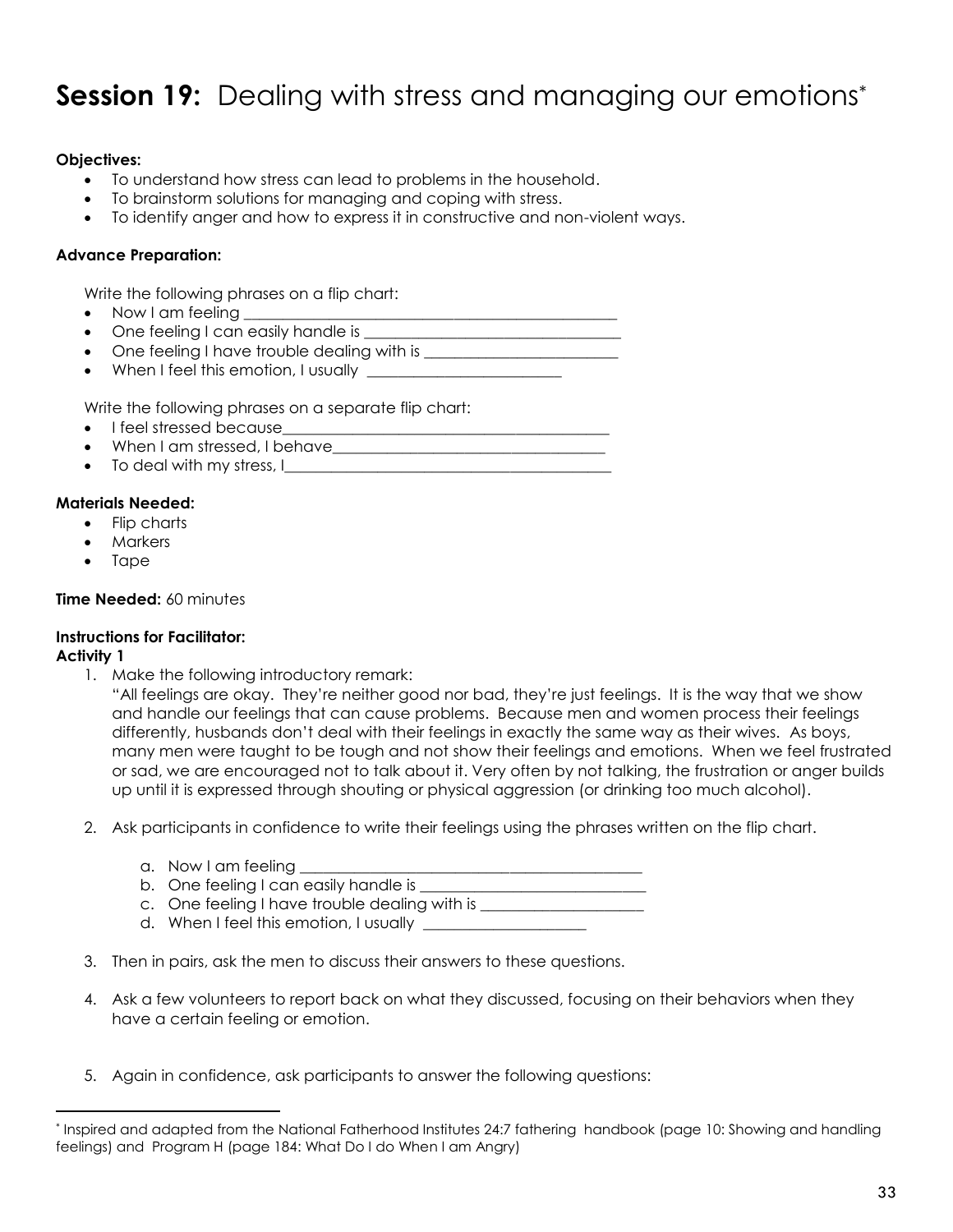| a | I feel stressed because |
|---|-------------------------|
|   |                         |

- b. When I am stressed, I
- c. To deal with my stress, I\_
- 6. Back in new pairs, ask the men to discuss their answers.
- 7. Ask a few volunteers to report back on what they discussed, focusing on the negative behaviors that were mentioned as stress relievers.

#### **Activity 2**

- 8. Now ask each man to close their eyes and, as individuals, to listen to your questions and take a few minutes to think of an answer to the questions. (Read one question at a time and give them time to think about a response before reading the next question.)
	- a. Think of a recent situation with your wife when you were angry. What happened?
	- b. Try to remember what you were thinking and feeling during the incident. Think of one or two feelings that you felt in your body when you were angry.
	- c. Very often after we feel angry, we react immediately with shouting, throwing something, or hitting something or someone. Sometimes we can even become depressed or silent. Think about the incident that made you angry. How did you demonstrate your anger? How did you behave?
- 9. Divide the mentors into groups of 4 and ask them to do a role play based on some of their responses. One of the men can share their situation and they can act it out, pretending to be a husband and wife. Have them act out the situation with the real emotions that were used; then act it out again thinking of ways they could calm down without using violence. Allow only 20 minutes for this activity.
- 10. As a group, finish the exercise by brainstorming a list of positive solutions for dealing with stress. The facilitator can write this on a flip chart. (Answers might include: sports or exercise, taking a breath of fresh air, walking away, telling a trusted friend how you are feeling, praying over it.)
- 11. End the session by saying:

"Many men feel stress because of the pressures on them to provide for their family, grow up, and take on new roles, like being a father and husband. Some are not even aware that they feel this stress, and then little things can make them react strongly, or treat other in ways they would not like.

We cannot control our feelings, but we can control how we express our feelings. The first step is to recognize what we are feeling. Many men confuse anger and violence, thinking they are the same things. Anger is an emotion - a natural and normal emotion that every human being feels. There are many ways to manage and express anger. Some ways do not hurt anyone, like talking about it, and some ways hurt others, like violence. Learning to express anger is an important skill. It is also important to recognize stress and manage your stress in constructive ways. Violence is one way of expressing anger, which usually leads to negative outcomes.

Men might think their violence leads to control and respect, but in actuality it leads to fear and disrespect. There are many other ways of expressing anger and not letting it get trapped up inside our bodies, where it can build up until we explode.

Learning to express anger is one trick; another is coming up with solutions to managing the stressors that make you angry. I hope this session helped us all learn from each other's positive stress management tips, and we will use those tips for mentoring young fathers."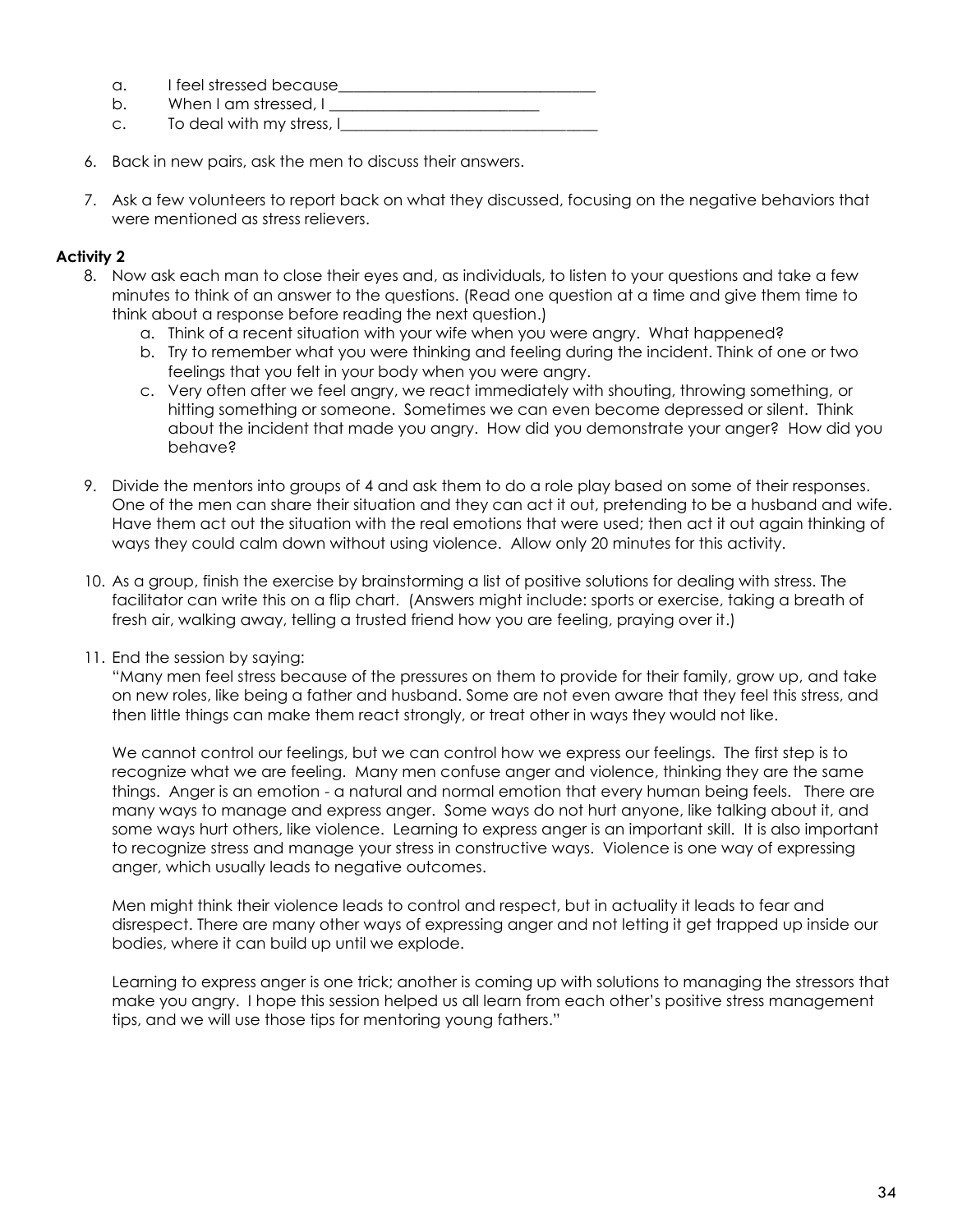### **Session 20:** Don't talk to me that way! (Part 1)

#### **Objectives:**

- To practice different communication styles.
- To understand how it feels when people use bad communication styles.
- To understand how parental arguments and bad communication between parents effect children.

#### **Advance Preparation:**

- Print this list (or Resource Sheet #8: Home Communication), cut it into strips, and put in a basket.
- 1. Your children will do better in life if they have the support of you and their mother.
- 2. Your child will have less stress if you and the mother value each other.
- 3. Tell your children often that they should love and respect their mother.
- 4. Show the child how to love and respect their mother through your communication with her.
- 5. Never tell the child that they caused a problem between you and the mother
- 6. Listen to your wife every day.
- 7. Don't break an agreement between you and your wife without talking with her first.\*
- 8. Don't talk badly about the mother to your child.
- 9. Save your arguments for nighttime when the child is sleeping (avoid exchanging words when the child can hear).
- 10. If you have a fight with your wife in front of the child, remember to tell your child that you love her and them, even when you and their mother have arguments.
- 11. Discuss important issues with your wife before making decisions so that your child learns that you respect her.
- Copies of Resource Sheet #8: Home Communication Conduct
- Copies of Resource Sheet #9: Communication Skills

#### **Materials Needed:**

- Scarves
- Ball or basket

#### **Time Needed:** 75 minutes

#### **Instructions for Facilitator:**

**Activity 1** 

 $\overline{a}$ 

- 1. In this session, we are going to experience firsthand how we communicate with each other and how it feels to be on the receiving end of someone else's communication style.
- 2. Take the participants outside. Ask the men to get into pairs. Tell them that they will blindfold each other, and then direct each other towards an object.
- 3. Ask one man to blindfold the other and then throw an object (like a pen) 5 meters in front of him. The man not blindfolded directs his partner through words only to get the pen. Then the pairs switch roles.
- 4. Bring the men back together and ask:
	- a. How did you feel your partner communicated with you?
	- b. What did they do well? What could they have done better?
	- c. Was there a moment you were frustrated when you were blind folded? Why?

<sup>\*</sup> Adapted from The National Fatherhood Institutes 24:7 fathering handbook (page 61:For the sake of children tips)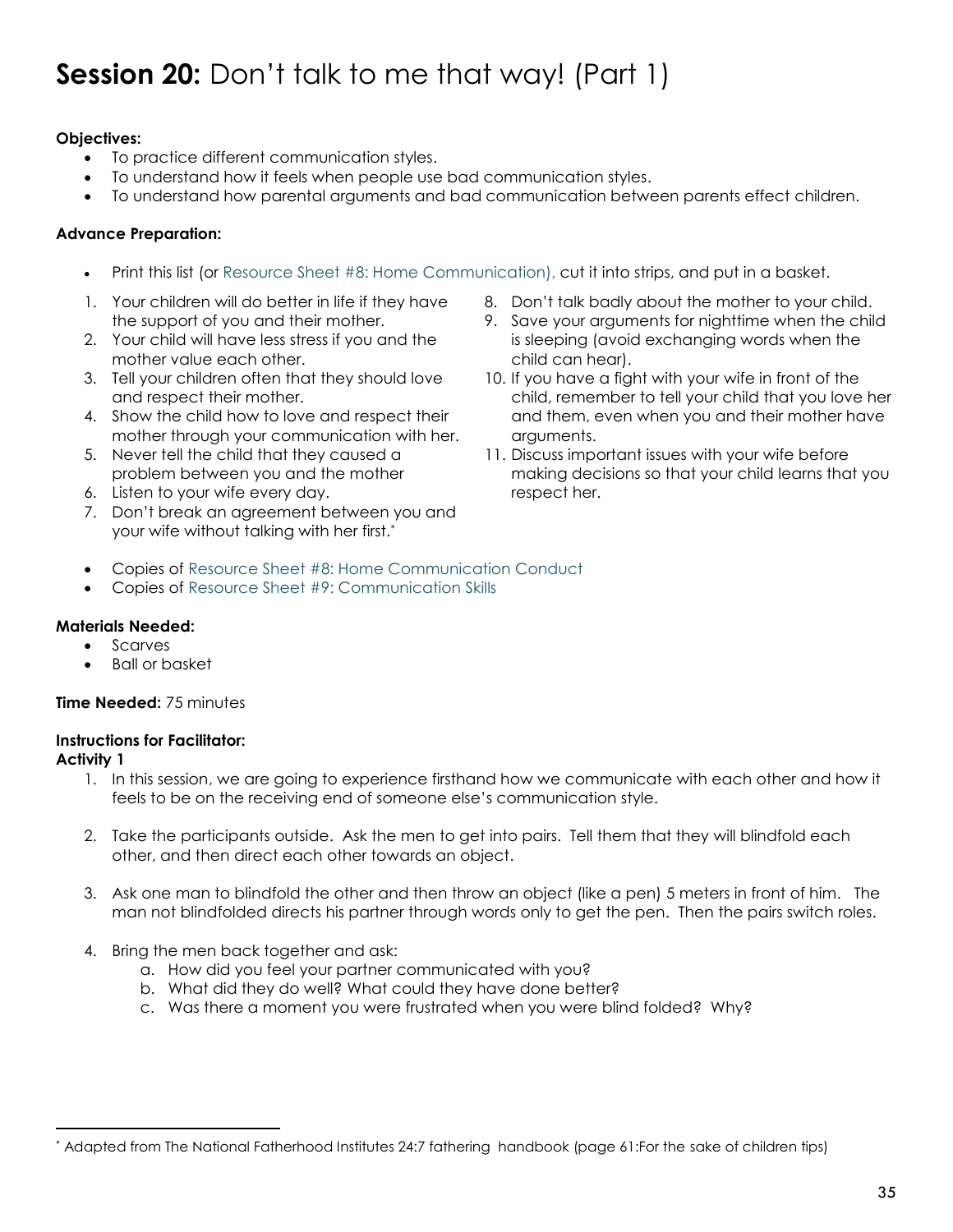#### **Activity 2**

5. The facilitator should ask one volunteer to the front of the room. Tell them they will be blindfolded and you will direct them to get an object, but you are going to put a few chairs on the way to make it more challenging.

**[***Note to the facilitator***:** Use more aggressive language. Act like you are getting frustrated with them. Tell them "you are not listening" in an angry voice. Call them names, like "stupid" and "idiot."]

6. When the first man has reached the chair, thank them and ask a second volunteer to come up for the same activity. Tell the audience that you are going to use a different form of communication this time.

*[Note to the facilitator:* Use "soft and caring words" when directing the participant. Be supportive and forgiving. Tell them they are doing a good job.]

- 7. Ask both men to stay at the front of the room.
- 8. First ask the audience to answer this question:
	- How did the audience feel when they observed the two styles of communication being used?
	- What were some good communication and bad communication skills you witnessed me using?"
- 9. Then ask the two men to answer the following questions:
	- a. How did you feel about how I communicated with you?
	- b. What did I do well?
	- c. What could they have done better?
	- d. Was there a moment you were frustrated when you were blind folded? Why?
- 10. Ask the audience to put themselves in the shoes of their wives:
	- a. Can we reflect on how we have been communicating with their wives?
- 11. Ask the men to sit in a circle and pass around the basket. Tell everyone that we will pull out and read one tip on how to improve relationships and the family by the way we communicate with our wives.
- 12. End the session by stating:

"In any relationship, communication is very important, and it goes on all the time between husbands, wives and even with children. There are different styles of communication which we apply daily when we interact with other people. When we communicate in a careful and polite manner, and listen to our wives without interrupting - even if you don't fully agree with her - it leads to a good cordial and mutually agreed conclusion. On the other hand, a man who keeps on interrupting before his wife is finished talking, and remains defensive, domineering and abusive, will not benefit from the good communication. The way we communicate to both our wives and children determines the way they respond and react. Also remember that when we communicate with our wives, we are being watched by our children. The way we communicate in front of our children has serious effects on them that we might not have realized."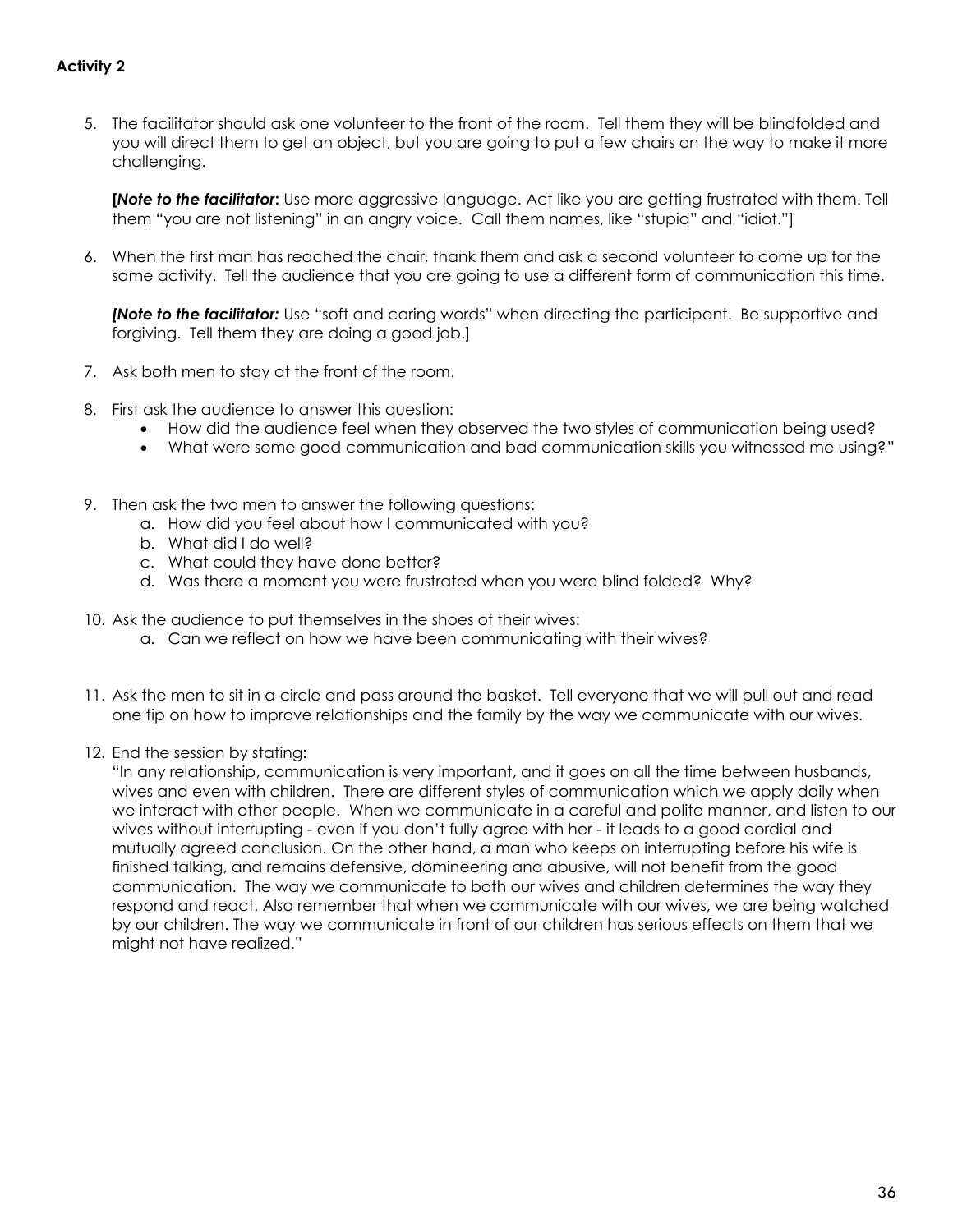### **Session 21: Stronger Couples through Communication**

#### **Objectives:**

- To understand how wives feel when violence is used against them.
- To identify ways to resolve differences within couples without violence.

Advance Preparation: Prepare scenarios and the values clarification exercise to read aloud.

**Materials Needed:** Balloons

**Time Needed:** 60 minutes

#### **Instructions for Facilitator:**

- 1. Distribute balloons to the participants. After they have blown up and tied their balloons, tell them that they will be playing a 5-minute game. Divide the participants into four teams that will each select 1 participant to compete in the game while others cheer. The objective of the game is to collect as many balloons as possible. The player with the maximum number of balloons at the end of the 5 minutes is the winner. There are no points for burst balloons. \*
- 2. After the 5 minutes, stop the game, calm all the men down and find the winner.
- 3. Ask the men:
	- a. How did the winner get so many balloons? If you interacted with him, how did he act?
	- b. Did anyone get pushed, shoved or hit during the game? Why do you think this happened?
	- c. Are men naturally violent?
- 4. Tell the men that this activity was just a silly way to open up a very serious discussion about violence and the times when men use violence against their wives.
- 5. "I am going to read a series of scenarios to help us talk about situations that might end up with violence as a way to help us discuss this serious matter. I will read you a scenario from the perceptive of a man, and then I will read the same scenario from the perspective of their wife."

#### 6. Read the scenario:

 $\overline{a}$ 

#### **Scenario1: From Okello's perspective**

*Okello and Akech are married and have a 3 year old son. Okello has been very frustrated lately because he is struggling without success to make enough money for his family because the war left him with no land. Since returning to his village in 2010, he has been digging in the gardens with his nephew. He feels that life these days is too difficult as a young married man trying to support his family. Yesterday, after missing another day digging because of land quarrels, Okello's friend pressured him to come and drink at the nearby trading centre at the roadside. It was midnight by the time he arrived home. On arrival, Akech asked Okello where he had been. Okello arrogantly answered Akech, "I have been with other men and it is none of your business". Akech was furious at him and refused to serve him food. They began to argue and shout at each other. The fight quickly escalated. †*

- 7. Use these questions for a discussion;
	- a. What could happen during this fight?
	- b. Do you think Akech was right to deny Okello food?
	- c. Who was wrong, Akech or Okello?
	- d. Could Akech have reacted differently in this situation?

<sup>\*</sup> From EngenderHealth's curriculum: Engaging Men as Partners to Reduce Gender Based Violence: A Manual for Community Workers. (2006)

<sup>†</sup> Inspired by the GREAT Project formative research in Northern Uganda.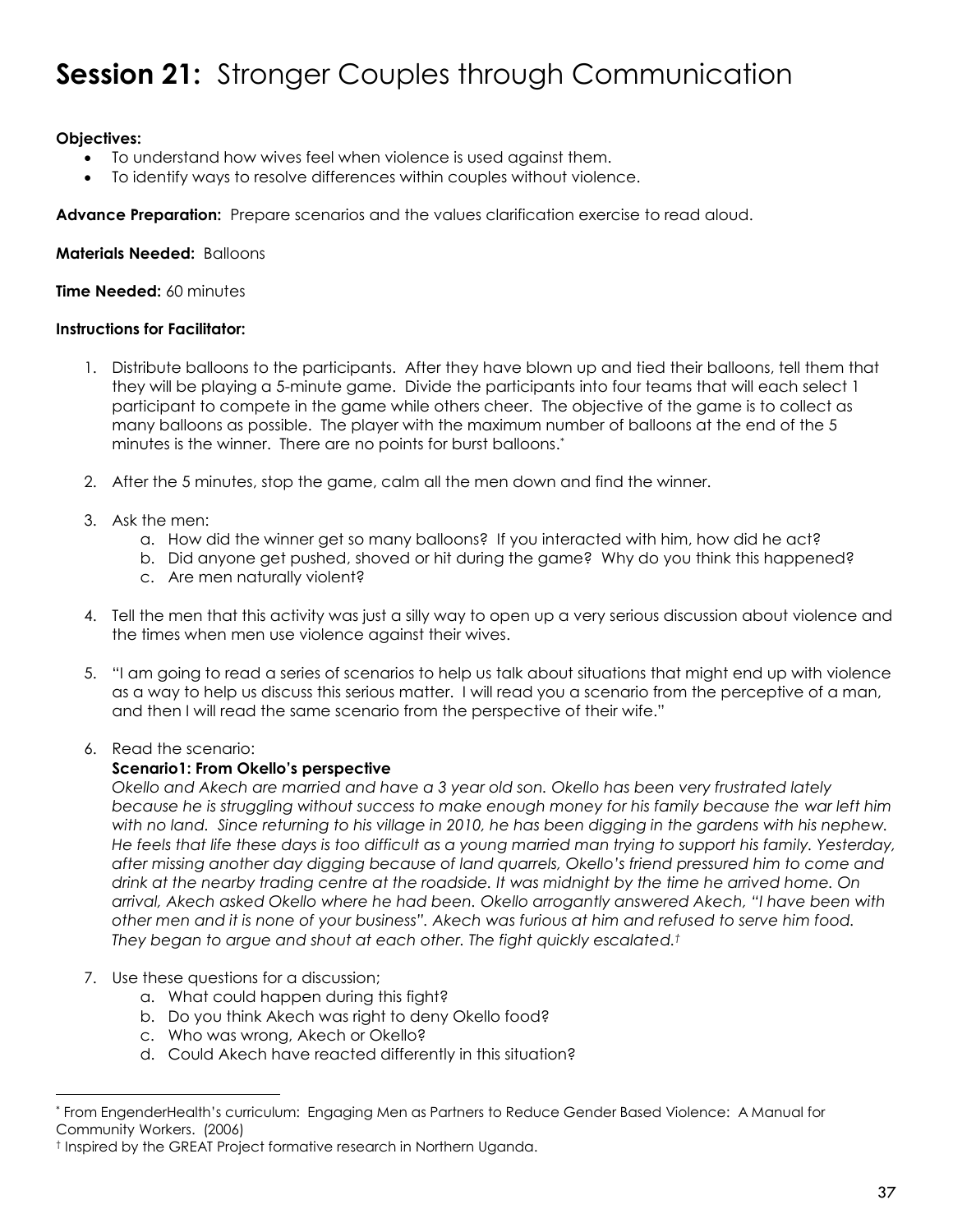- e. What else could Okello have done when coming home late?
- f. Could the couple agree on home rules, and try to follow them?
- 8. Read the same scenario from the wife's perspective:

#### **Scenario 1: From Akech's perspective:**

*Akech and Okello are married. She works very hard to dig, to keep their home clean, and to take care of their son. She always prepares food for the family to eat by nightfall, and likes to sleep by 10pm after working all day. They agreed as a couple that he would not come home after 10pm. One night Okello comes home after drinking after 10pm. She greets him nicely, although she is not happy that he broke the rule and he answers her rudely. She decides that she will not serve him food. It is late, and they do not have that much charcoal to use. She tried to explain but he started shouting at her.*

- a. What do you think Akech was feeling when Okello arrived home late?
- b. Could couples agree on how to react when another person breaks a 'rule' they agreed on, for example by listening to each other?
- 9. (*Optional*) If time permits, read Scenario 2 to further the discussion.

#### **Scenario 2: From Benon's perspective**

*Benon and Susan are married. Benon's parents/home people is coming over to their home for dinner. He is very anxious that they should have a good time and he wants to show them that his wife prepares nice food. When he gets home that night, nothing is prepared. He noticed that Susan is tired, but he is*  upset. He does not want his family to think that he cannot control his wife. They begin to argue and yell *at each other. The fight quickly escalates and Benon hits her.\**

- 10. Use these questions for a discussion;
	- a. Do you think Benon was right to hit Susan?
	- b. What was the cause of the violence?
	- c. What do you think Benon was feeling that prompted the violence?
	- d. Could Benon have reacted differently in this situation?
- 11. *(Optional*) Scenario 2 from the wife's perspective:

#### **Scenario 2: From Susan's perspective**

*Benon and Susan are married. Benon's maternal grandmother and uncles are coming over to their home for a visit to come and see the youngest child. Susan sensed that Benon was anxious for the past week about the visit and he kept demanding what Susan was going to collect from the garden and start preparing some food for the visitors. That morning before Benon left to look after the cows, Susan said that she wasn't feeling very well, but Benon ignored her and rushed out to drive the animals to the bush. That day, their 2 year old child was crying a lot and Susan developed a fever. She had a very hard time concentrating on everything. Despite not feeling well, she was still able to clean the house with their daughter on her back and start to cut all the food so it was ready to cook. She was so fatigued that when their baby was napping, she lay down next to her and also fell asleep. When Benon gets home that evening, it seemed that nothing is prepared. He noticed that Susan looks tired, but he is very upset. She tried to tell him what was happening that day, but Benon just would not listen, calling her lazy and a bad wife. The fight quickly escalates and Benon hits her on the head. She blacks out and falls down."* 

12. Use these questions for a discussion;

 $\overline{a}$ 

- a. Do you think Benon was right to hit Susan?
- b. What was the cause of the violence?
- c. What do you think Susan was feeling when Benon arrived home and was upset?
- d. Could Benon have reacted differently in this situation?
- e. How could Benon help out in this situation?
- 13. In the next session, we will identify ways that men can handle these situations more calmly.

<sup>\*</sup> From EngenderHealth: Engaging Boys and Men in Gender Transformation: A Group Education manual (2008)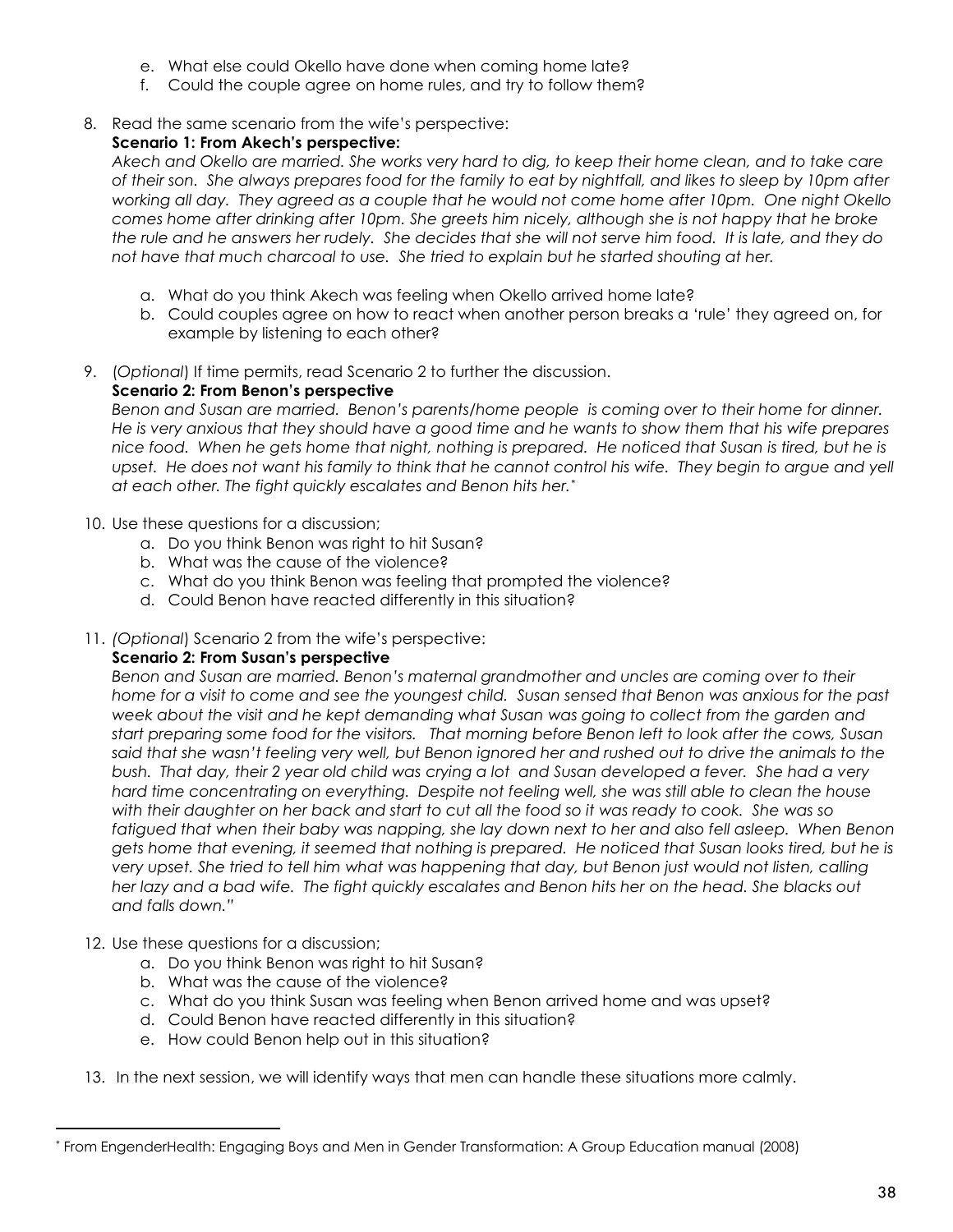### **Session 22:** Good sportsmanship: How the rules of marriage are similar to a game of football

#### **Objectives:**

To understand good conflict resolution skills.

#### **Advance Preparation:**

- Create two flipcharts, one labeled, "Good Sportsmanship Rules," the other labeled "Good Home Conduct."
- Print out and cut the "Home Conduct" and "Good Sportsmanship Rules" statements into strips of paper, one rule per strip.
- Pre-cut strips of tape.
- Copies of Resource Sheet #10: The Rules of Football versus the Rules of Marriage

#### **Materials Needed:**

- **Flipcharts**
- Tape

**Time Needed:** 60 minutes

#### **Part 1:**

#### **Instructions for Facilitator:**

1. **"**After a few years of being married, maybe you have already realized that there are many similarities between a football game and marriage.Let's brainstorm together what some of those similarities are." Take 5 – 10 minutes to brainstorm and write the Mentors' responses on a flip chart.

*Possible responses:*

- Football is played in teams, just like a husband and a wife are a team.
- It takes teamwork to play well.
- It takes communication to play well.
- It takes practice to play well.
- It takes trust to play well.
- All team members work together for the same goal.
- Success and failure are shared -- if one person succeeds the others succeed. If one person fails, it affects everyone on the team.
- Every contribution to the team is very important. No one person can do it alone.
- Only a few people are born expert players, most people have to practice hard to get good at playing and we have to continuously practice.
- There are rules to good sportsmanship.
- You never start or leave a game mad or angry. You always shake the other teams hand before leaving and respect the effort they put into the game.
- We appreciate the efforts of everyone on the team.
- 2. Now, we are really going to see how similar football is to marriage. Look at the two flipcharts at the front of the room: one is called "Good Sportsmanship Rules;" the other is called "Good Home Conduct." I am going to hand out some strips of paper with some "rules" on them. Your job is to decide which list it belongs to. Come to the front and tape up your rule onto one of the flipchart papers.
- 3. Once participants have finished putting up their rules, review the flipcharts together. Debate if there are any that do not belong, or on the wrong list.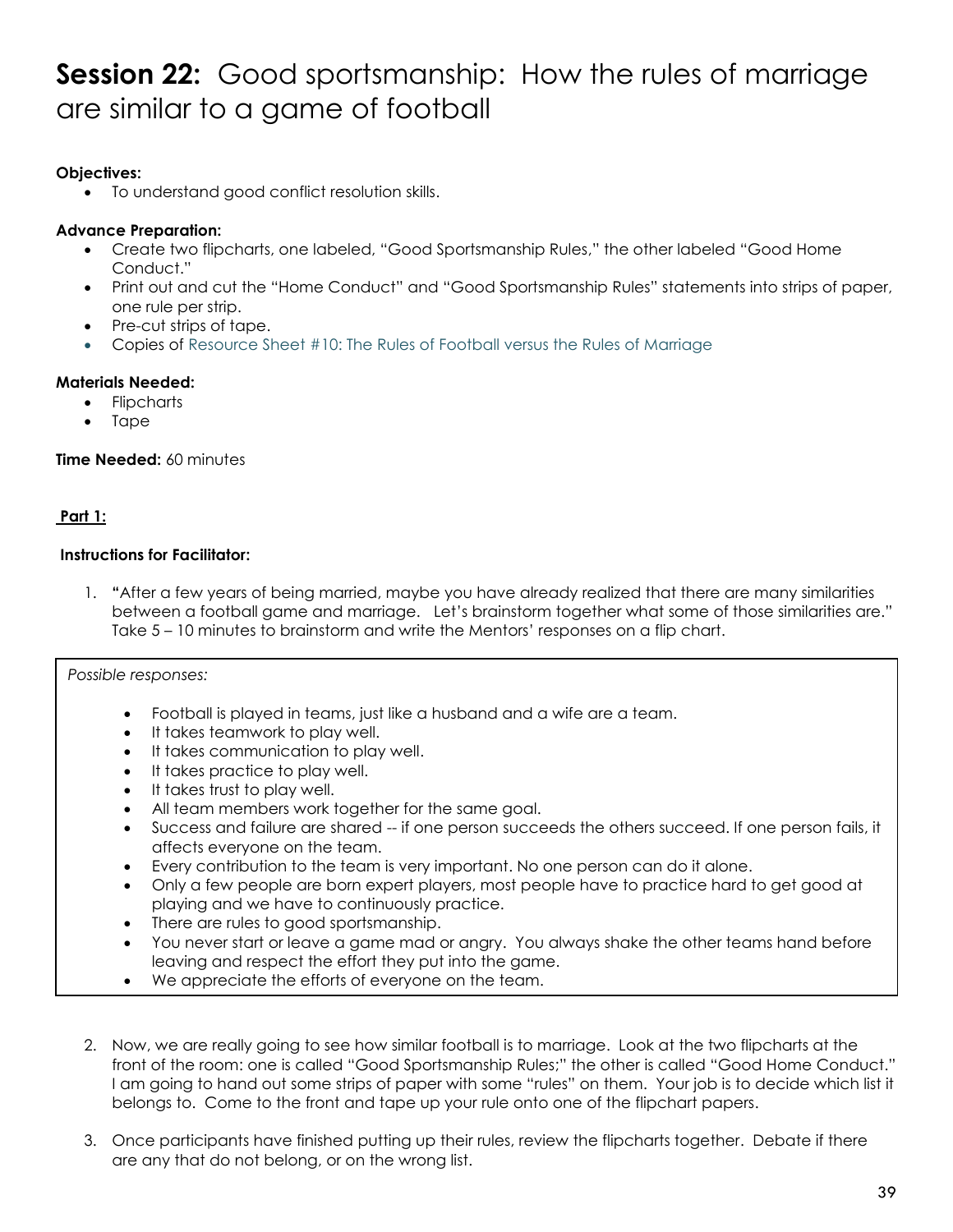- 4. Then focus on the "home conduct" list. Discuss:
	- a. Are the ways of home conduct we see here realistic?
	- b. What makes it hard to follow these instructions?
	- c. Which instructions do you see most men following?
	- d. Which instructions are most difficult for men to follow?
	- e. What could help them follow the instructions more?
- 5. Give participants copies of Resource Sheet #10: The Rules of Football versus the Rules of Marriage.
- 6. Finally, tell all the men that even for the best rule followers, there will still be times when you have disagreements with your wife. THAT IS NORMAL. But how we deal with and react during these disagreements is really how we are going to be judged as husbands and men.

#### **Good sportsmanship rules in football**

- $\checkmark$  Do unto others as you would have others do unto you.
- $\checkmark$  Show respect for the others, if you expect it yourself.
- Enjoy yourself and encourage enjoyment for others.
- $\checkmark$  Take responsibility for your actions. Don't blame others for your mistakes or find excuses for poor behavior.
- $\checkmark$  Recognize and appreciate good performances.
- $\checkmark$  Encourage all surrounding people to display these rules and behavior behaviors.
- $\checkmark$  Show concern for an injured person.
- $\checkmark$  Win with class lose with dignity.
- $\checkmark$  Win without boasting. Lose without excuses.
- $\checkmark$  Never use disrespectful or derogatory comments.
- $\checkmark$  Never make a display of temper when you or someone else is not successful.
- $\checkmark$  Never laugh or name call.
- $\checkmark$  Never use profanity or display anger.
- $\checkmark$  Remember, it's only a game.

#### **Good Home Conduct**

- $\checkmark$  Don't verbally attack the other person.
- $\checkmark$  No name calling.
- $\checkmark$  Stick to the subject of an argument and agree to resolve it within 15 -30 minutes.
- $\checkmark$  Don't bring up past arguments or problems these are unrelated to the current argument.
- $\checkmark$  Work together.
- $\checkmark$  Keep calm and end the talk if one of you becomes angry.
- $\checkmark$  Recognize and appreciate all that the other person does each day.
- $\checkmark$  Respect each other.
- $\checkmark$  Ask each other a question each day and listen to the answer with interest.
- $\checkmark$  Show love and appreciation for the other person each day.
- $\checkmark$  Always be honest to each other.
- $\checkmark$  Count your blessings as a family.
- $\checkmark$  Bear each other's burdens.
- $\checkmark$  Forgive and forget.
- $\checkmark$  Be kind and tenderhearted.
- $\checkmark$  Comfort one another.
- $\checkmark$  Speak the truth and keep your promises.
- $\checkmark$  Be supportive of each other.
- $\checkmark$  Be true to each other.
- $\checkmark$  Look after each other.
- $\checkmark$  Treat each other like you treat your friends.
- $\checkmark$  Love each other deeply from the heart.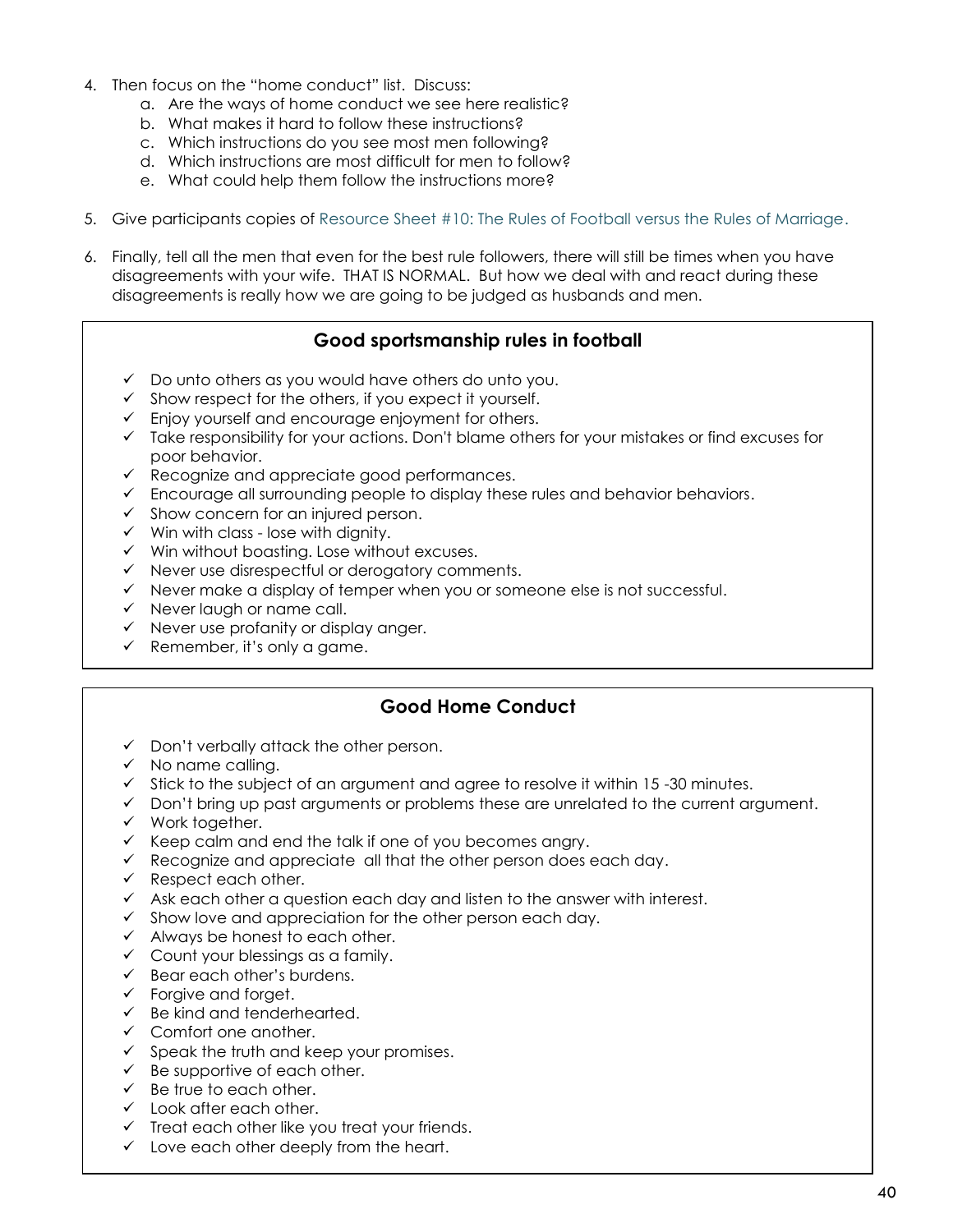#### **Part 2: Introducing the "Yellow Card"\***

- 7. Ask the Mentors to think about the men they will be visiting who will have similar situations as the ones we talked about today (in the scenarios in the previous session). Ask the Mentors to think about the reasons the men they will be visiting might have had arguments in their homes. Potential answers will include:
	- a. The man is greeted rudely when coming home.
	- b. The wife does not agree for her husband to sell their grain (or other household item).
	- c. The husband feels stressed about getting soap for the home this week.
	- d. The husband believes that the wife is not working as hard in the garden as she could.
	- e. The wife asks the husband where he has been.
	- f. The wife is upset that the husband broke their home rule of coming home late.
	- g. The husband brings water for his wife's bath when she says she is unwell, but suspects that she just wants him to wait on her and is actually fine.
	- h. The wife suspects that her husband has another girlfriend.
- 8. Then brainstorm all the ways these men could have stopped things before getting so heated. Potential answers include:
	- a. What could a husband do to react calmly? (stop, listen, discuss… )
	- b. What could a mentor do if he hears such as situation come up
- 9. Introduce the Yellow Card and explain that this is a simple tool that they will have to offer the men they are working with. Explain that the concept of the yellow card is the same as a yellow card in football: a warning for violating the "rules" of the game. Explain that they will be giving a few yellow cards to each man to use when either the man or his wife wants to non-verbally show that they need to take a break from an argument, or if they feel the other is not acting in ways that lead to good couple communication.
- 10. Review the prompting discussion questions on the back of the card with all men. Discuss if this can be an effective way to get husbands and wives to communicate better in situations that could escalate to an argument or even violence.

#### **End the day**

 $\overline{a}$ 

11. End the session by having all the men stand in a circle and ask them to commit to change one thing in their lives (i.e. one thing they would do differently) to have less violence and more good communication in their homes. Before committing to one thing, think about what you would advise the men you will be visiting when they have these situations. Think about if you could also make this change.

<sup>\*</sup> Inspired by Peter Gotter's "Red Card" program from Madagascar (AED); [http://c](http://c-changeprogram.org/sites/default/files/The%20Red%20Card%20Success%20Story.pdf)[changeprogram.org/sites/default/files/The%20Red%20Card%20Success%20Story.pdf](http://c-changeprogram.org/sites/default/files/The%20Red%20Card%20Success%20Story.pdf)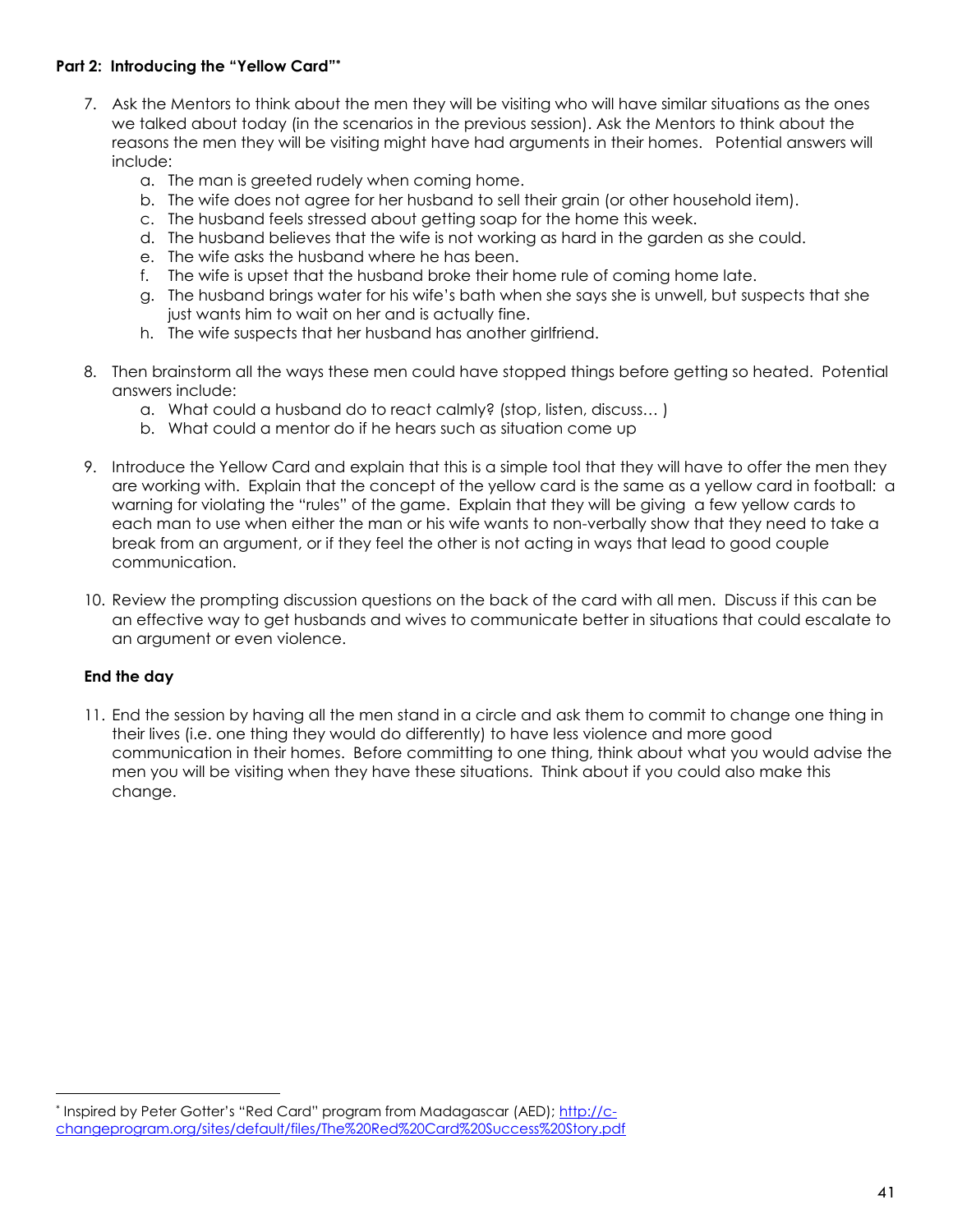### **Session 23:** Wrap-up

**Objectives:** To summarize the day's sessions and to discuss the plan for tomorrow.

**Advance Preparation:** None

**Materials Needed:** None

**Time Needed:** 20 minutes

#### **Instructions for Facilitator:**

- 1. "On Day 1, we talked about different roles and expectations on men and women. Yesterday we talked about how to be the best fathers possible for our children. Today focused more on how the husbands can use caring and loving words with their wives and how to communicate in order to work well together, keep the relationship strong, and to avoid violence. We hope that these three days will give you the foundation to be the best Mentors possible for the men you will be working with. Tomorrow and Friday, we will be going over your roles as Mentors, what is expected of you, and the activities you will use with men in the community."
- 2. Ask if anyone has any questions about today sessions or the plan for tomorrow.
- 3. Thank participants for their active participation, openness and cooperation.
- 4. Invite participants to the evening Wang-oo.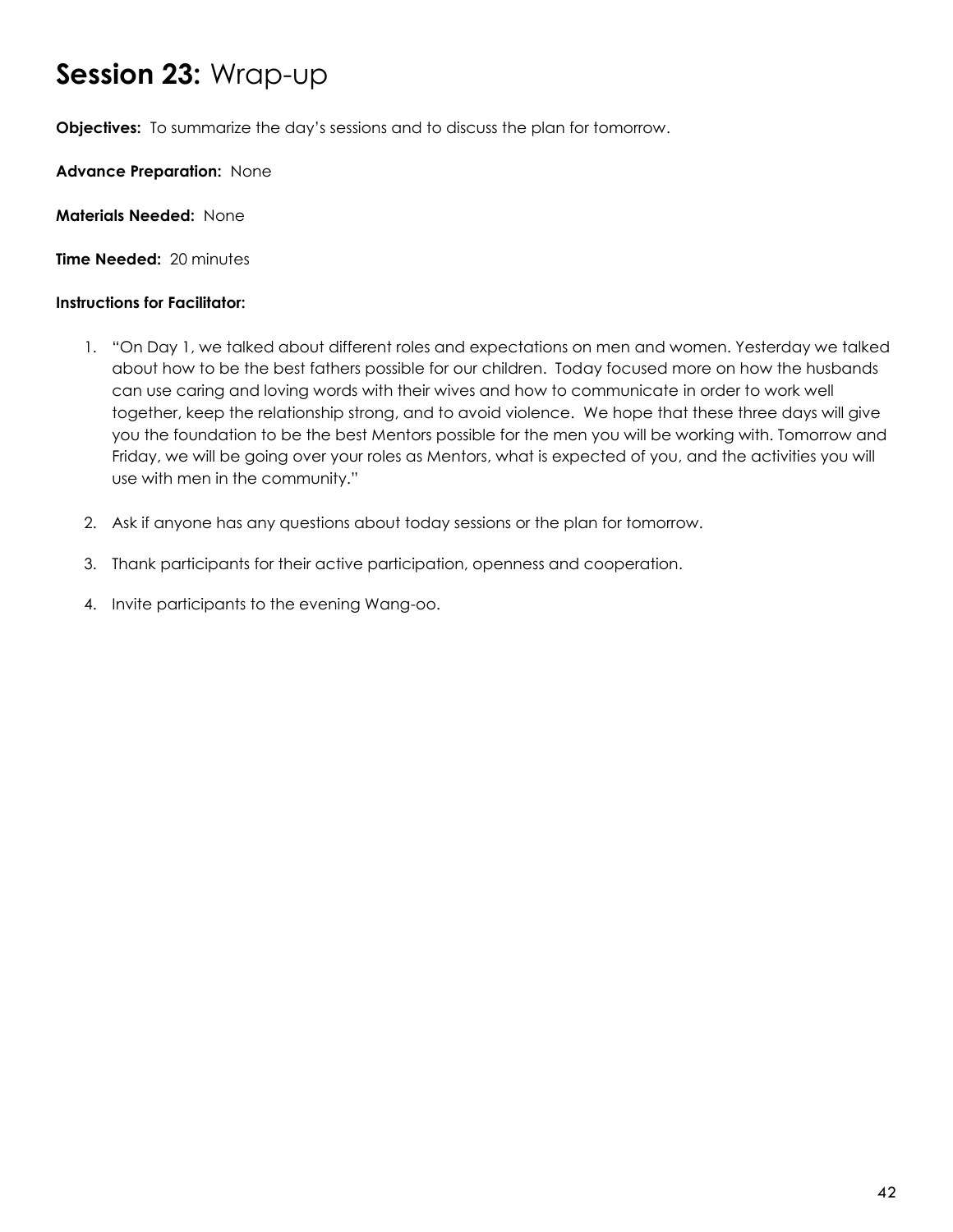### **Evening Wang-oo**

A wang-oo can be used for two purposes: to show Mentors how they will set up the group meetings with young fathers in each sub-parish, and to discuss the role of being a Mentor in an informal and meaningful way.

Discussion topics could include:

- Role of a Mentor
	- **What does it mean to be a Mentor?**
	- **How is a Mentor like a football coach?**
	- What could Mentors do well?
- Characteristics of a Mentor
	- What type of Mentor would you like for yourself?
	- **What are other characteristics for Mentors of young fathers?**
	- **Are there rules for Mentors we should discuss and agree to?**
	- What type of behaviors do you need to exhibit in your own life to ensure your credibility as a Mentor?
- Methods of working
	- **How do you like to get advice from others?**
	- **How will you give advice, guidance and coaching to young fathers?**
	- **How can you as Mentors, and us as facilitators, support each other to be successful?**
- Anticipating challenges
	- What would you do if you visit a home and believe that there may have been violence toward a wife or child?
	- What could you do if you think violence may occur after you leave a home?
	- What could you do if a father asks you for support (including financial support) for something, for example, to call his wife back from her family?
	- What would you do if you notice that the family is going through a difficult or stressful time?
	- What are other challenges that may arise? How could Mentors handle these challenges?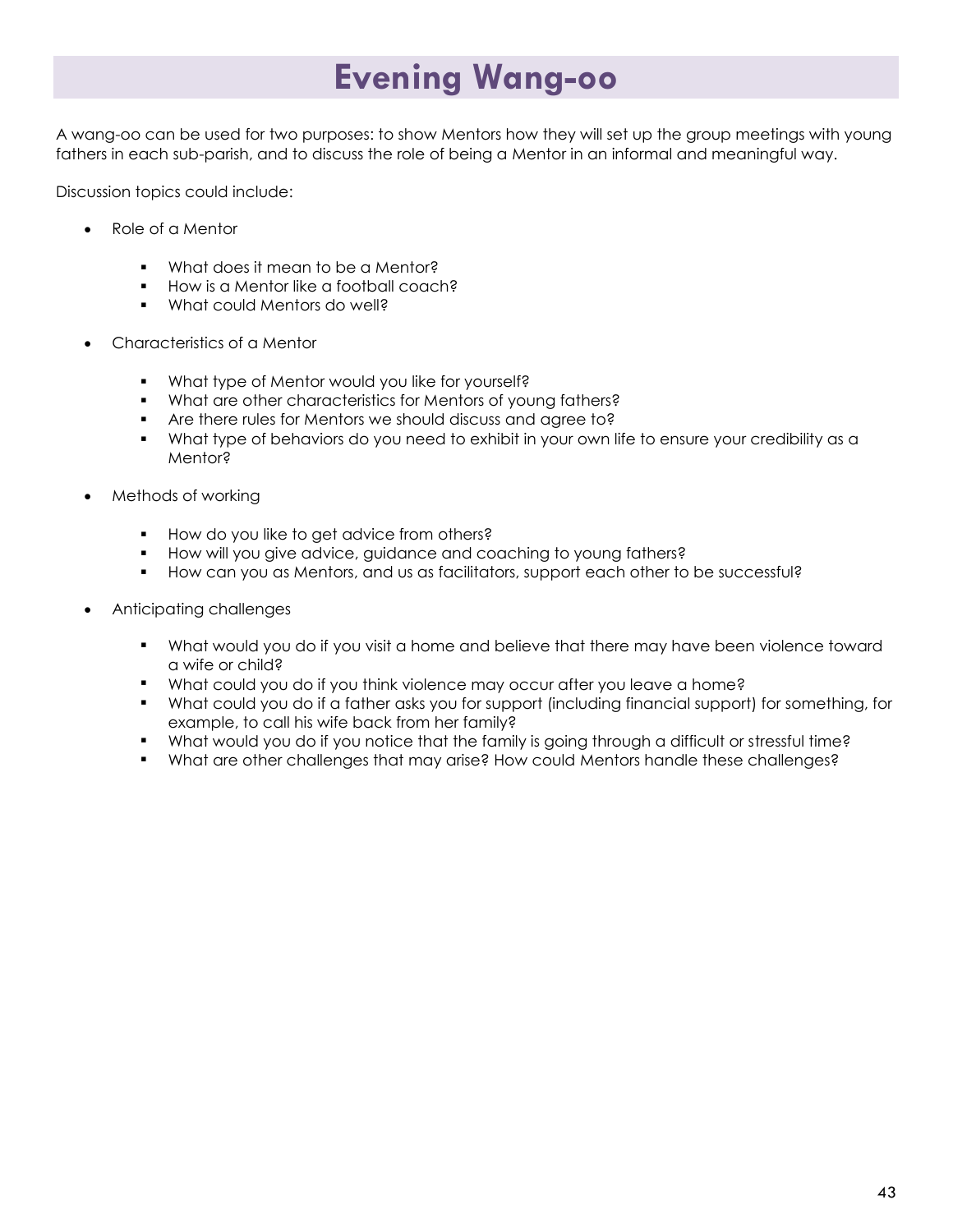### **DAY 4 Practicum: Putting It All Together**

### **Session 24:** One Thing I Learned

**Objectives:** To review some of the key lessons from Day 3

**Advance Preparation:** None

**Materials Needed:** None

**Time Needed:** 10 minutes

#### **Instructions for Facilitator:**

- 1. Explain that this exercise will be brief today. Stand in a circle and welcome participants to the fourth day. Mention one thing that you recall from Day 3 and ask volunteers to share what they learned in Day 3.
- 2. Encourage participants to ask any urgent question from the previous day.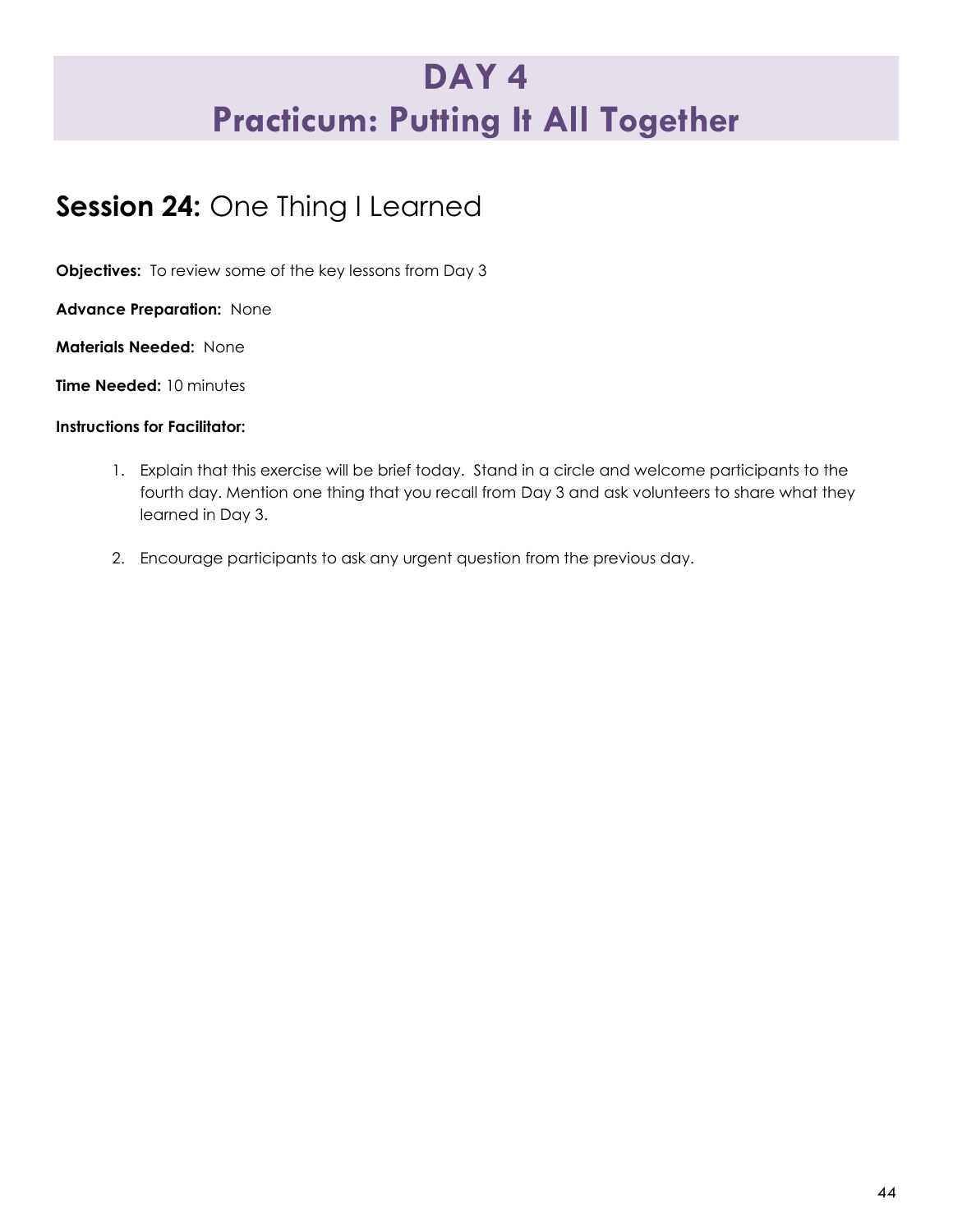### **Session 25:** Mentor Protocol for Home Visits

#### **Objectives:**

To review and discuss the Mentor Protocol for home visits with young fathers and couples.

#### **Advance Preparation:** None

#### **Materials Needed:**

- A Mentor Protocol for each participant
- Flipchart paper listing the 6 themes of the protocol

#### **Time Needed:** 20 minutes

#### **Instructions for Facilitator:**

1. Read the following statement to the participants:

"As we talked about at the start of the training, Mentors will each counsel 3 - 5 young fathers. Mentors will meet with each young father 12 times: 6 home visits and 6 group meetings. Each Mentor will visit the home of each young father 6 times. Four visits will be one-to-one with the father. Two visits will be with the father and his wife as a couple. For the 6 group meetings, Mentors will work together with other Mentors in the sub-parish to hold meetings with all of the young fathers being mentored by them.

The Mentor Protocol is a tool for you to use during home visits and group meetings. In this session we will review the Mentor Protocol on home visits."

2. Explain that there are 6 themes in the protocol. Show participants the list of themes on the flipchart paper: Fatherhood, Tips & Tricks to being a REAL Father, Family Dreams, Loving My Family, Communication, and Parenting.

Ask participants if they can recall discussions in the previous days of the training related to these themes. If not mentioned, add that they have already discussed the key issues in the training. The Mentor Protocol organizes the issues into a framework for mentoring young fathers. They may find some new activities, but most of the information and activities will be familiar to them already.

3. Pass out the Mentor Protocol to each participant. Give participants a few minutes to look at the table of contents.

Looking at the themes or table of contents, explain that each theme has 1 home visit and 1 group meeting. In one month, Mentors do home visits with their fathers for a theme. Then at the end of the month, Mentors in a sub-parish will hold a group meeting with all of their fathers on that same theme.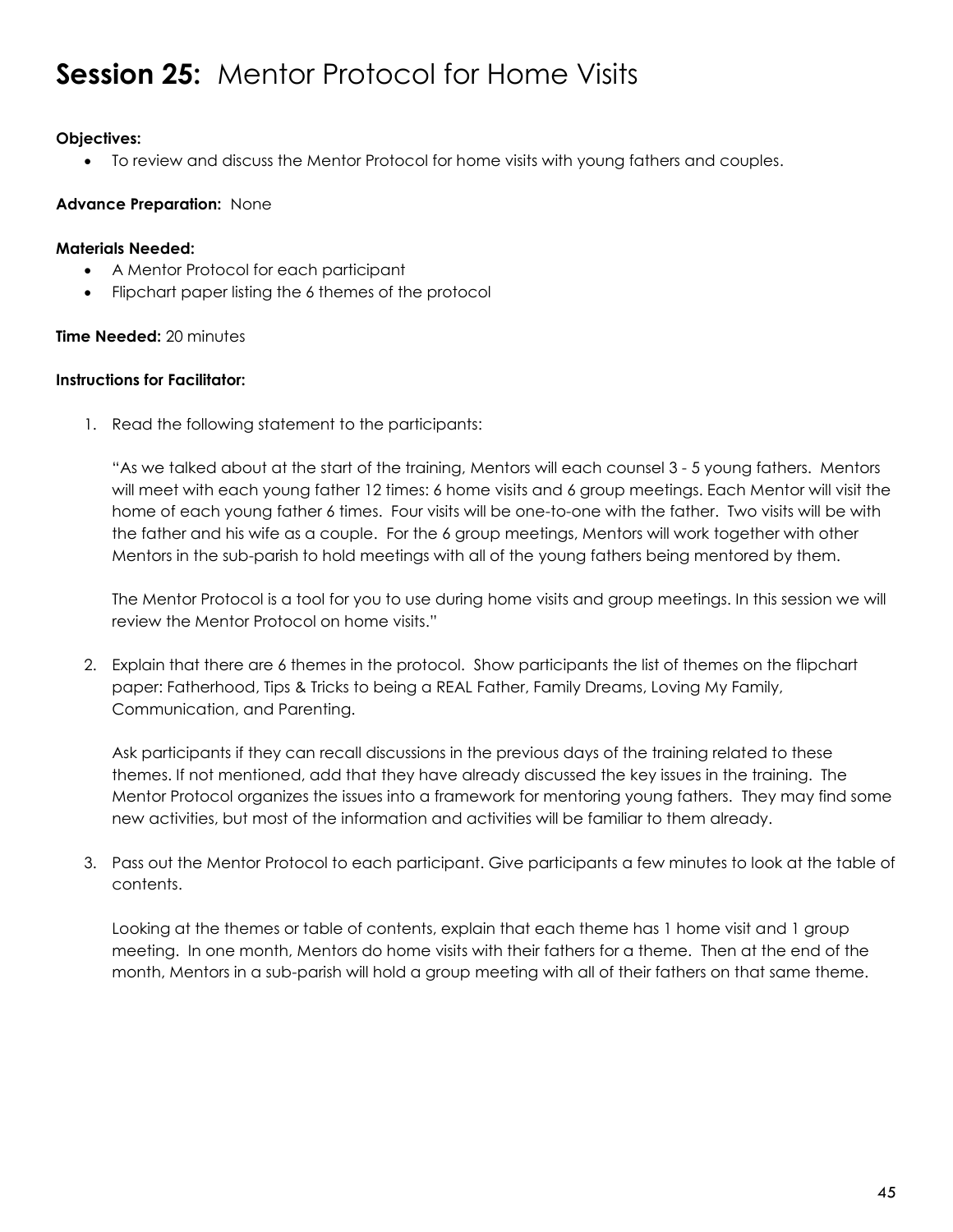### **Inception Visit**

To begin, Mentors can conduct an introductory visit to present themselves to the young father and his wife first, before starting the home visits. Ask a volunteer to turn to that page in the Protocol and read it aloud.

Ask if any participant can explain the reason for this introductory visit to the father and his wife. If not mentioned, add that this was a strong request from fathers. To prepare the protocol, we first talked with fathers. They shared that it is important for their wives to meet the Mentors and understand what the Mentors will be discussing with them, to avoid feeling suspicious. It is also a good opportunity for the wives to learn that Mentors will ask to talk with them as well as their husbands in the final two home visits.

Ask participants if they have any questions.

- 4. **Home visits**: Turn to the first home visit on Fatherhood. Ask a volunteer to read the heading aloud. Explain that the protocol for all six home visits are organized in this same way:
	- Preparation
	- Time
	- Homework check-in (not during the first home visit)
	- **Introduction**
	- Activities
	- Homework
	- Wrap-up

Review each of the headings. Note that the suggested time is only an estimate. They are the first Mentors to use the Protocol, and changes will be made based on their real experiences.

The introduction and wrap-up sections can be read to the father or couple.

Homework is one or two things fathers or couples will agree to try on their own until the next visit.

Ask participants if they have any questions.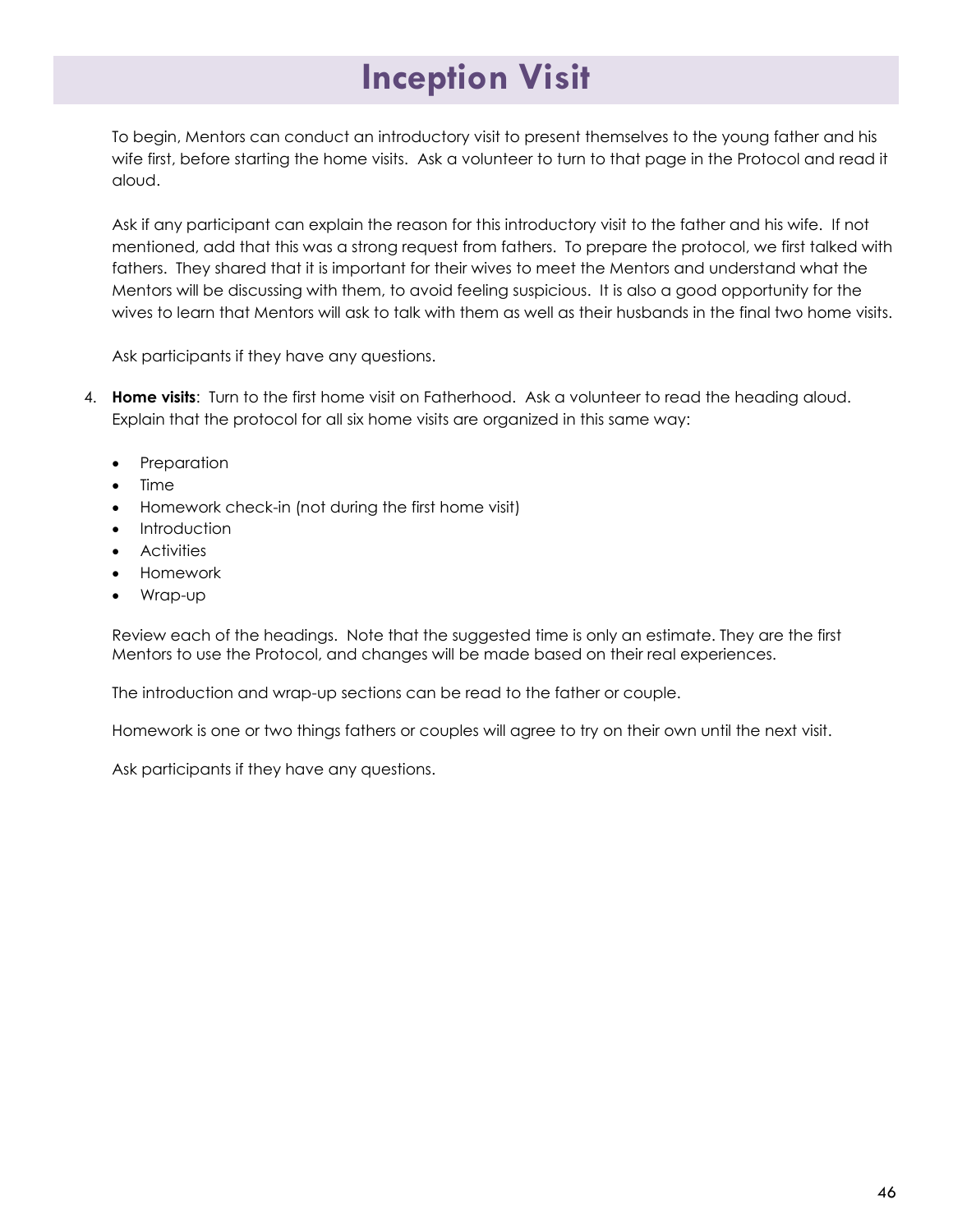### **Session 26:** Home Visits with Young Fathers

#### **Objectives:**

To practice using the tools for home visits with young fathers

#### **Advance Preparation:** None

#### **Materials Needed:**

- Mentor Protocol
- Resource Sheets

#### **Time Needed:** 4 hours

#### **Instructions for Facilitator:**

1. Read the following statement to participants:

"For the next four hours we will practice home visits with young fathers. There are four one-on-one home visits with fathers. We as facilitators will model each visit and activity, and then you will practice."

- 2. *Home Visit 1* Facilitators demonstrate Visit 1 for participants for 30 minutes. (Explain to the group that usually the visits will be longer than the practice time allows.) Then divide participants into pairs or small groups to role play and practice Visit 1 on their own. One person plays the Mentor while another person plays the young father. If there are other group members they assist with instructions and act as observers. Give pairs or groups up to 30 minutes.
- 3. *Home Visit 2* Facilitators demonstrate Visit 2 for participants for 30 minutes. (Again, explain that usually it will be longer.) Then ask pairs or small groups to practice on their own for 40 minutes, with different roles from the previous round. Remind participants to use the Resource Sheets as appropriate, especially #1, 4 and 5.
- 4. *Home Visit 3* Facilitators (or a pair of volunteers) demonstrate Visit 3 for all participants for 30-40 minutes.
- 5. *Home Visit 4* Facilitators demonstrate Visit 4 for participants for 30 minutes. Then ask pairs or small groups to practice Visit 4 for 40 minutes.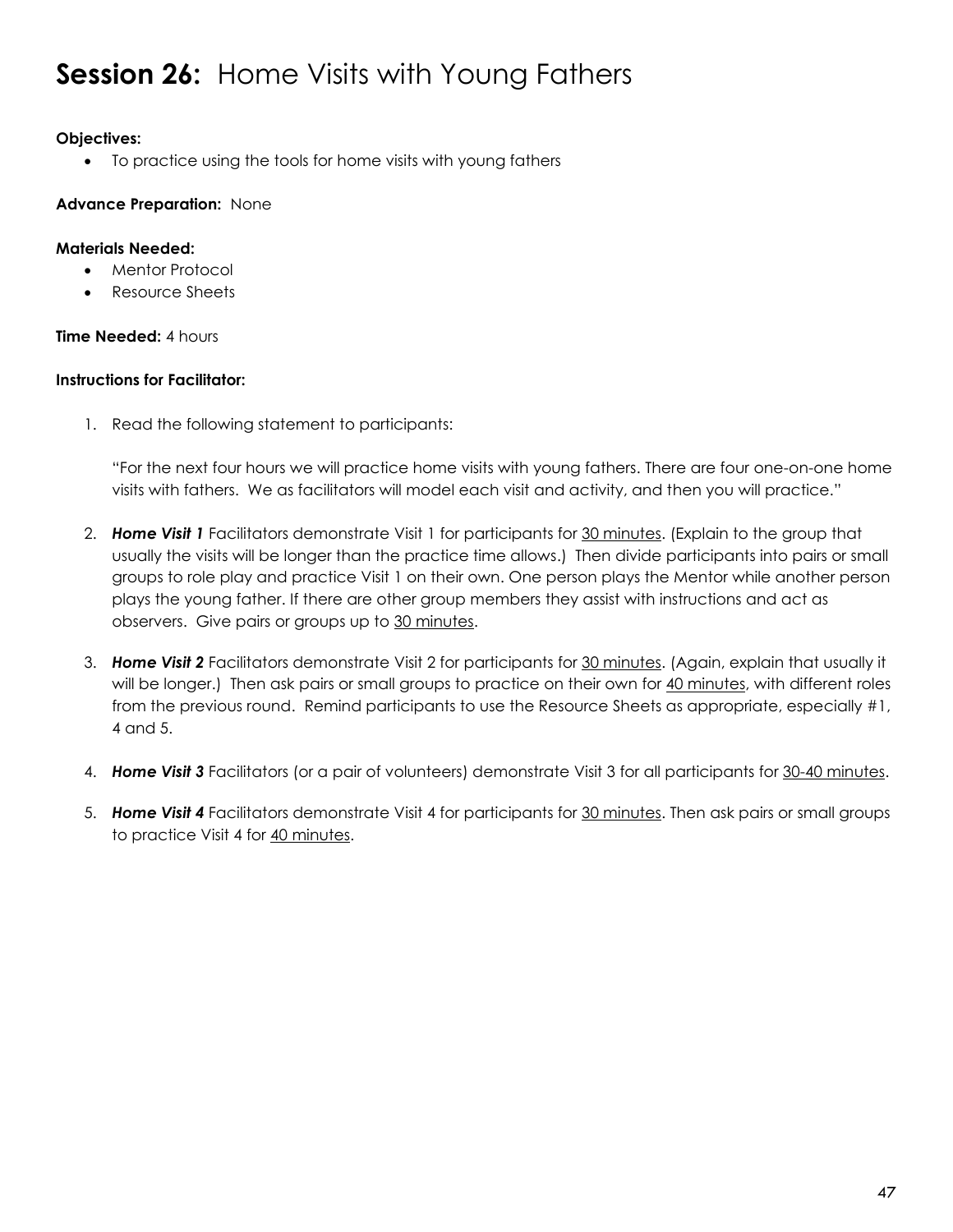### **Session 27:** Home Visits with Couples

#### **Objectives:**

To practice using the tools for home visits with couples

**Advance Preparation:** None

**Materials Needed:** Mentor Protocol

**Time Needed:** 2.5 hours

#### **Instructions for Facilitator:**

1. Read the following statement to participants:

"Earlier we practiced Visits 1, 2, 3 and 4 with the Mentor and young fathers. Now we will practice home visits 5 and 6. Home visits 5 and 6 are with the Mentor and the couple: the father and his wife."

- 2. *Home Visit 5* Facilitators demonstrate Visit 5 for 30 to 40 minutes. (Explain to the group that usually the visit will be much longer; because of time, you will demonstrate a shorter version.) Then participants divide into groups of three to practice Visit 5 for 40 minutes. One person plays the Mentor, while two people play the couple. Remind participants to use the Resource Sheets as appropriate, especially #8 and 9.
- 3. *Home Visit 6* Facilitators (or three volunteers) demonstrate Visit 6 for 30 to 40 minutes. If time permits, groups of three people practice Visit 6 for 40 minutes. One person plays the Mentor while two people play the couple.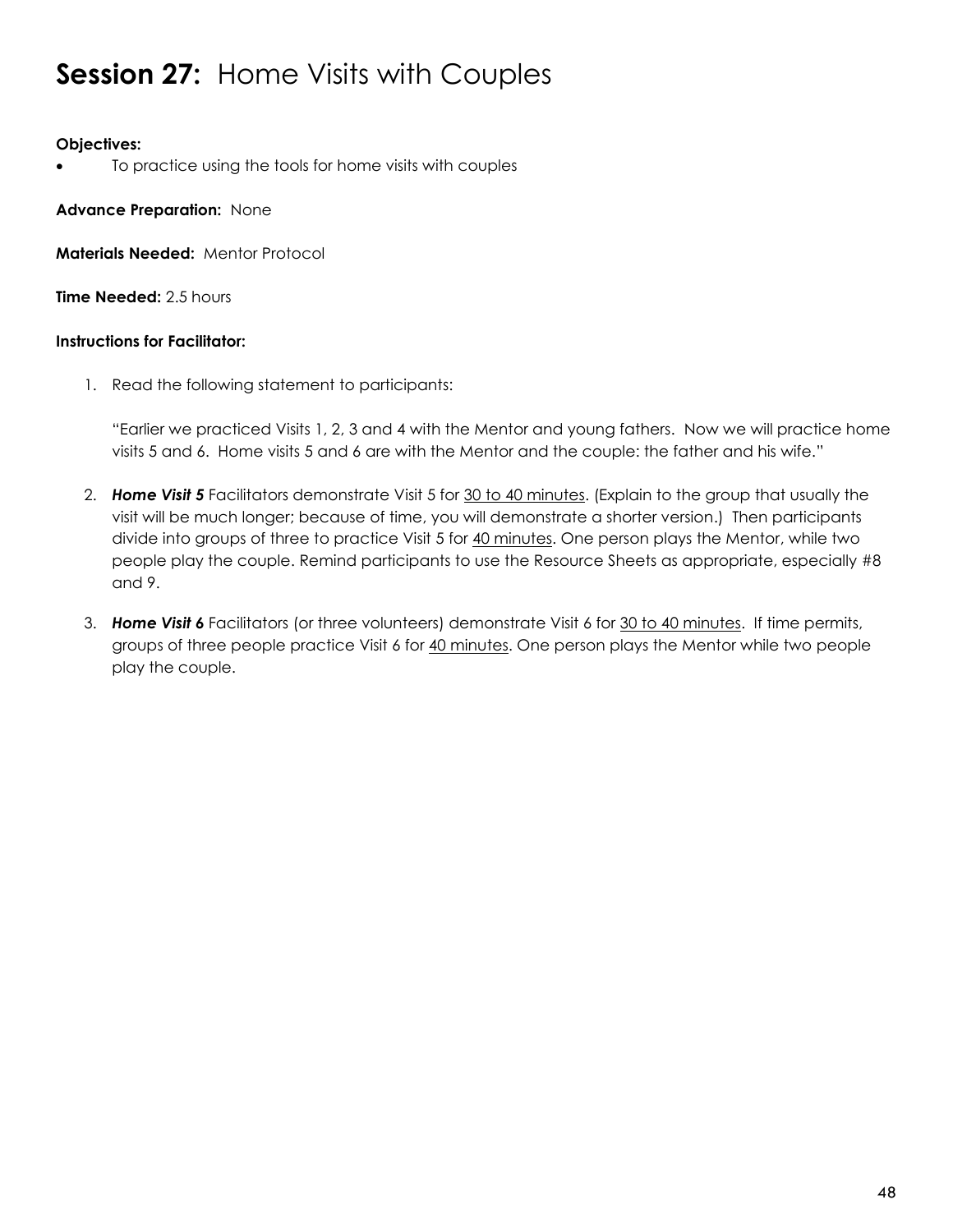### **Session 28:** Wrap-up

**Objectives:** To summarize the day's sessions and to discuss the plan for tomorrow.

**Advance Preparation:** None

**Materials Needed:** None

**Time Needed:** 20 minutes

#### **Instructions for Facilitator:**

- 1. "Today we began to put into practice what we learned during the first three days of the training. Today's practice focused on using the Mentor protocol for home visits with young fathers and couples. Tomorrow we will practice the group meetings that you will hold in each sub-parish with Mentors and young fathers. We will finalize our training by the end of tomorrow."
- 2. Ask if anyone has any questions about today sessions or the plan for tomorrow.
- 3. Thank participants for their active participation, openness and cooperation.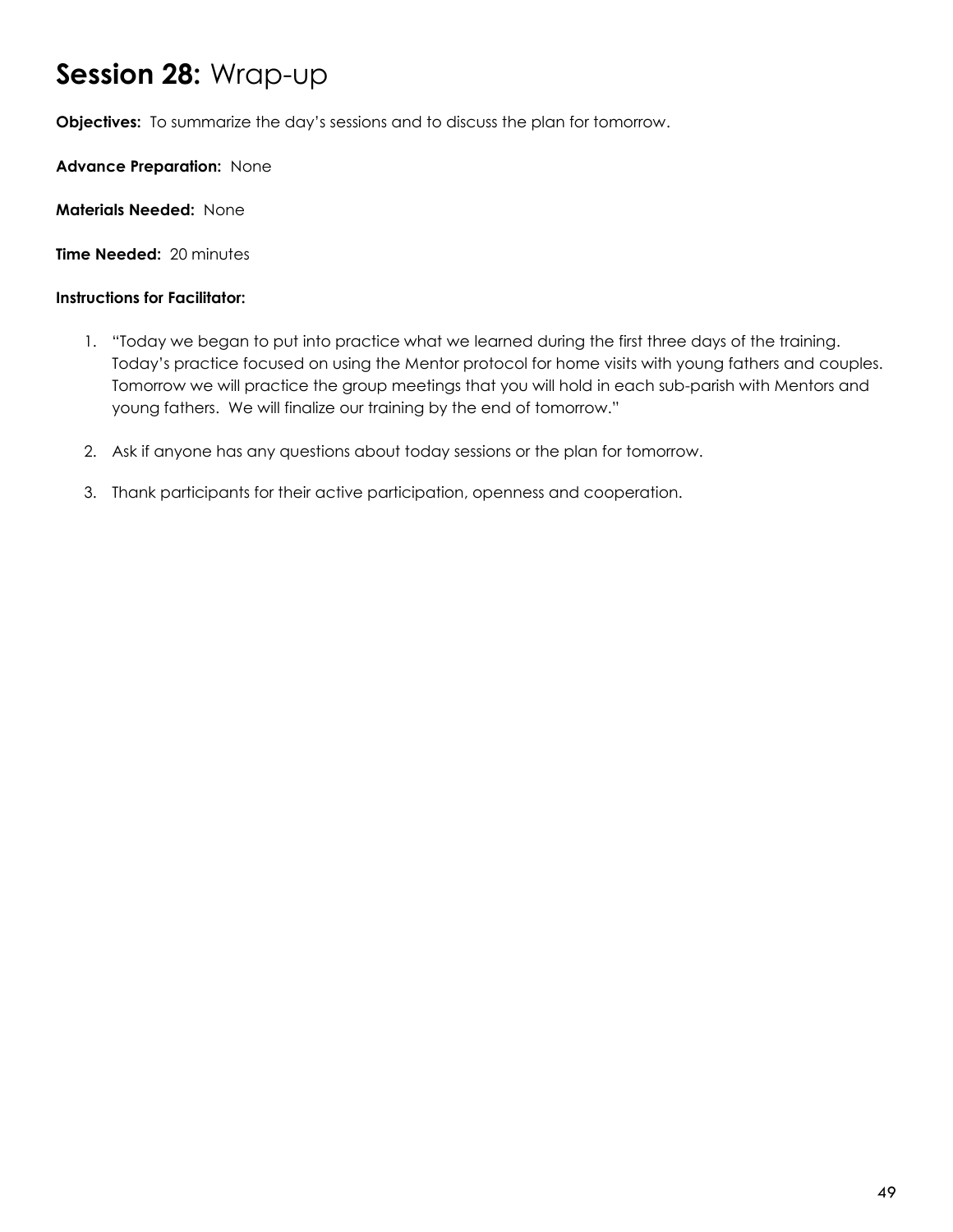### **DAY 5 Practicum: Putting It All Together**

### **Session 29:** One Thing I Learned

**Objectives:** To review some of the key lessons from Day 4.

**Advance Preparation:** None

**Materials Needed:** None

**Time Needed:** 10 minutes

#### **Instructions for Facilitator:**

- 1. Explain that this exercise will be brief today. Stand in a circle and welcome participants to the fourth day. Mention one thing that you recall from Day 4 and ask volunteers to share what they learned in Day 4.
- 1. Encourage participants to ask any urgent question from the previous day.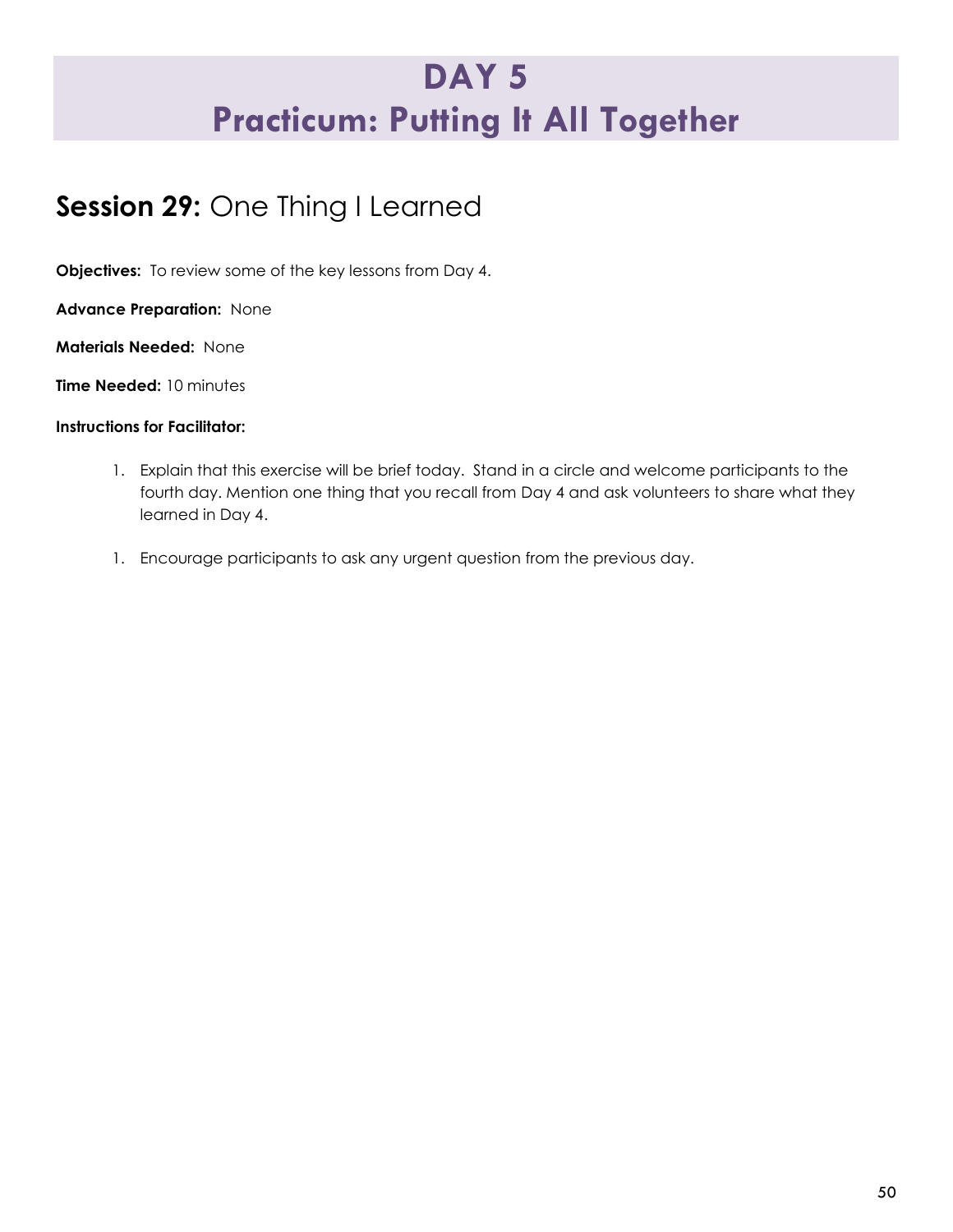### **Session 30:** Mentor Protocol for Group Meetings

#### **Objectives:**

To review and discuss the Mentor Protocol for group meetings

#### **Advance Preparation:** None

#### **Materials Needed:**

- A Mentor Protocol for each participant
- Flipchart paper listing the 6 themes of the protocol

#### **Time Needed:** 20 minutes

#### **Instructions for Facilitator:**

1. Read the following statement to the participants:

"As we discussed yesterday, Mentors will meet with each young father 12 times: 6 home visits and 6 group meetings. For the 6 group meetings, mentors will work together with other mentors in the subparish to hold meetings with all of the young fathers being mentored.

In this session we will review the Mentor Protocol for group meetings."

- 2. Ask participants to turn to the page on Group Meetings on Fatherhood. Request a volunteer to read the headings aloud. Explain that the protocol for all of the group meetings are organized in this same way:
	- Preparation
	- Time
	- Introduction
	- **•** Activities
	- Group commitment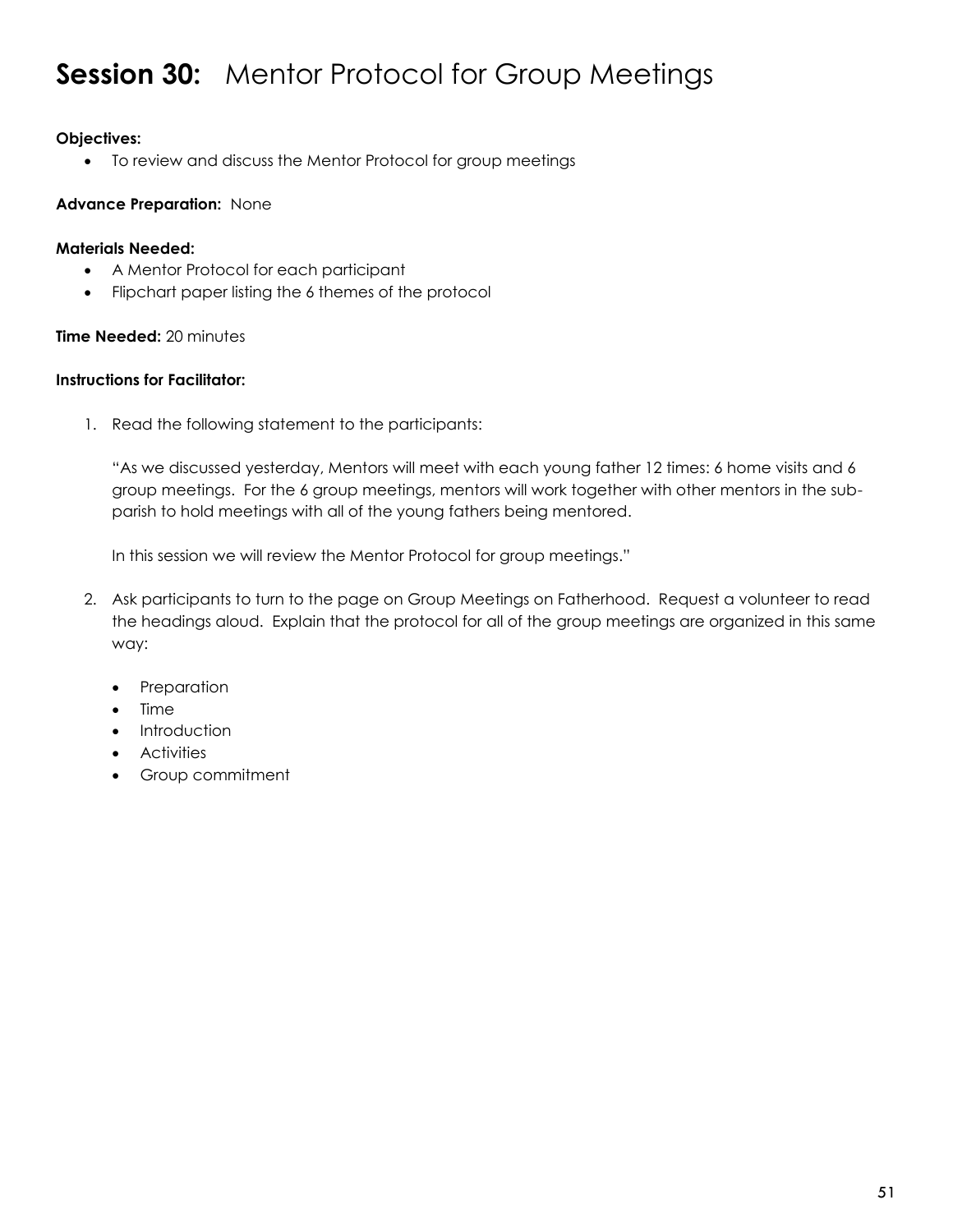### **Session 31:** Group Meetings

#### **Objectives:**

To practice group meetings with mentors and young fathers

**Advance Preparation:** None

**Materials Needed:** Mentor Protocol

**Time Needed:** 5.5 hours

#### **Instructions for Facilitator:**

1. Read the following statement to participants:

"Today we will practice group meetings. There will be 6 group meetings in each sub-parish. Mentors in each sub-parish will work together to organize the meetings with the young fathers whom they mentor."

2. *Group meeting 1:* Facilitators demonstrate group meeting 1 on Fatherhood for 30 minutes. Facilitators play the Mentors and volunteers play the fathers. (Explain that in reality all of the meetings will last longer than the available time for practice.) Then divide participants into small groups to practice group meeting 1 for 30 minutes. Several people play the Mentors while others play the young fathers whom they mentor.

(Note to facilitators: groups will not have time to practice two of the meetings. Four and six are suggestions, but facilitators can select which ones to cover)

3. *Community Poster:* Read the following statement to participants:

"Let's pause a moment to learn about community posters. To help create a supportive environment for young fathers to make changes, we will put up six very large posters at sub-parish meeting points. Each theme will have a community message board. These are called 'community posters' which aim to get the whole community thinking and talking about young fathers and how to support change. As Mentors, you will share the ideas and messages on the community poster with fathers during a group meeting on the same theme. The image is included in the protocol for this purpose."

Request a volunteer to read the text under Community Poster 1. Ask participants how this image and the words relate to the theme of fatherhood. Continue this process to 6.

- 4. *Group meeting 2:* Facilitators demonstrate group meeting 2 for 30 minutes. (Facilitators play the Mentors and volunteer participants play the fathers.) Facilitators show Community Poster 2 and ask a participant to read the text and ask how this image and the words relate to the theme of fatherhood. Then groups practice group meeting 2 for 30 minutes.
- 5. *Group meeting 3:* Facilitators demonstrate group meeting 3 for 30 minutes. Facilitators show Community Poster 3 and ask a participant to read the text and ask how this image and the words relate to the theme of fatherhood. Then small groups practice group meeting 3 for 30 minutes.
- 6. *Group meeting 4:* Facilitators demonstrate group meeting 4 for 30 minutes. Facilitators show Community Poster 4 and ask a participant to read the text and ask how this image and the words relate to the theme of fatherhood.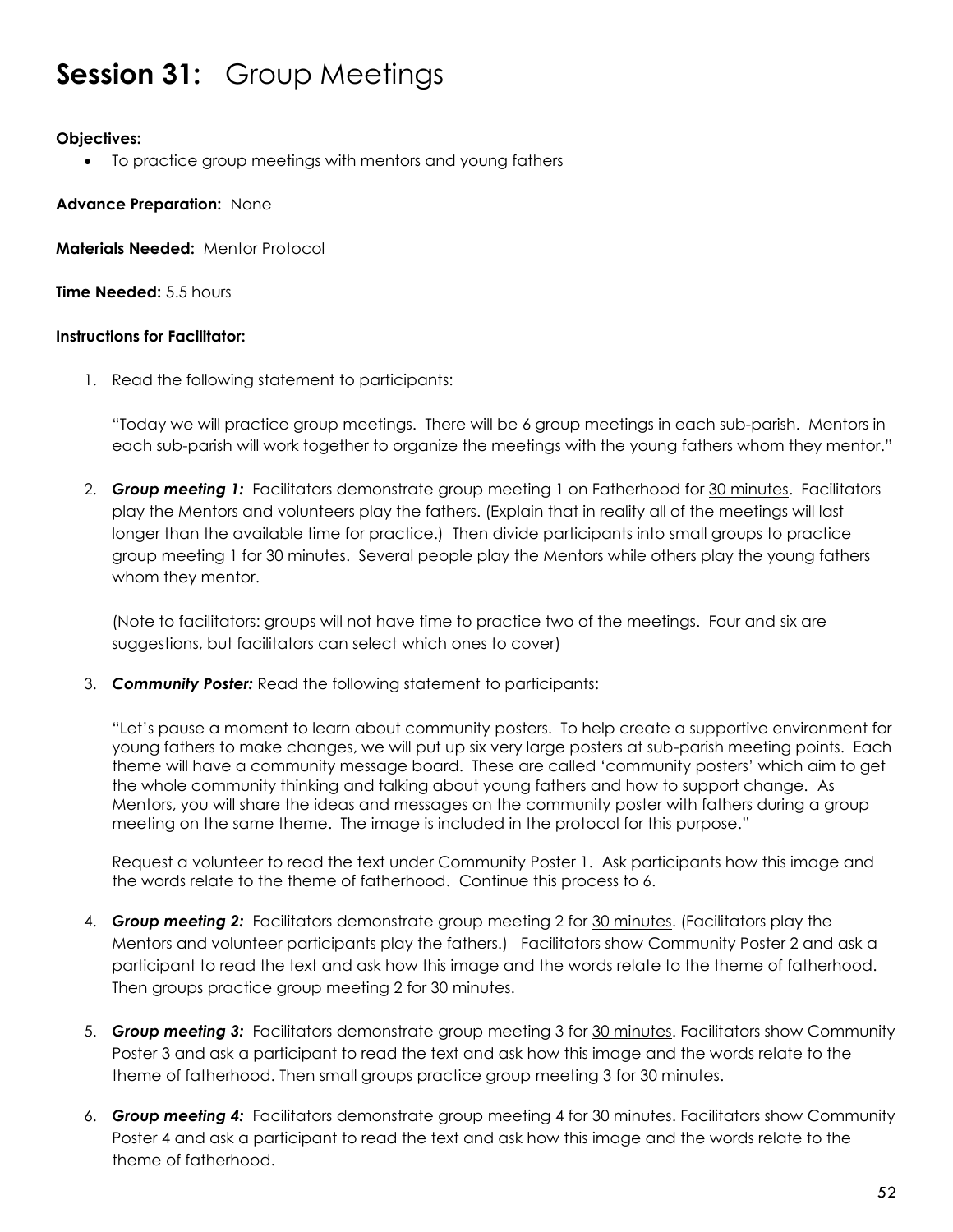- 7. *Group meeting 5:* Facilitators demonstrate group meeting 5 for 30 minutes. Facilitators also show Community Poster 5 and ask a participant to read the text and ask how this image and the words relate to the theme of fatherhood. Then small groups practice group meeting 5 for 30 minutes.
- 8. **Group meeting 6:** Facilitators demonstrate the final meeting the community ceremony for 30 minutes. Facilitators also show the Community Poster 6 and explain how voluntary commitments to positive fatherhood will be sought from fathers and community leaders at the community ceremony.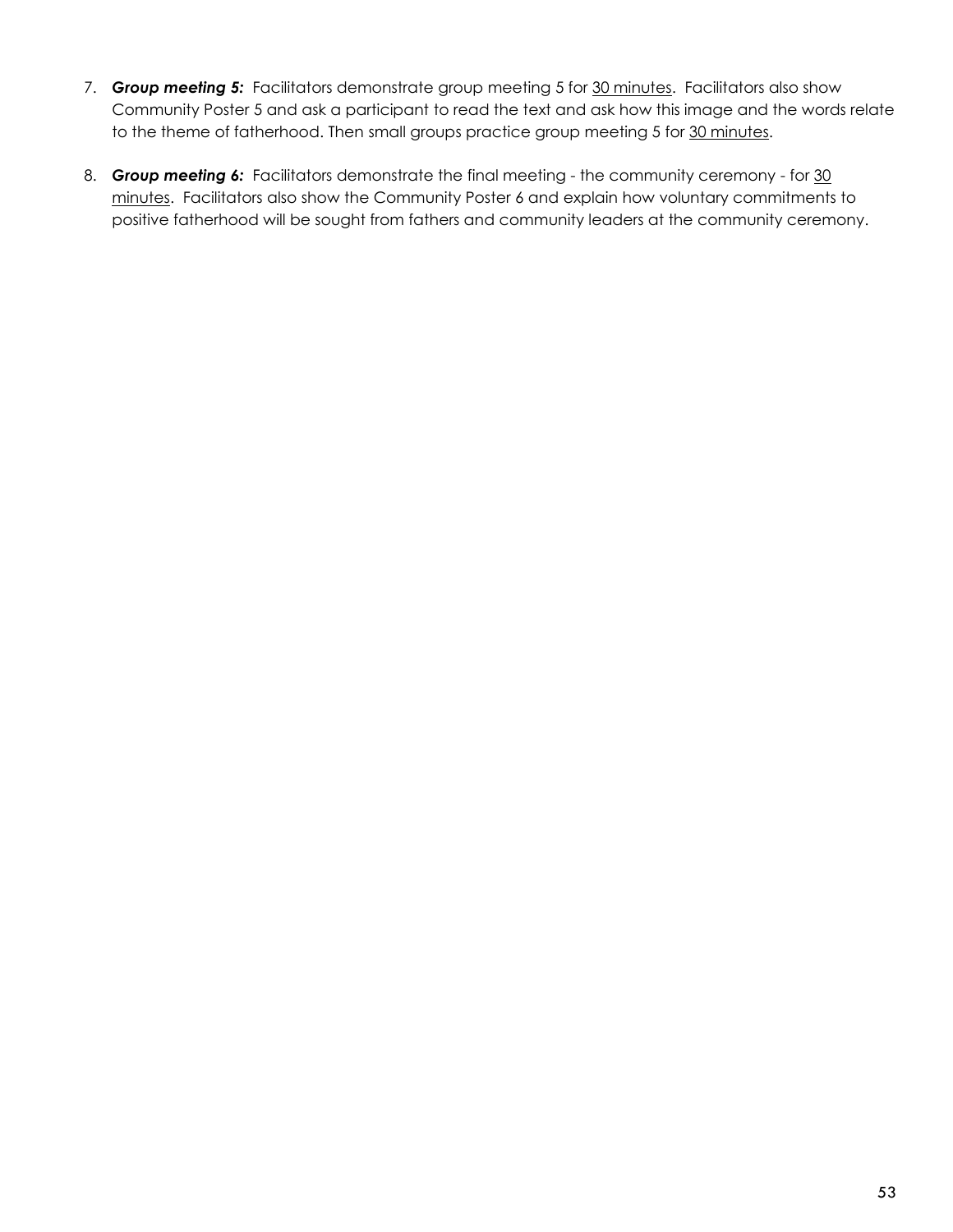### **Session 32:** Feedback

#### **Objectives:**

To share positive and constructive feedback with fellow participants.

**Advance Preparation:** None

**Materials Needed:** None

**Time Needed:** 30 minutes

#### **Instructions for Facilitator:**

1. Read the following statement to participants:

"We can all learn from and support each other. Comments or feedback from others is a useful way to develop our skills. Feedback goes two ways: giving feedback and receiving feedback.

Giving feedback in a way that the other person finds useful is a skill. Feedback is best used when it is positive and constructive. This means that feedback covers positive aspects – what worked well – and specific areas to improve. The most useful feedback is specific, and focuses on what can be changed. Feedback that is not useful is more general and talks about a person's personality or beliefs.

Receiving feedback is also a skill. When received well, feedback helps us develop. When getting feedback, try to listen, ask for clarification if needed, and acknowledge the feedback. It is not necessary to explain or justify anything.

Today we will practice both. We will start with feedback on home visit practice."

- 2. Ask participants to divide into pairs or small groups. Request that one person give positive and constructive feedback, while the other person receives the feedback. In a few minutes, ask participants to switch roles.
- 3. Then ask participants to form new pairs or small groups and repeat this exercise.
- 4. Ask volunteers to share their experiences and feelings. Suggested questions include:
	- How did you feel to give positive and constructive feedback?
	- How did it feel to receive feedback in this way?
	- How can we continue to improve giving and receiving feedback that is useful?
- 5. End the session by stating:

As mentors we can support each other to improve our skills. Giving feedback that is positive and specific about what is working well and what can improve is one way to support each other. Receiving feedback by listening and acknowledging, without feeling defensive, is a way to help ourselves improve.